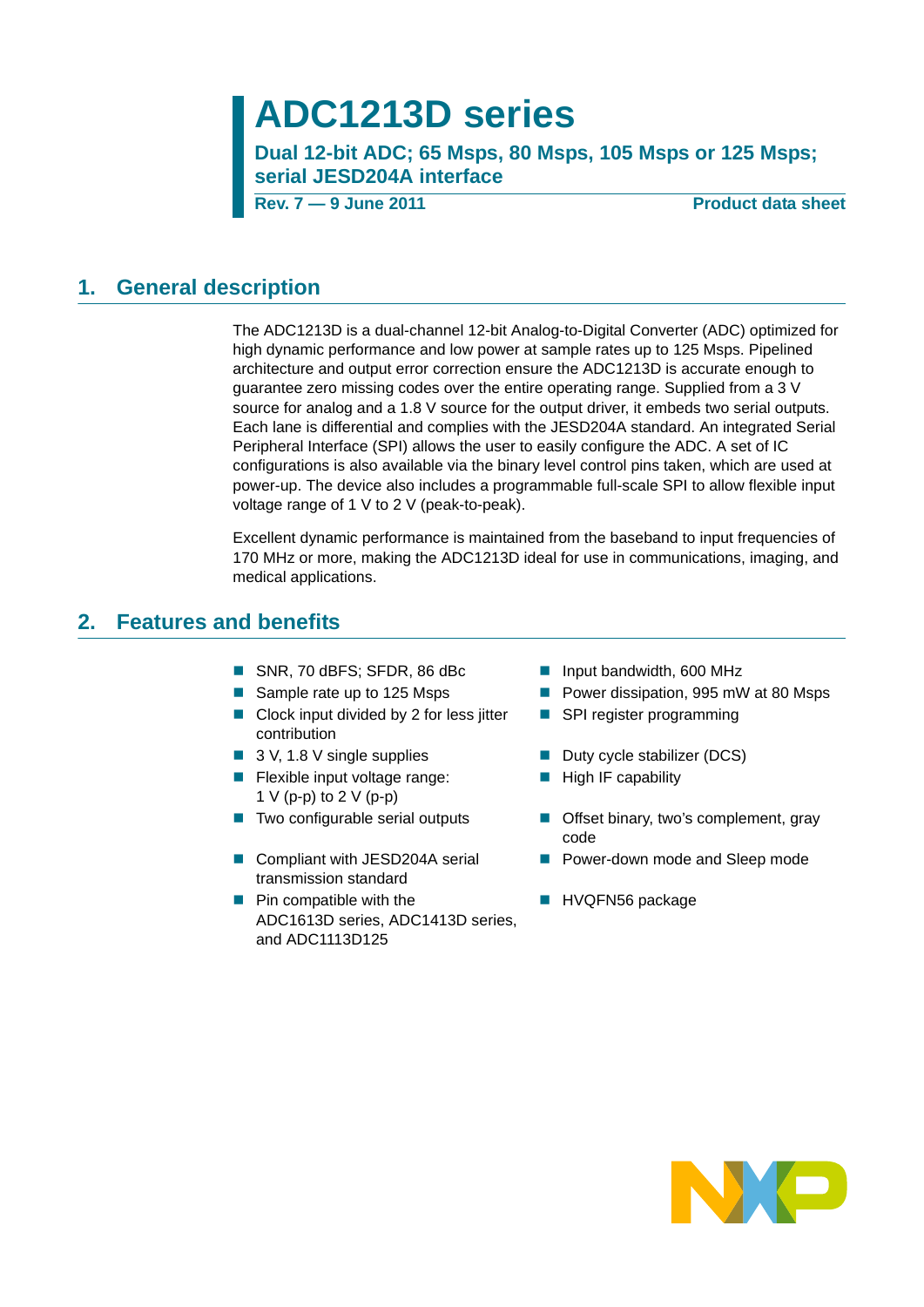**Dual 12-bit ADC; serial JESD204A interface**

## <span id="page-1-0"></span>**3. Applications**

- Wireless and wired broadband communications
- **Spectral analysis IMAGE Spectral analysis IMAGE Spectral analysis**
- Ultrasound equipment Software defined radio

## <span id="page-1-1"></span>**4. Ordering information**

| Table 1.<br><b>Ordering information</b> |                     |             |                                                                                                                   |                |  |  |  |  |  |  |  |
|-----------------------------------------|---------------------|-------------|-------------------------------------------------------------------------------------------------------------------|----------------|--|--|--|--|--|--|--|
| Type number                             | Sampling            | Package     |                                                                                                                   |                |  |  |  |  |  |  |  |
|                                         | frequency<br>(Msps) | <b>Name</b> | <b>Description</b>                                                                                                | <b>Version</b> |  |  |  |  |  |  |  |
| ADC1213D125HN/C1                        | 125                 | HVQFN56     | plastic thermal enhanced very thin quad flat package;<br>no leads; 56 terminals; body $8 \times 8 \times 0.85$ mm | SOT684-7       |  |  |  |  |  |  |  |
| ADC1213D105HN/C1                        | 105                 | HVQFN56     | plastic thermal enhanced very thin quad flat package;<br>no leads; 56 terminals; body $8 \times 8 \times 0.85$ mm | SOT684-7       |  |  |  |  |  |  |  |
| ADC1213D080HN/C1                        | 80                  | HVQFN56     | plastic thermal enhanced very thin quad flat package;<br>no leads; 56 terminals; body $8 \times 8 \times 0.85$ mm | SOT684-7       |  |  |  |  |  |  |  |
| ADC1213D065HN/C1                        | 65                  | HVQFN56     | plastic thermal enhanced very thin quad flat package;<br>no leads; 56 terminals; body $8 \times 8 \times 0.85$ mm | SOT684-7       |  |  |  |  |  |  |  |

**Portable instrumentation** 

- 
-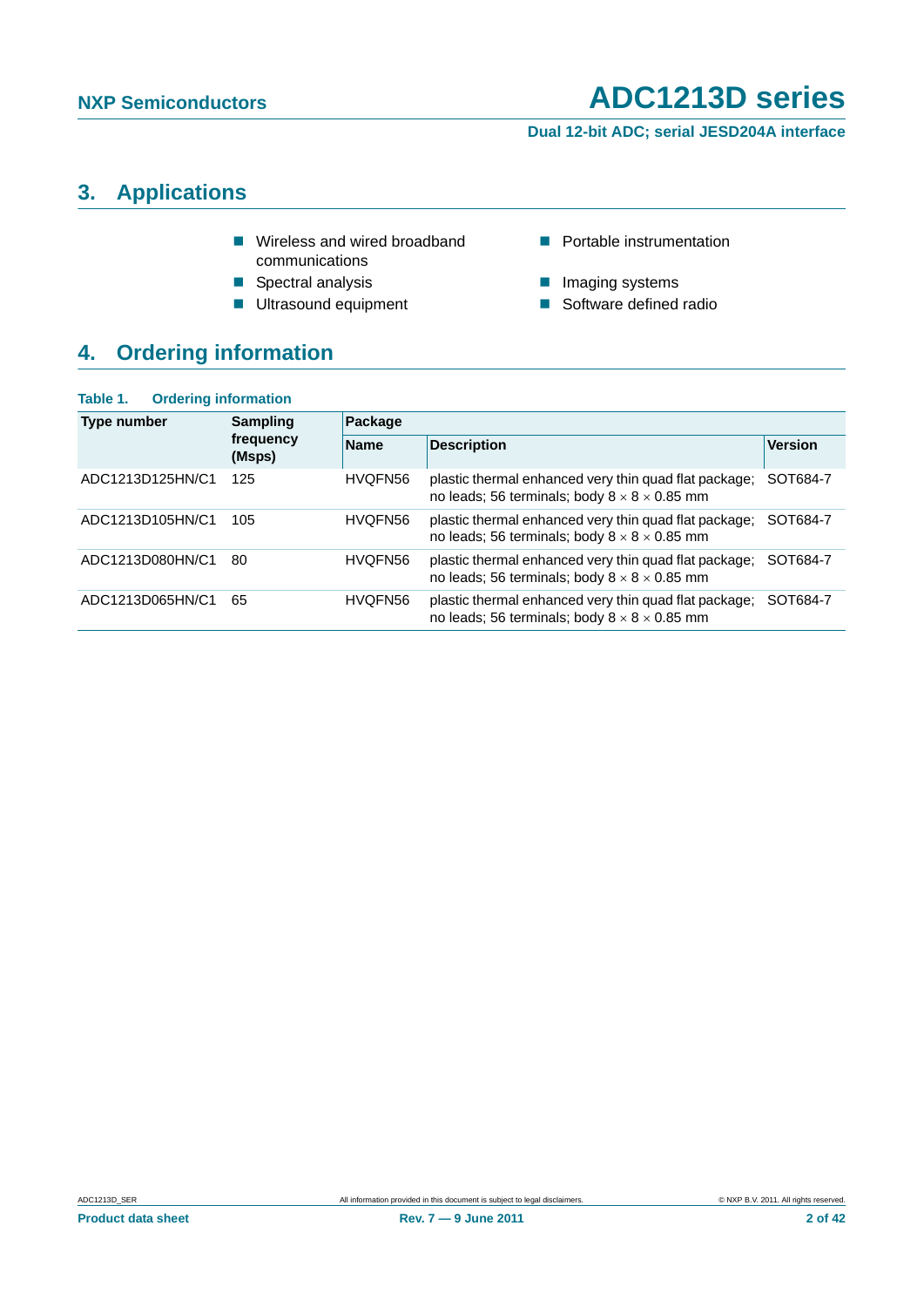**Dual 12-bit ADC; serial JESD204A interface**

## <span id="page-2-0"></span>**5. Block diagram**

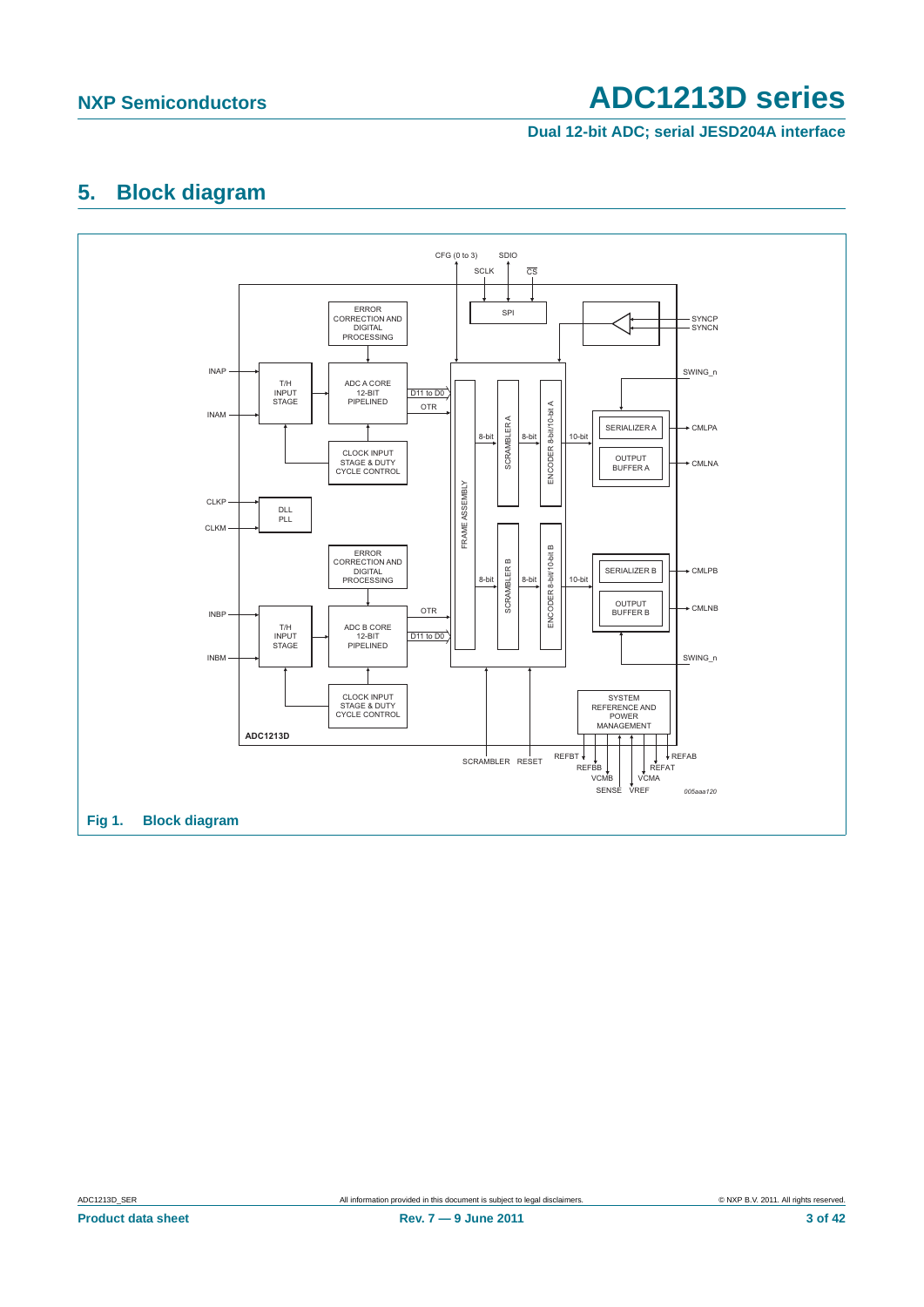**Dual 12-bit ADC; serial JESD204A interface**

#### <span id="page-3-1"></span><span id="page-3-0"></span>**6. Pinning information**

#### **6.1 Pinning**



#### <span id="page-3-2"></span>**6.2 Pin description**

#### **Table 2. Pin description Symbol Pin Typ[e\[1\]](#page-5-0) Description** INAP 1 I channel A analog input INAM 2 I channel A complementary analog input VCMA 3 O channel A output common voltage REFAT 4 O channel A top reference REFAB 5 O channel A bottom reference AGND 6 G analog ground CLKP 7 I clock input CLKM 8 I complementary clock input AGND 9 G analog ground REFBB 10 O channel B bottom reference REFBT 11 O channel B top reference VCMB 12 O channel B output common voltage

ADC1213D\_SER **All information provided in this document** is subject to legal disclaimers. **COMPROFITION** CONTROPIES TO A LIMIT CONTROPIES AND **ALL INTEREMENT CONTROL**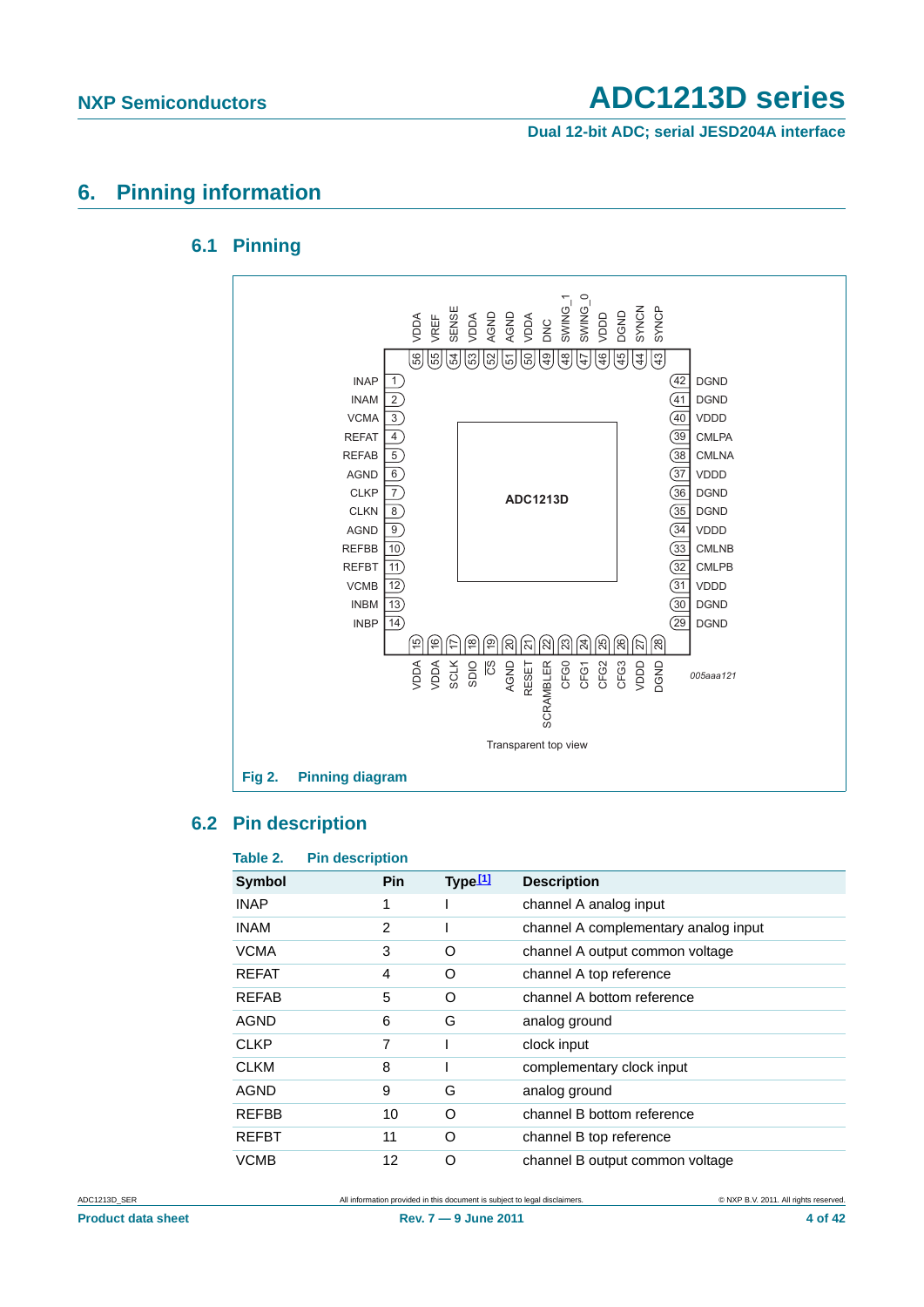#### **Dual 12-bit ADC; serial JESD204A interface**

| Table 2.               | Pin description continued |           |                                                      |
|------------------------|---------------------------|-----------|------------------------------------------------------|
| <b>Symbol</b>          | Pin                       | Type $11$ | <b>Description</b>                                   |
| <b>INBM</b>            | 13                        | I         | channel B complementary analog input                 |
| <b>INBP</b>            | 14                        | I         | channel B analog input                               |
| <b>VDDA</b>            | 15                        | P         | analog power supply 3 V                              |
| <b>VDDA</b>            | 16                        | P         | analog power supply 3 V                              |
| <b>SCLK</b>            | 17                        | ı         | SPI clock                                            |
| <b>SDIO</b>            | 18                        | 1/O       | SPI data input/output                                |
| $\overline{\text{cs}}$ | 19                        | ı         | chip select                                          |
| <b>AGND</b>            | 20                        | G         | analog ground                                        |
| <b>RESET</b>           | 21                        | I         | JEDEC digital IP reset                               |
| <b>SCRAMBLER</b>       | 22                        | I         | scrambler enable and disable                         |
| CFG0                   | 23                        | I/O       | see Table 28 (input) or OTRA (output) <sup>[2]</sup> |
| CFG1                   | 24                        | 1/O       | see Table 28 (input) or OTRB (output) <sup>[2]</sup> |
| CFG <sub>2</sub>       | 25                        | 1/O       | see Table 28 (input)                                 |
| CFG3                   | 26                        | 1/O       | see Table 28 (input)                                 |
| <b>VDDD</b>            | 27                        | P         | digital power supply 1.8 V                           |
| <b>DGND</b>            | 28                        | G         | digital ground                                       |
| <b>DGND</b>            | 29                        | G         | digital ground                                       |
| <b>DGND</b>            | 30                        | G         | digital ground                                       |
| <b>VDDD</b>            | 31                        | P         | digital power supply 1.8 V                           |
| <b>CMLPB</b>           | 32                        | O         | channel B output                                     |
| <b>CMLNB</b>           | 33                        | O         | channel B complementary output                       |
| <b>VDDD</b>            | 34                        | P         | digital power supply 1.8 V                           |
| <b>DGND</b>            | 35                        | G         | digital ground                                       |
| <b>DGND</b>            | 36                        | G         | digital ground                                       |
| <b>VDDD</b>            | 37                        | P         | digital power supply 1.8 V                           |
| <b>CMLNA</b>           | 38                        | O         | channel A complementary output                       |
| <b>CMLPA</b>           | 39                        | O         | channel A output                                     |
| <b>VDDD</b>            | 40                        | P         | digital power supply 1.8 V                           |
| <b>DGND</b>            | 41                        | G         | digital ground                                       |
| <b>DGND</b>            | 42                        | G         | digital ground                                       |
| <b>SYNCP</b>           | 43                        | I         | synchronization from FPGA                            |
| <b>SYNCN</b>           | 44                        | I         | synchronization from FPGA                            |
| <b>DGND</b>            | 45                        | G         | digital ground                                       |
| VDDD                   | 46                        | P         | digital power supply 1.8 V                           |
| SWING_0                | 47                        | I         | JESD204 serial buffer programmable output swing      |
| SWING_1                | 48                        | I         | JESD204 serial buffer programmable output swing      |
| <b>DNC</b>             | 49                        | O         | do not connect                                       |
| VDDA                   | 50                        | Ρ         | analog power supply 3 V                              |
| <b>AGND</b>            | 51                        | G         | analog ground                                        |
| <b>AGND</b>            | 52                        | G         | analog ground                                        |

**Product data sheet 6.1 Contract Rev. 7 — 9 June 2011 6.1 Contract 2011 6.1 Contract 2012 5 of 42**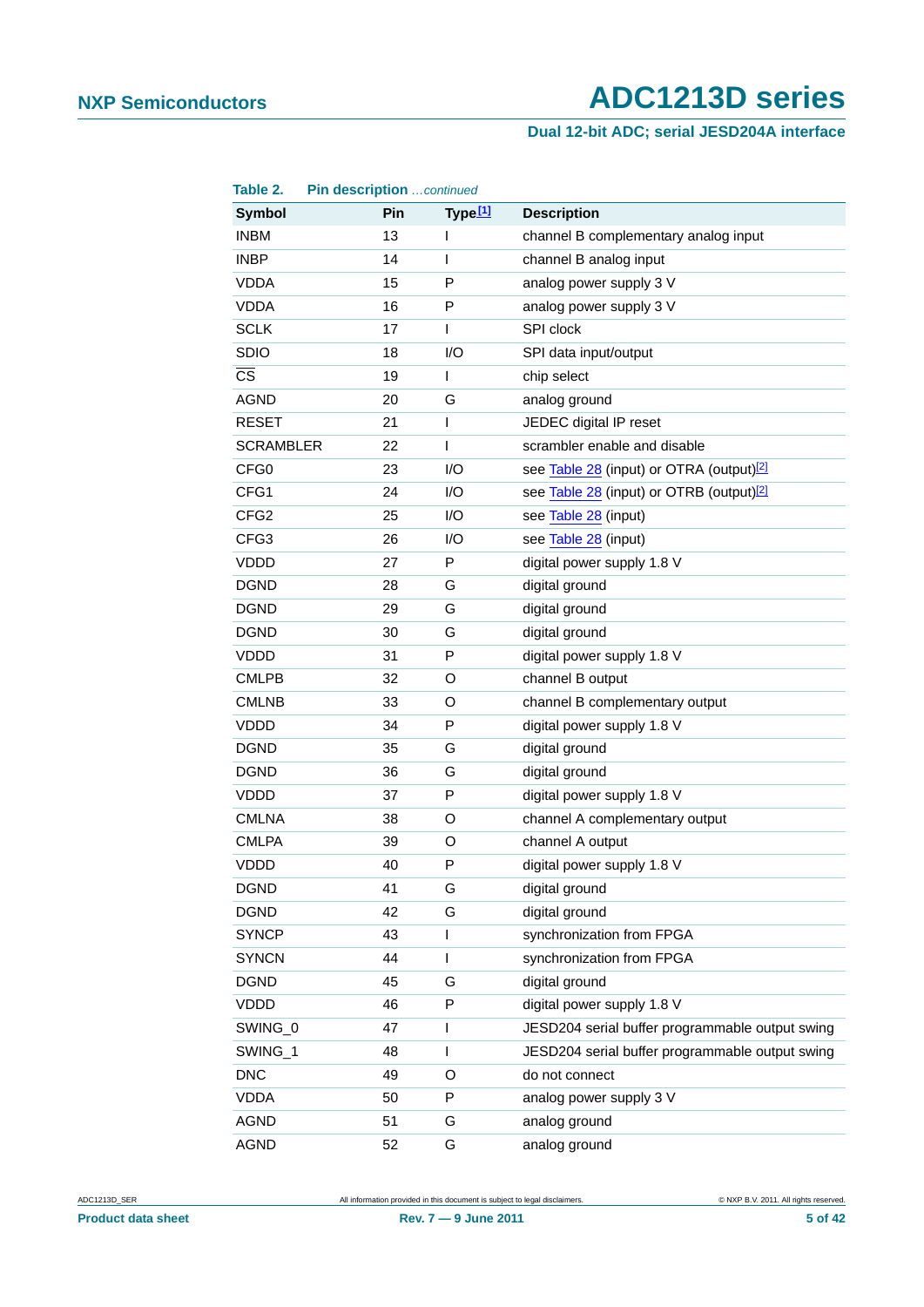#### **Dual 12-bit ADC; serial JESD204A interface**

| Table 2.      | <b>Pin description</b> continued |     |                     |                                |
|---------------|----------------------------------|-----|---------------------|--------------------------------|
| <b>Symbol</b> |                                  | Pin | Type <sub>[1]</sub> | <b>Description</b>             |
| <b>VDDA</b>   |                                  | 53  | P                   | analog power supply 3 V        |
| <b>SENSE</b>  |                                  | 54  |                     | reference programming pin      |
| <b>VREF</b>   |                                  | 55  | 1/O                 | voltage reference input/output |
| VDDA          |                                  | 56  | P                   | analog power supply 3 V        |

<span id="page-5-0"></span>[1] P: power supply; G: ground; I: input; O: output; I/O: input/output.

<span id="page-5-1"></span>[2] OTRA stands for "OuT of Range" A. OTRB stands for "OuT of Range" B

## <span id="page-5-3"></span>**7. Limiting values**

#### **Table 3. Limiting values**

*In accordance with the Absolute Maximum Rating System (IEC 60134).*

| <b>Symbol</b>               | <b>Parameter</b>       | <b>Conditions</b> | Min                      | Max    | Unit |
|-----------------------------|------------------------|-------------------|--------------------------|--------|------|
| V <sub>DDA</sub>            | analog supply voltage  |                   | $-0.4$                   | $+4.6$ | V    |
| V <sub>DDD</sub>            | digital supply voltage |                   | $-0.4$                   | $+2.5$ | V    |
| ${\mathsf T}_{\text{stg}}$  | storage temperature    |                   | $-55$                    | $+125$ | °C   |
| $\mathsf{T}_{\mathsf{amb}}$ | ambient temperature    |                   | $-40$                    | $+85$  | °C   |
|                             | junction temperature   |                   | $\overline{\phantom{0}}$ | 125    | °C   |

#### <span id="page-5-4"></span>**8. Thermal characteristics**

| Table 4.      | <b>Thermal characteristics</b>              |                   |           |      |  |
|---------------|---------------------------------------------|-------------------|-----------|------|--|
| <b>Symbol</b> | <b>Parameter</b>                            | <b>Conditions</b> | Tvp       | Unit |  |
| $R_{th(i-a)}$ | thermal resistance from junction to ambient |                   | $[1]$ 178 | K/W  |  |
| $R_{th(i-c)}$ | thermal resistance from junction to case    |                   | 116.8     | K/W  |  |

<span id="page-5-2"></span>[1] Value for six layers board in still air with a minimum of 25 thermal vias.

#### <span id="page-5-5"></span>**9. Static characteristics**

| Table 5.                | Static characteristics <sup>[1]</sup> |                                                |                |            |            |             |
|-------------------------|---------------------------------------|------------------------------------------------|----------------|------------|------------|-------------|
| <b>Symbol</b>           | <b>Parameter</b>                      | <b>Conditions</b>                              | Min            | <b>Typ</b> | <b>Max</b> | <b>Unit</b> |
| <b>Supplies</b>         |                                       |                                                |                |            |            |             |
| <b>V<sub>DDA</sub></b>  | analog supply voltage                 |                                                | 2.85           | 3.0        | 3.4        | V           |
| <b>V</b> <sub>DDD</sub> | digital supply voltage                |                                                | 1.65           | 1.8        | 1.95       | V           |
| I <sub>DDA</sub>        | analog supply current                 | $f_{\text{clk}}$ = 125 Msps;<br>$f_i = 70$ MHz | $\blacksquare$ | 343        |            | mA          |
| $I_{DDD}$               | digital supply current                | $f_{\text{clk}}$ = 125 Msps;<br>$f_i = 70$ MHz |                | 150        |            | mA          |
| $P_{\text{tot}}$        | total power dissipation               | $f_{\text{clk}}$ = 125 Msps                    |                | 1270       |            | mW          |
|                         |                                       | $f_{\text{clk}}$ = 105 Msps                    |                | 1150       |            | mW          |
|                         |                                       | $f_{\text{clk}} = 80$ Msps                     |                | 995        |            | mW          |
|                         |                                       | $f_{\text{clk}} = 65$ Msps                     |                | 885        |            | mW          |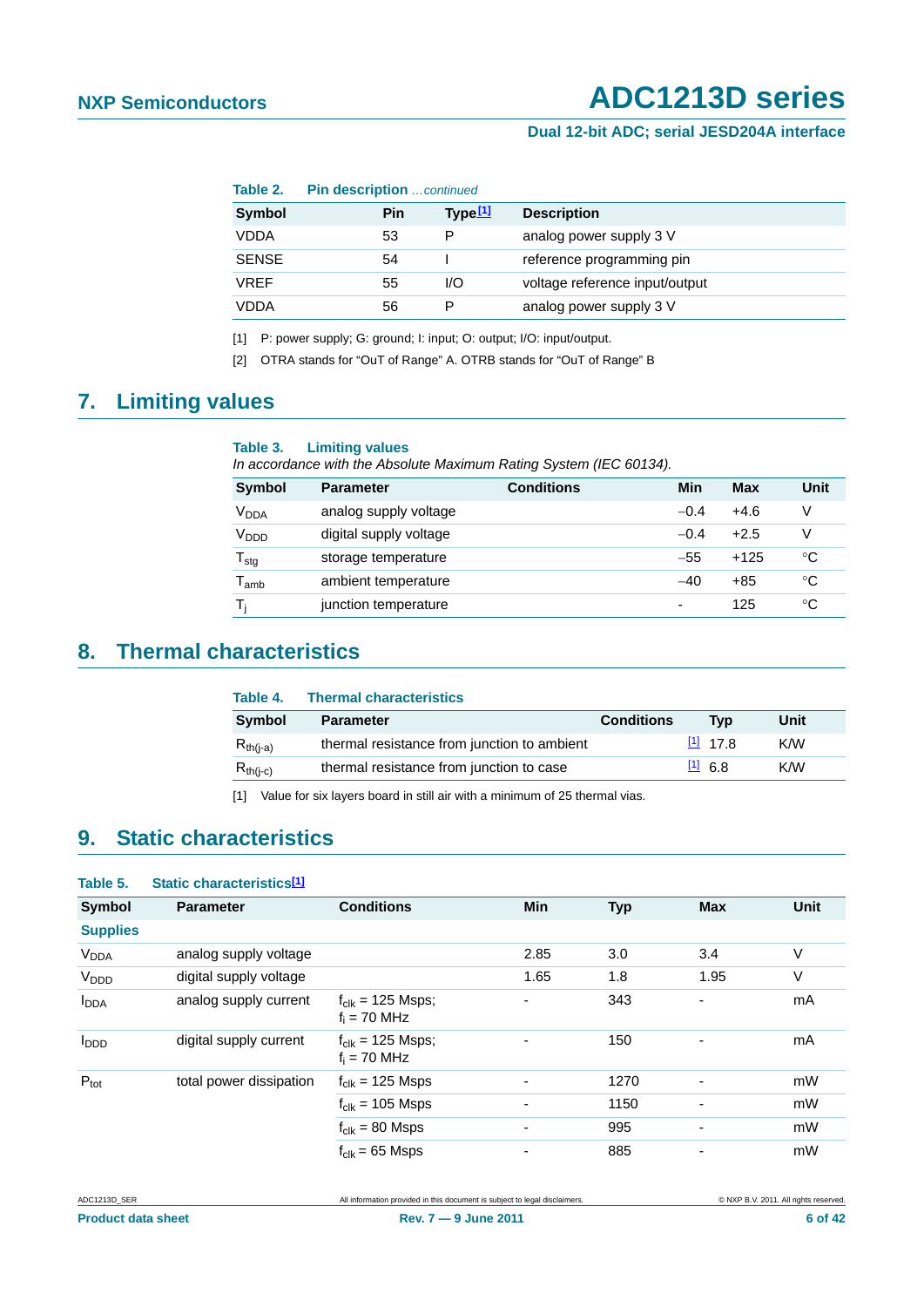#### **Dual 12-bit ADC; serial JESD204A interface**

| Table 5.            | Static characteristics <sup>[1]</sup> continued                                     |                   |                     |                          |                              |             |
|---------------------|-------------------------------------------------------------------------------------|-------------------|---------------------|--------------------------|------------------------------|-------------|
| <b>Symbol</b>       | <b>Parameter</b>                                                                    | <b>Conditions</b> | Min                 | <b>Typ</b>               | <b>Max</b>                   | <b>Unit</b> |
| P                   | power dissipation                                                                   | Power-down mode   |                     | 30                       |                              | mW          |
|                     |                                                                                     | Standby mode      |                     | 200                      |                              | mW          |
|                     | <b>Clock inputs: pins CLKP and CLKM (AC-coupled)</b>                                |                   |                     |                          |                              |             |
|                     | Low-Voltage Positive Emitter-Coupled Logic (LVPECL)                                 |                   |                     |                          |                              |             |
| $V_{i (c I k) dif}$ | differential clock input<br>voltage                                                 | peak-to-peak      |                     | ±0.8                     |                              | V           |
| <b>SINE</b>         |                                                                                     |                   |                     |                          |                              |             |
| $V_{i (clk) dif}$   | differential clock input<br>voltage                                                 | peak-to-peak      | $\pm 0.8$           | ±1.5                     |                              | $\vee$      |
|                     | Low Voltage Complementary Metal Oxide Semiconductor (LVCMOS)                        |                   |                     |                          |                              |             |
| $V_{IL}$            | LOW-level input voltage                                                             |                   |                     |                          | 0.3V <sub>DDA</sub>          | V           |
| V <sub>IH</sub>     | HIGH-level input voltage                                                            |                   | 0.7V <sub>DDA</sub> |                          |                              | $\vee$      |
|                     | Logic inputs: Power-down: pins CFG0 to CFG3, SCRAMBLER, SWING_0, SWING_1, and RESET |                   |                     |                          |                              |             |
| $V_{IL}$            | LOW-level input voltage                                                             |                   |                     | 0                        |                              | V           |
| V <sub>IH</sub>     | HIGH-level input voltage                                                            |                   |                     | 0.66V <sub>DDD</sub>     | $\qquad \qquad \blacksquare$ | V           |
| Ιıμ,                | LOW-level input current                                                             |                   | $-6$                |                          | $+6$                         | μA          |
| Iн                  | HIGH-level input current                                                            |                   | $-30$               |                          | $+30$                        | μA          |
|                     | SPI: pins CS, SDIO, and SCLK                                                        |                   |                     |                          |                              |             |
| $V_{IL}$            | LOW-level input voltage                                                             |                   | $\mathbf 0$         |                          | 0.3V <sub>DDA</sub>          | V           |
| V <sub>IH</sub>     | HIGH-level input voltage                                                            |                   | 0.7V <sub>DDA</sub> |                          | <b>V<sub>DDA</sub></b>       | V           |
| I <sub>IL</sub>     | LOW-level input current                                                             |                   | $-10$               |                          | $+10$                        | μA          |
| Iн                  | HIGH-level input current                                                            |                   | $-50$               |                          | $+50$                        | μA          |
| C <sub>1</sub>      | input capacitance                                                                   |                   |                     | 4                        | $\qquad \qquad \blacksquare$ | pF          |
|                     | Analog inputs: pins INAP, INAM, INBP, and INBM                                      |                   |                     |                          |                              |             |
| I <sub>I</sub>      | input current                                                                       | track mode        | $-5$                | $\overline{\phantom{0}}$ | $+5$                         | μA          |
| $R_{I}$             | input resistance                                                                    | track mode        |                     | 15                       |                              | $\Omega$    |
| C <sub>1</sub>      | input capacitance                                                                   | track mode        |                     | 5                        |                              | pF          |
| $V_{I(cm)}$         | common-mode input<br>voltage                                                        | track mode        | 0.9                 | 1.5                      | $\overline{c}$               | $\vee$      |
| $B_i$               | input bandwidth                                                                     |                   |                     | 600                      |                              | <b>MHz</b>  |
| $V_{I(dif)}$        | differential input voltage                                                          | peak-to-peak      | 1                   |                          | $\overline{2}$               | $\vee$      |
|                     | Voltage controlled regulator output: pins VCMA and VCMB                             |                   |                     |                          |                              |             |
| $V_{O(cm)}$         | common-mode output<br>voltage                                                       |                   |                     | $V_{DDA}$ / 2            |                              | $\vee$      |
| $I_{O(cm)}$         | common-mode output<br>current                                                       |                   |                     | 4                        |                              | mA          |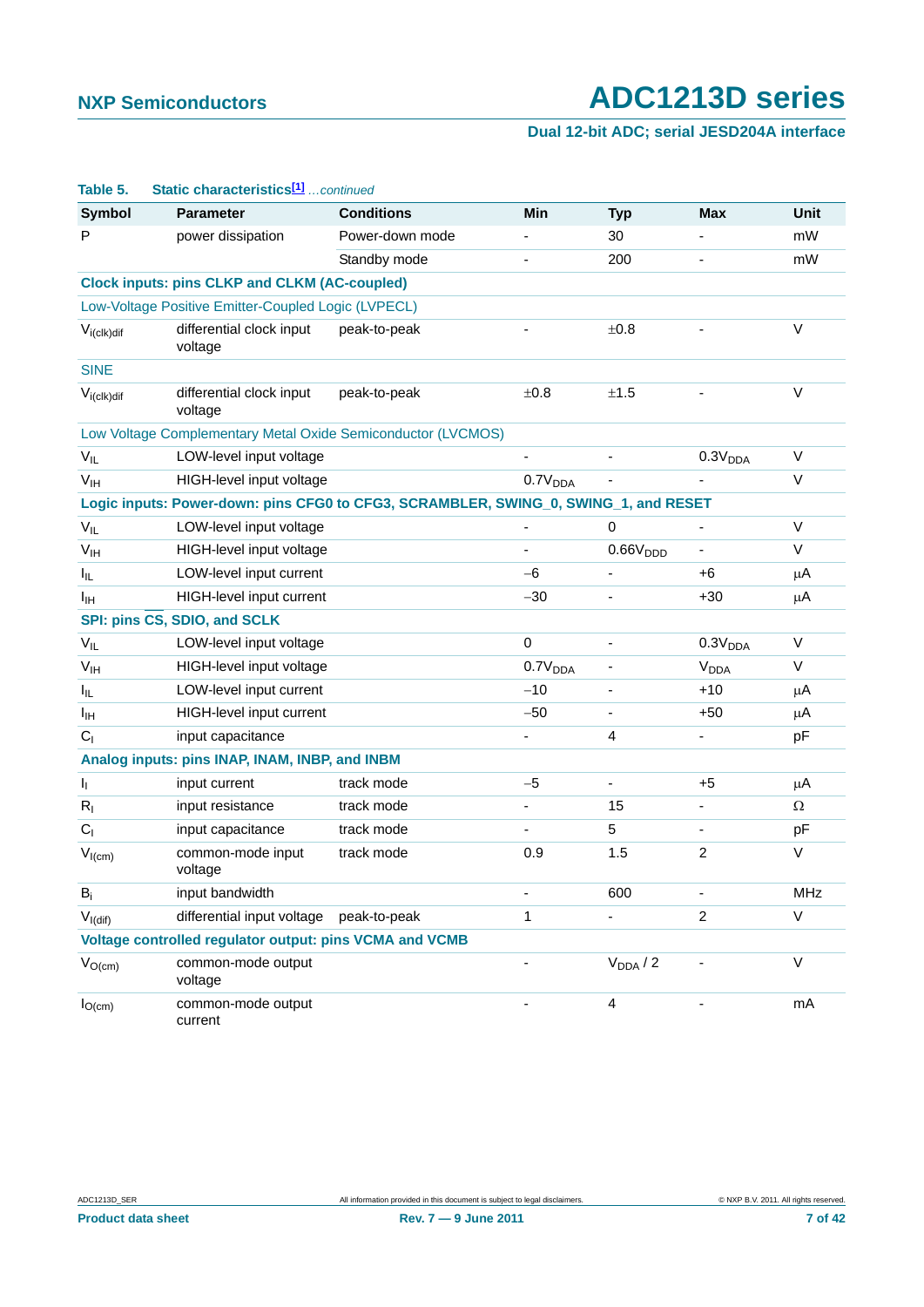#### **Dual 12-bit ADC; serial JESD204A interface**

| Table 5.                     | Static characteristics <sup>[1]</sup> continued                        |                                |                          |                                                   |                          |              |
|------------------------------|------------------------------------------------------------------------|--------------------------------|--------------------------|---------------------------------------------------|--------------------------|--------------|
| <b>Symbol</b>                | <b>Parameter</b>                                                       | <b>Conditions</b>              | Min                      | <b>Typ</b>                                        | <b>Max</b>               | Unit         |
|                              | Reference voltage input/output: pin VREF                               |                                |                          |                                                   |                          |              |
| <b>V<sub>VREF</sub></b>      | voltage on pin VREF                                                    | output                         | 0.5                      |                                                   | 1                        | V            |
|                              |                                                                        | input                          | 0.5                      |                                                   | $\mathbf{1}$             | $\vee$       |
|                              | <b>Reference mode selection: pin SENSE</b>                             |                                |                          |                                                   |                          |              |
| <b>V</b> SENSE               | voltage on pin SENSE                                                   |                                |                          | pin AGND;<br>V <sub>VREF</sub> ; V <sub>DDA</sub> |                          | $\vee$       |
|                              | Data outputs: pins CMLPA, CMLNA                                        |                                |                          |                                                   |                          |              |
|                              | Output levels, $V_{\text{DDD}} = 1.8 \text{ V}$ ; SWING_SEL[2:0] = 000 |                                |                          |                                                   |                          |              |
| $V_{OL}$                     | LOW-level output                                                       | DC coupled; output             |                          | 1.5                                               |                          | V            |
|                              | voltage                                                                | AC coupled                     |                          | 1.35                                              |                          | V            |
| $V_{OH}$                     | HIGH-level output                                                      | DC coupled; output             |                          | 1.8                                               |                          | V            |
|                              | voltage                                                                | AC coupled                     |                          | 1.65                                              |                          | V            |
|                              | Output levels, $V_{\text{DDD}} = 1.8 \text{ V}$ ; SWING_SEL[2:0] = 001 |                                |                          |                                                   |                          |              |
| $V_{OL}$                     | LOW-level output                                                       | DC coupled; output             | $\overline{\phantom{a}}$ | 1.45                                              | $\overline{\phantom{a}}$ | V            |
|                              | voltage                                                                | AC coupled                     |                          | 1.275                                             |                          | V            |
| $V_{OH}$                     | HIGH-level output                                                      | DC coupled; output             |                          | 1.8                                               |                          | V            |
|                              | voltage                                                                | AC coupled                     |                          | 1.625                                             |                          | V            |
|                              | Output levels, $V_{\text{DDD}} = 1.8 \text{ V}$ ; SWING_SEL[2:0] = 010 |                                |                          |                                                   |                          |              |
| $V_{OL}$                     | LOW-level output                                                       | DC coupled; output             |                          | 1.4                                               |                          | V            |
|                              | voltage                                                                | AC coupled                     |                          | 1.2                                               |                          | V            |
| $V_{OH}$                     | HIGH-level output                                                      | DC coupled; output             |                          | 1.8                                               |                          | V            |
|                              | voltage                                                                | AC coupled                     |                          | 1.6                                               |                          | V            |
|                              | Output levels, $V_{\text{DDD}} = 1.8 \text{ V}$ ; SWING_SEL[2:0] = 011 |                                |                          |                                                   |                          |              |
| $V_{OL}$                     | LOW-level output                                                       | DC coupled; output             | $\overline{\phantom{a}}$ | 1.35                                              | $\overline{\phantom{a}}$ | V            |
|                              | voltage                                                                | AC coupled                     |                          | 1.125                                             |                          | V            |
| $V_{OH}$                     | HIGH-level output                                                      | DC coupled; output             |                          | 1.8                                               |                          | V            |
|                              | voltage                                                                | AC coupled                     |                          | 1.575                                             |                          | V            |
|                              | Output levels, $V_{\text{DDD}} = 1.8 \text{ V}$ ; SWING_SEL[2:0] = 100 |                                |                          |                                                   |                          |              |
| $V_{OL}$                     | LOW-level output DC coupled; output                                    |                                |                          | 1.3                                               |                          | ${\sf V}$    |
|                              | voltage                                                                | AC coupled                     |                          | 1.05                                              | $\overline{\phantom{a}}$ | V            |
| $V_{OH}$                     | HIGH-level output                                                      | DC coupled; output             |                          | 1.8                                               |                          | $\mathsf{V}$ |
|                              | voltage                                                                | AC coupled                     |                          | 1.55                                              |                          | V            |
|                              | <b>Serial configuration: pins SYNCCP, SYNCCN</b>                       |                                |                          |                                                   |                          |              |
| $V_{IL}$                     | LOW-level input voltage                                                | differential; input            | $\blacksquare$           | 0.95                                              | $\overline{\phantom{a}}$ | V            |
| V <sub>IH</sub>              | HIGH-level input voltage                                               | differential; input            |                          | 1.47                                              |                          | V            |
| <b>Accuracy</b>              |                                                                        |                                |                          |                                                   |                          |              |
| INL                          | integral non-linearity                                                 |                                | $-5$                     |                                                   | $+5$                     | <b>LSB</b>   |
| <b>DNL</b>                   | differential non-linearity                                             | guaranteed no missing<br>codes | $-0.95$                  | $\pm 0.5$                                         | $+0.95$                  | <b>LSB</b>   |
| $\mathsf{E}_{\text{offset}}$ | offset error                                                           |                                |                          | ±2                                                |                          | mV           |
| $E_G$                        | gain error                                                             | full-scale                     |                          | $\pm$ 0.5                                         |                          | $\%$         |

**Product data sheet 8 of 42 Rev. 7 – 9 June 2011** 8 **and 2011** 8 of 42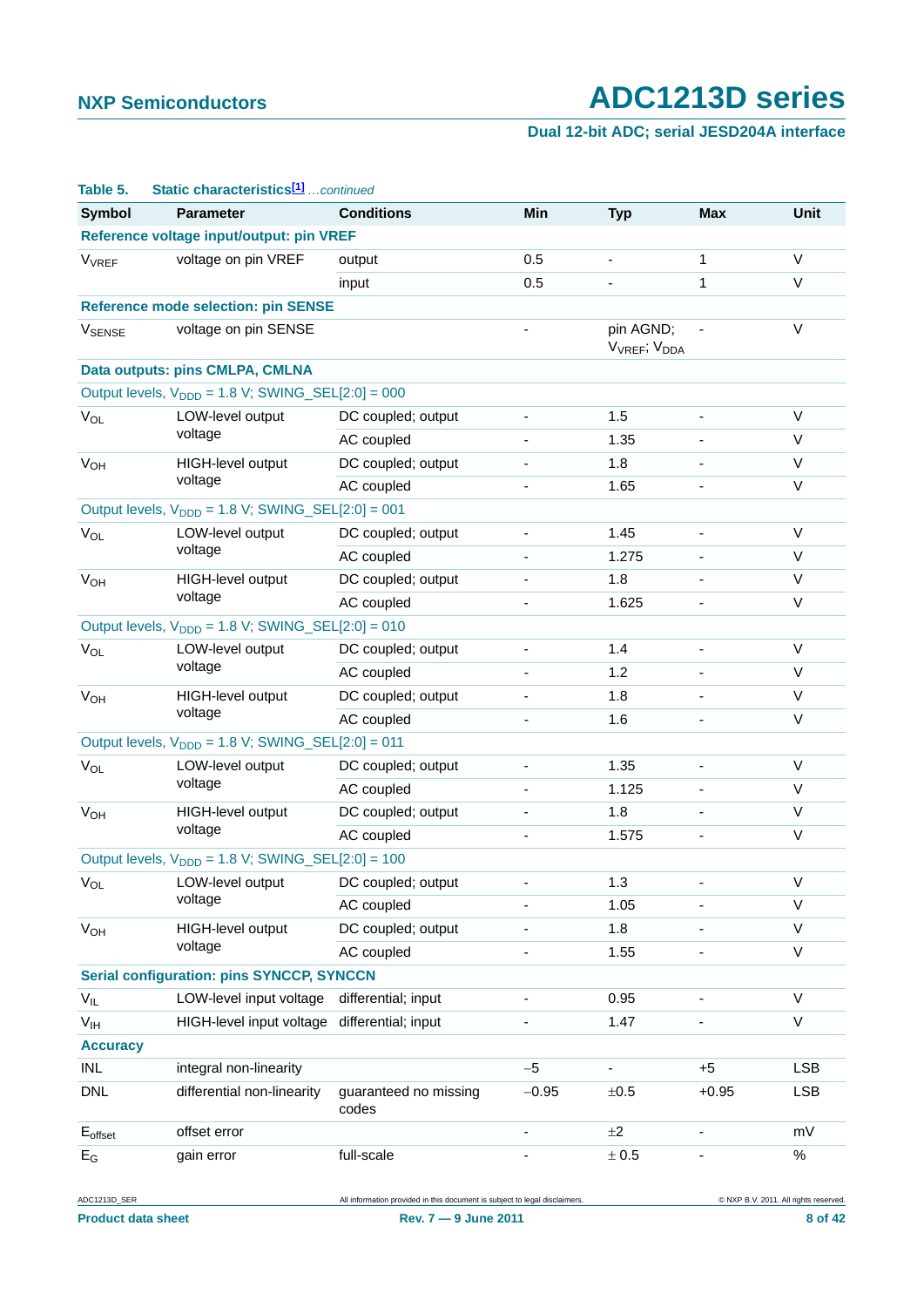#### **Dual 12-bit ADC; serial JESD204A interface**

| <b>Symbol</b>       | <b>Parameter</b>                    | <b>Conditions</b>                                 | Min                      | <b>Typ</b> | Max                      | Unit |
|---------------------|-------------------------------------|---------------------------------------------------|--------------------------|------------|--------------------------|------|
| M <sub>G(CTC)</sub> | channel-to-channel gain<br>matching |                                                   | $\overline{\phantom{0}}$ | 1.1        | $\overline{\phantom{0}}$ | %    |
| <b>Supply</b>       |                                     |                                                   |                          |            |                          |      |
| <b>PSRR</b>         | power supply rejection<br>ratio     | $200 \text{ mV}$ (p-p) on pin<br>VDDA; $f_i = DC$ | $\overline{\phantom{a}}$ | $-54$      | $\overline{\phantom{a}}$ | dB   |

#### **Table 5. Static characteristics[1]** *…continued*

<span id="page-8-0"></span>[1] Typical values measured at V<sub>DDA</sub> = 3 V, V<sub>DDD</sub> = 1.8 V, T<sub>amb</sub> = 25 °C. Minimum and maximum values are across the full temperature range T<sub>amb</sub> = –40 °C to +85 °C at V<sub>DDA</sub> = 3 V, V<sub>DDD</sub> = 1.8 V; V<sub>I</sub> (INAP, INBP) – V<sub>I</sub> (INAM, INBM) = –1 dBFS; internal reference mode; 100  $\Omega$  differential applied to serial outputs; unless otherwise specified.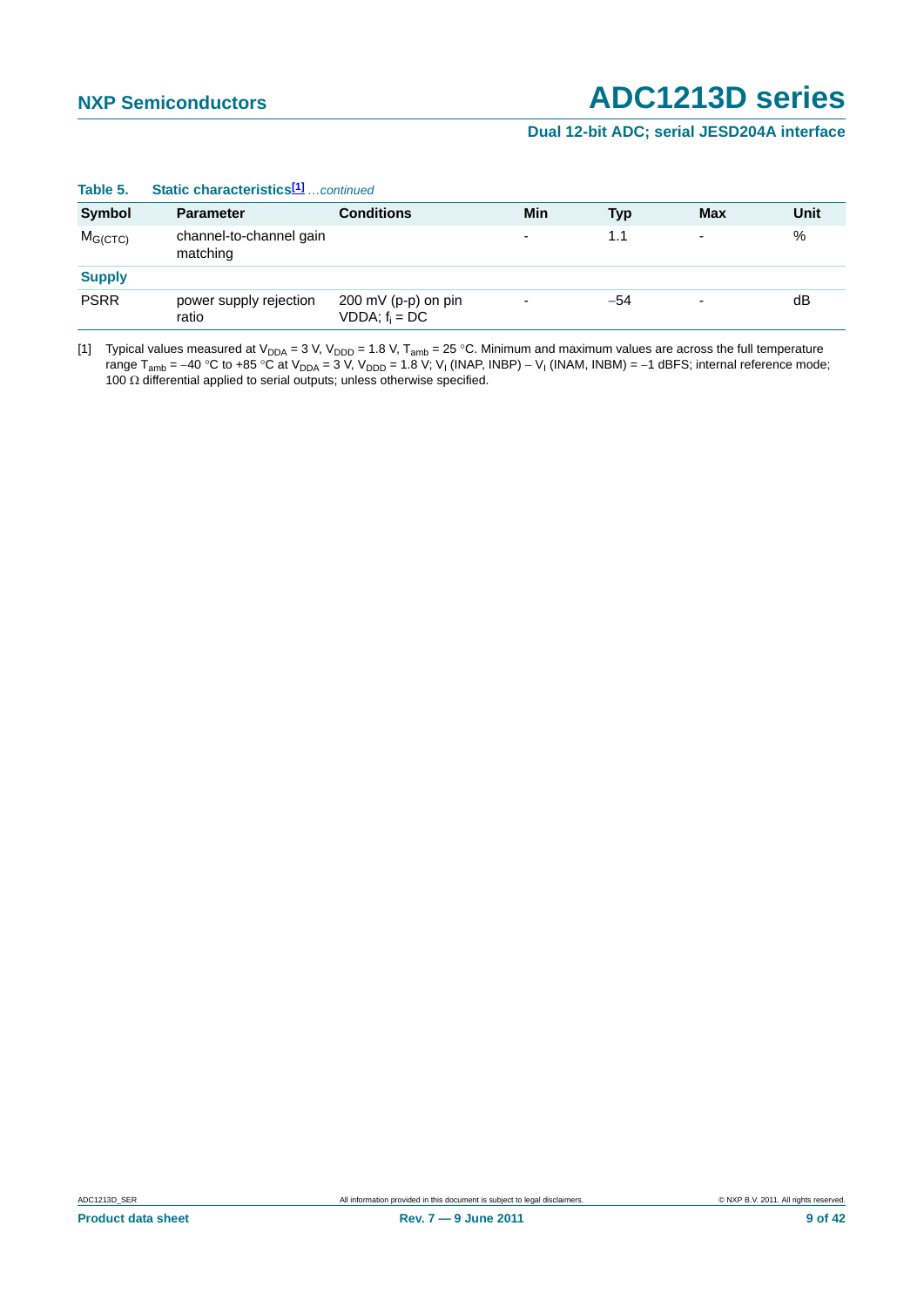## **10. Dynamic characteristics** ADC1213D\_SER

#### **10.1 Dynamic characteristics**

#### **Table 6. Dynamic characteristics[\[1\]](#page-10-0)**

|               | 10.1                            | <b>Dynamic characteristics</b> |                          |             |                |                          |             |                          |                          |             |                          |                          |             |                          |      |
|---------------|---------------------------------|--------------------------------|--------------------------|-------------|----------------|--------------------------|-------------|--------------------------|--------------------------|-------------|--------------------------|--------------------------|-------------|--------------------------|------|
| Table 6.      | Dynamic characteristics[1]      |                                |                          |             |                |                          |             |                          |                          |             |                          |                          |             |                          |      |
| <b>Symbol</b> | <b>Parameter</b>                | <b>Conditions</b>              |                          | ADC1213D065 |                |                          | ADC1213D080 |                          |                          | ADC1213D105 |                          |                          | ADC1213D125 |                          | Unit |
|               |                                 |                                | Min                      | <b>Typ</b>  | <b>Max</b>     | Min                      | <b>Typ</b>  | Max                      | Min                      | <b>Typ</b>  | <b>Max</b>               | Min                      | <b>Typ</b>  | <b>Max</b>               |      |
|               | <b>Analog signal processing</b> |                                |                          |             |                |                          |             |                          |                          |             |                          |                          |             |                          |      |
| $\alpha_{2H}$ | second harmonic level           | $f_i = 3 MHz$                  | $\overline{\phantom{a}}$ | 87          | $\blacksquare$ | $\blacksquare$           | 87          | $\blacksquare$           | $\blacksquare$           | 86          | $\blacksquare$           | $\blacksquare$           | 88          | $\blacksquare$           | dBc  |
|               |                                 | $f_i = 30$ MHz                 | $\blacksquare$           | 86          | $\blacksquare$ | $\blacksquare$           | 86          | $\overline{\phantom{a}}$ | $\blacksquare$           | 86          | $\blacksquare$           | $\blacksquare$           | 87          | $\overline{\phantom{a}}$ | dBc  |
|               |                                 | $f_i = 70$ MHz                 | $\sim$                   | 85          | $\blacksquare$ | $\blacksquare$           | 85          | $\blacksquare$           | $\overline{\phantom{a}}$ | 84          | $\blacksquare$           | $\blacksquare$           | 85          | $\blacksquare$           | dBc  |
|               |                                 | $f_i = 170$ MHz                | ä,                       | 82          | $\blacksquare$ | $\blacksquare$           | 82          | $\blacksquare$           | $\overline{\phantom{a}}$ | 81          | $\overline{\phantom{a}}$ | $\blacksquare$           | 83          | $\blacksquare$           | dBc  |
| $\alpha_{3H}$ | third harmonic level            | $f_i = 3 MHz$                  | $\blacksquare$           | 86          | $\blacksquare$ | $\blacksquare$           | 86          | $\overline{\phantom{a}}$ | $\blacksquare$           | 85          | $\blacksquare$           | $\blacksquare$           | 87          | $\blacksquare$           | dBc  |
|               |                                 | $f_i = 30$ MHz                 | $\blacksquare$           | 85          | $\blacksquare$ | $\blacksquare$           | 85          | $\blacksquare$           | $\blacksquare$           | 85          | $\overline{\phantom{a}}$ | $\blacksquare$           | 86          | $\blacksquare$           | dBc  |
|               |                                 | $f_i = 70$ MHz                 | ä,                       | 84          | $\blacksquare$ | $\blacksquare$           | 84          | $\blacksquare$           | $\blacksquare$           | 83          | $\blacksquare$           | $\sim$                   | 84          | $\blacksquare$           | dBc  |
|               |                                 | $f_i = 170$ MHz                | L.                       | 81          | $\blacksquare$ | $\overline{\phantom{a}}$ | 81          | $\overline{\phantom{a}}$ | $\blacksquare$           | 80          | ÷.                       | $\sim$                   | 82          | $\blacksquare$           | dBc  |
| <b>THD</b>    | total harmonic distortion       | $f_i = 3 MHz$                  | $\blacksquare$           | 83          | $\blacksquare$ | $\blacksquare$           | 83          | $\overline{\phantom{a}}$ | $\blacksquare$           | 82          | $\blacksquare$           | $\sim$                   | 84          | $\blacksquare$           | dBc  |
|               |                                 | $f_i = 30$ MHz                 | $\blacksquare$           | 82          | $\blacksquare$ | $\overline{\phantom{a}}$ | 82          | $\blacksquare$           | $\blacksquare$           | 82          | $\blacksquare$           | $\blacksquare$           | 83          | $\blacksquare$           | dBc  |
|               |                                 | $f_i = 70$ MHz                 | $\blacksquare$           | 81          | $\blacksquare$ | $\overline{\phantom{a}}$ | 81          | $\overline{\phantom{a}}$ | $\blacksquare$           | 80          | $\blacksquare$           | $\blacksquare$           | 81          | $\blacksquare$           | dBc  |
|               |                                 | $f_i = 170$ MHz                | $\overline{\phantom{a}}$ | 78          | $\blacksquare$ | $\blacksquare$           | 78          | $\blacksquare$           | $\blacksquare$           | 77          | $\overline{\phantom{a}}$ | $\blacksquare$           | 79          | $\blacksquare$           | dBc  |
| <b>ENOB</b>   | effective number of bits        | $f_i = 3 MHz$                  | $\blacksquare$           | 11.3        | $\blacksquare$ | $\blacksquare$           | 11.3        | $\blacksquare$           | $\blacksquare$           | 11.3        | $\blacksquare$           | $\overline{\phantom{a}}$ | 11.3        | $\blacksquare$           | bits |
|               |                                 | $f_i = 30$ MHz                 | $\overline{\phantom{a}}$ | 11.3        | $\blacksquare$ | $\overline{\phantom{a}}$ | 11.3        | $\overline{\phantom{a}}$ | $\blacksquare$           | 11.3        | $\blacksquare$           | $\blacksquare$           | 11.2        | $\blacksquare$           | bits |
|               |                                 | $f_i = 70$ MHz                 | $\blacksquare$           | 11.2        | $\blacksquare$ | $\blacksquare$           | 11.2        | $\overline{\phantom{a}}$ | $\blacksquare$           | 11.2        | $\blacksquare$           | $\blacksquare$           | 11.2        | $\blacksquare$           | bits |
|               |                                 | $f_i = 170$ MHz                | $\blacksquare$           | 11.1        | $\blacksquare$ | $\blacksquare$           | 11.1        | $\overline{\phantom{a}}$ | $\blacksquare$           | 11.1        | $\blacksquare$           | $\blacksquare$           | 11.1        | $\blacksquare$           | bits |
| <b>SNR</b>    | signal-to-noise ratio           | $f_i = 3 MHz$                  | $\blacksquare$           | 70.0        | $\blacksquare$ | $\blacksquare$           | 69.9        | $\blacksquare$           | $\blacksquare$           | 69.8        | $\blacksquare$           | $\blacksquare$           | 69.6        | $\blacksquare$           | dBFS |
|               |                                 | $f_i = 30$ MHz                 | $\blacksquare$           | 69.5        | $\blacksquare$ | $\overline{\phantom{a}}$ | 69.5        | $\blacksquare$           | $\blacksquare$           | 69.5        | $\blacksquare$           | $\sim$                   | 69.4        | $\blacksquare$           | dBFS |
|               |                                 | $f_i = 70$ MHz                 | $\blacksquare$           | 69.2        | $\omega$       | $\blacksquare$           | 69.2        | $\blacksquare$           | $\blacksquare$           | 69.1        | $\blacksquare$           | $\blacksquare$           | 69.0        | $\blacksquare$           | dBFS |
|               |                                 | $f_i = 170$ MHz                | $\blacksquare$           | 68.8        | $\blacksquare$ | $\blacksquare$           | 68.8        | $\blacksquare$           | $\blacksquare$           | 68.7        | $\blacksquare$           | $\blacksquare$           | 68.6        | $\blacksquare$           | dBFS |
| <b>SFDR</b>   | spurious-free dynamic           | $f_i = 3 MHz$                  | $\overline{\phantom{a}}$ | 86          | $\blacksquare$ | $\blacksquare$           | 86          | $\blacksquare$           | $\blacksquare$           | 85          | $\overline{\phantom{a}}$ | $\blacksquare$           | 87          | $\blacksquare$           | dBc  |
|               | range                           | $f_i = 30$ MHz                 | $\blacksquare$           | 85          | $\blacksquare$ | $\blacksquare$           | 85          | $\overline{\phantom{a}}$ | $\overline{\phantom{a}}$ | 85          | $\overline{\phantom{a}}$ | $\blacksquare$           | 86          | $\overline{\phantom{a}}$ | dBc  |
|               |                                 | $f_i = 70$ MHz                 | ÷,                       | 84          | $\blacksquare$ | $\blacksquare$           | 84          | $\blacksquare$           | $\blacksquare$           | 83          | $\blacksquare$           | $\blacksquare$           | 84          | $\blacksquare$           | dBc  |
|               |                                 | $f_i = 170$ MHz                | ä,                       | 81          | $\blacksquare$ | $\blacksquare$           | 81          | ÷,                       |                          | 80          | $\blacksquare$           |                          | 82          | $\blacksquare$           | dBc  |

**NXP Semiconductors NXP Semiconductors**

Dual 12-bit ADC; serial JESD204A interface ADC1213D series **ADC1213D series**

**Dual 12-bit ADC; serial JESD204A interface**

# **Product data sheet Rev. 2**  $\leq$  **Rev. 7**  $\leq$  **Rev. 7**  $\leq$  **Rev. 7**  $\leq$  **Rev. 7**  $\leq$  **Rev. 7**  $\leq$  **Rev. 7**  $\leq$  **Rev. 7**  $\leq$  **Rev. 7**  $\leq$  **Rev. 7**  $\leq$  **Rev. 7**  $\leq$  **Rev. 7**  $\leq$  **Rev. 7**  $\leq$  **Rev. 7**  $\leq$  **Rev. 7**  $\leq$  **Rev. 7** rights reserved.<br>10 of 42

**Product data sheet** 

<span id="page-9-1"></span><span id="page-9-0"></span>Rev. 7 - 9 June 2011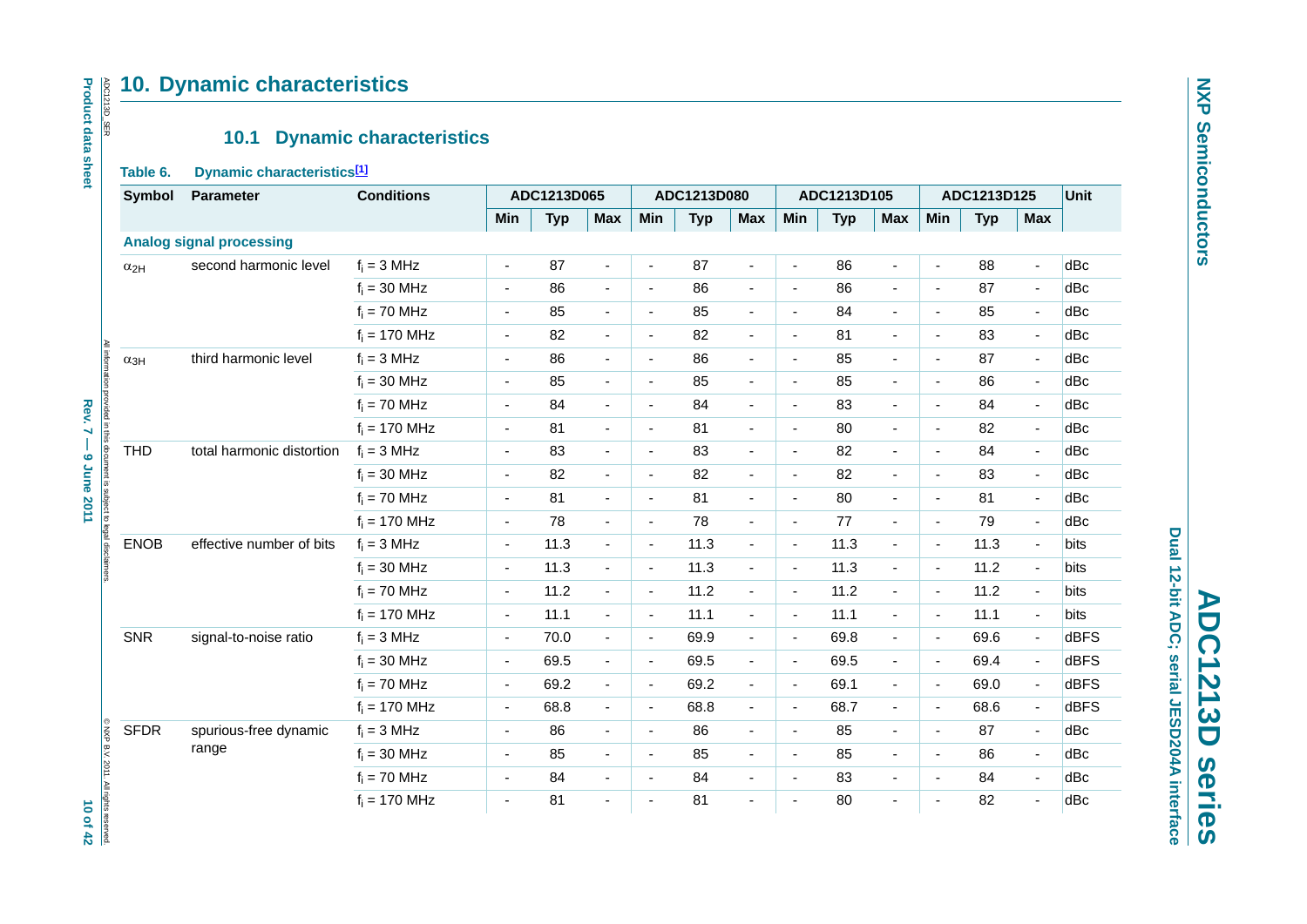#### **Table 6. Dynamic characteristics[1]** *…continued*

|                          | <b>Parameter</b>                                                                    | <b>Conditions</b>    |                |                          | ADC1213D065              |                |                          | ADC1213D080 |                          |                          | ADC1213D105              |                |                          | ADC1213D125    |                          | Unit        |
|--------------------------|-------------------------------------------------------------------------------------|----------------------|----------------|--------------------------|--------------------------|----------------|--------------------------|-------------|--------------------------|--------------------------|--------------------------|----------------|--------------------------|----------------|--------------------------|-------------|
|                          |                                                                                     |                      |                | Min                      | <b>Typ</b>               | Max            | Min                      | <b>Typ</b>  | <b>Max</b>               | Min                      | <b>Typ</b>               | <b>Max</b>     | Min                      | <b>Typ</b>     | <b>Max</b>               |             |
| <b>IMD</b>               | intermodulation distortion $f_i = 3 \text{ MHz}$                                    |                      |                | $\blacksquare$           | 89                       | $\blacksquare$ | $\blacksquare$           | 89          |                          | $\blacksquare$           | 88                       | $\blacksquare$ | $\overline{a}$           | 89             | $\overline{\phantom{a}}$ | dBc         |
|                          |                                                                                     | $f_i = 30$ MHz       |                | $\overline{\phantom{a}}$ | 88                       | $\blacksquare$ | ä,                       | 88          | $\overline{\phantom{a}}$ | $\blacksquare$           | 88                       | $\blacksquare$ | $\blacksquare$           | 88             | $\blacksquare$           | dBc         |
|                          |                                                                                     | $f_i = 70$ MHz       |                | $\overline{\phantom{a}}$ | 87                       | $\blacksquare$ | $\blacksquare$           | 87          | $\blacksquare$           | $\overline{\phantom{a}}$ | 86                       | $\blacksquare$ | $\blacksquare$           | 86             | $\blacksquare$           | dBc         |
|                          |                                                                                     | $f_i = 170$ MHz      |                |                          | 84                       | $\blacksquare$ | ÷,                       | 85          | $\blacksquare$           |                          | 83                       | ÷,             | $\blacksquare$           | 84             | $\overline{a}$           | dBc         |
| $\alpha_{\text{ct(ch)}}$ | channel crosstalk                                                                   | $f_i = 70$ MHz       |                | $\blacksquare$           | 100                      | ÷,             | $\overline{\phantom{a}}$ | 100         | $\blacksquare$           |                          | 100                      | ä,             | ÷,                       | 100            | $\overline{\phantom{a}}$ | dBc         |
| Table 7.                 | 10.2 Clock and digital output timing<br>Clock and digital output characteristics[1] |                      |                |                          |                          |                |                          |             |                          |                          |                          |                |                          |                |                          |             |
| Symbol                   | Parameter                                                                           | <b>Conditions</b>    |                | ADC1213D065              |                          |                | ADC1213D080              |             |                          |                          | ADC1213D105              |                |                          | ADC1213D125    |                          | Unit        |
|                          |                                                                                     |                      | Min            | <b>Typ</b>               | Max                      | Min            | <b>Typ</b>               |             | Max                      | Min                      | <b>Typ</b>               | Max            | Min                      | <b>Typ</b>     | Max                      |             |
|                          | <b>Clock timing input: pins CLKP and CLKM</b>                                       |                      |                |                          |                          |                |                          |             |                          |                          |                          |                |                          |                |                          |             |
| $f_{\text{clk}}$         | clock frequency                                                                     |                      | 45             | $\blacksquare$           | 65                       | 60             | $\blacksquare$           |             | 80                       | 75                       | $\overline{\phantom{a}}$ | 105            | 100                      | $\blacksquare$ | 125                      | <b>Msps</b> |
| t <sub>lat(data)</sub>   | data latency time                                                                   | clock cycles         | 307            | $\blacksquare$           | 850                      | 250            | $\blacksquare$           |             | 283                      | 190                      | $\blacksquare$           | 226            | 160                      | $\blacksquare$ | 170                      | ns          |
| $\delta_{\text{clk}}$    | clock duty cycle                                                                    | $DCS$ $EN = logic 1$ | 30             | 50                       | 70                       | 30             | 50                       |             | 70                       | 30                       | 50                       | 70             | 30                       | 50             | 70                       | $\%$        |
|                          |                                                                                     | $DCS$ _EN = logic 0  | 45             | 50                       | 55                       | 45             | 50                       |             | 55                       | 45                       | 50                       | 55             | 45                       | 50             | 55                       | $\%$        |
| $t_{d(s)}$               | sampling delay time                                                                 |                      | $\blacksquare$ | 0.8                      | $\blacksquare$           | ÷,             | 0.8                      |             | $\overline{\phantom{a}}$ | $\blacksquare$           | 0.8                      | $\blacksquare$ | $\blacksquare$           | 0.8            | $\blacksquare$           | ns          |
| $t_{\text{wake}}$        | wake-up time                                                                        |                      | $\blacksquare$ | 76                       | $\overline{\phantom{a}}$ | $\blacksquare$ | 76                       |             | $\blacksquare$           | $\blacksquare$           | 76                       | $\blacksquare$ | $\overline{\phantom{a}}$ | 76             | ÷,                       | μS          |

#### **10.2 Clock and digital output timing**

#### <span id="page-10-0"></span>**Table 7. Clock and digital output characteristics[\[1\]](#page-10-1)**

<span id="page-10-2"></span><span id="page-10-1"></span>

| Symbol                  | Parameter                                     | <b>Conditions</b>     |                          | ADC1213D065 |                          |                          | ADC1213D080              |                          |                          | ADC1213D105              |                          |                          | ADC1213D125              |                          | <b>Unit</b> |
|-------------------------|-----------------------------------------------|-----------------------|--------------------------|-------------|--------------------------|--------------------------|--------------------------|--------------------------|--------------------------|--------------------------|--------------------------|--------------------------|--------------------------|--------------------------|-------------|
|                         |                                               |                       | <b>Min</b>               | <b>Typ</b>  | <b>Max</b>               | <b>Min</b>               | <b>Typ</b>               | <b>Max</b>               | <b>Min</b>               | <b>Typ</b>               | <b>Max</b>               | <b>Min</b>               | <b>Typ</b>               | <b>Max</b>               |             |
|                         | <b>Clock timing input: pins CLKP and CLKM</b> |                       |                          |             |                          |                          |                          |                          |                          |                          |                          |                          |                          |                          |             |
| $f_{\text{clk}}$        | clock frequency                               |                       | 45                       | $\sim$      | 65                       | 60                       | $\overline{\phantom{0}}$ | 80                       | 75                       | $\overline{\phantom{0}}$ | 105                      | 100                      | $\overline{\phantom{0}}$ | 125                      | <b>Msps</b> |
| t <sub>lat</sub> (data) | data latency time                             | clock cycles          | 307                      | $\sim$      | 850                      | 250                      | $\overline{\phantom{0}}$ | 283                      | 190                      | $\overline{\phantom{0}}$ | 226                      | 160                      | -                        | 170                      | ns          |
| $\delta_{\text{clk}}$   | clock duty cycle                              | $DCS$ _EN = logic 1   | 30                       | 50          | 70                       | 30                       | 50                       | 70                       | 30                       | 50                       | 70                       | 30                       | 50                       | 70                       | $\%$        |
|                         |                                               | $DCS$ _EN = $logic 0$ | 45                       | 50          | 55                       | 45                       | 50                       | 55                       | 45                       | 50                       | 55                       | 45                       | 50                       | 55                       | $\%$        |
| $t_{d(s)}$              | sampling delay time                           |                       | $\overline{\phantom{0}}$ | 0.8         | $\overline{\phantom{a}}$ | -                        | 0.8                      | $\overline{\phantom{0}}$ | $\overline{\phantom{0}}$ | 0.8                      | $\overline{\phantom{0}}$ | $\overline{\phantom{0}}$ | 0.8                      | $\overline{\phantom{0}}$ | ns          |
| <sup>L</sup> wake       | wake-up time                                  |                       | ۰                        | 76          | $\overline{\phantom{0}}$ | $\overline{\phantom{a}}$ | 76                       | $\overline{\phantom{0}}$ | $\overline{\phantom{0}}$ | 76                       | $\overline{\phantom{0}}$ | $\overline{\phantom{a}}$ | 76                       | $\overline{\phantom{0}}$ | μS          |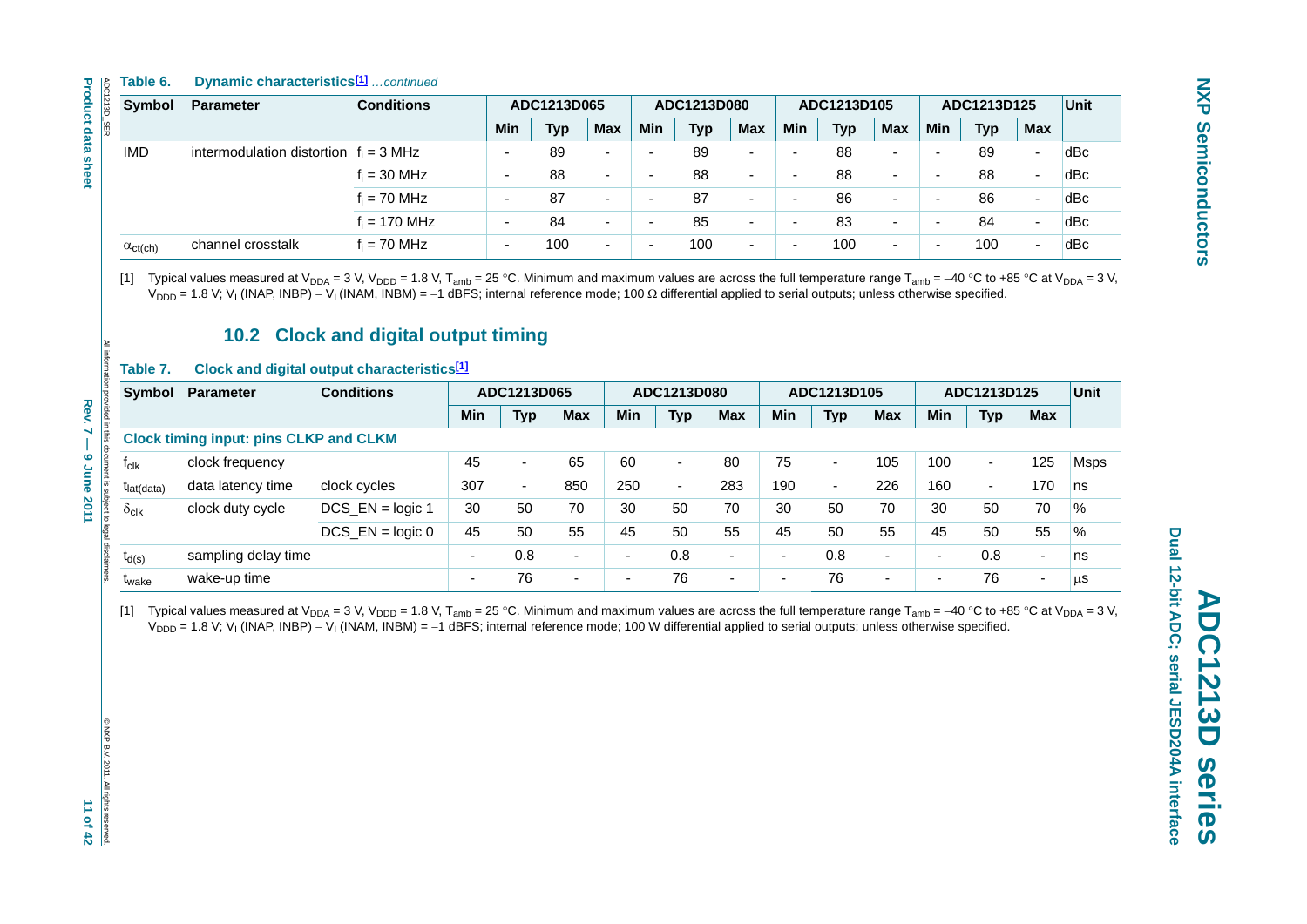**Dual 12-bit ADC; serial JESD204A interface**

#### <span id="page-11-2"></span>**10.3 Serial output timing**

The eye diagram of the serial output is shown in [Figure 3](#page-11-0) and [Figure 4.](#page-11-1) Test conditions are:

- **•** 3.125 Gbps data rate
- $T_{amb} = 25 \text{ °C}$
- **•** DC coupling with two different receiver common-mode voltages



<span id="page-11-1"></span><span id="page-11-0"></span>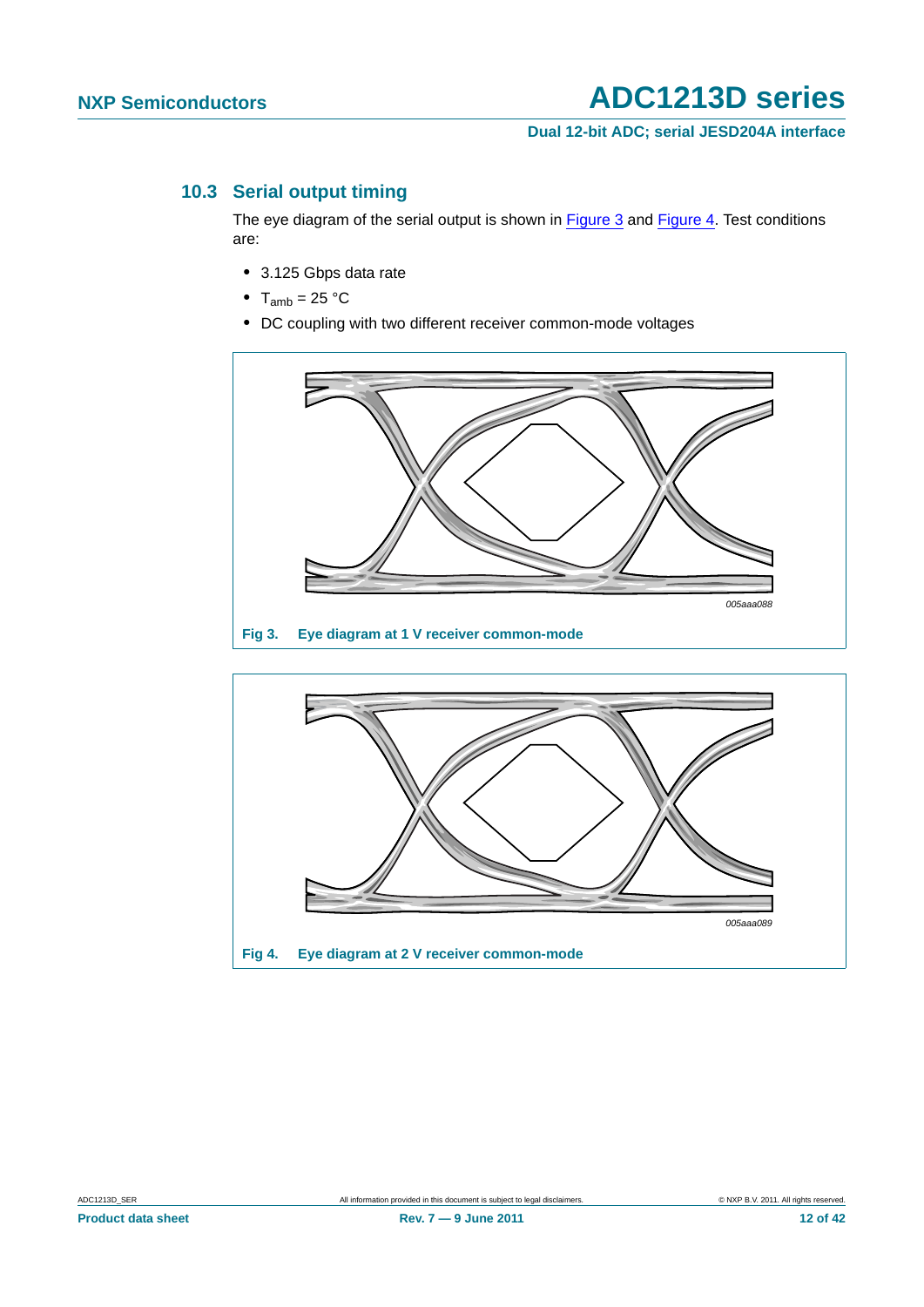**Dual 12-bit ADC; serial JESD204A interface**

| Table 8.              | <b>SPI timing characteristics [1]</b> |                   |                          |                |                          |      |
|-----------------------|---------------------------------------|-------------------|--------------------------|----------------|--------------------------|------|
| <b>Symbol</b>         | <b>Parameter</b>                      | <b>Conditions</b> | Min                      | <b>Typ</b>     | Max                      | Unit |
| $t_{W(SCLK)}$         | <b>SCLK pulse width</b>               |                   |                          | 40             | $\overline{\phantom{0}}$ | ns   |
| $t_{W(SCLKH)}$        | SCLK HIGH pulse width                 |                   | ٠                        | 16             | $\overline{\phantom{0}}$ | ns   |
| $t_{W(SCLKL)}$        | SCLK LOW pulse width                  |                   | ٠                        | 16             | $\overline{\phantom{0}}$ | ns   |
| $t_{\rm su}$          | set-up time                           | data to SCLK H    | $\blacksquare$           | 5              | $\overline{\phantom{0}}$ | ns   |
|                       |                                       | CS to SCLK H      | ٠                        | 5              | $\overline{\phantom{0}}$ | ns   |
| t <sub>h</sub>        | hold time                             | data to SCLK H    | $\overline{\phantom{0}}$ | $\overline{2}$ |                          | ns   |
|                       |                                       | CS to SCLK H      | ٠                        | $\mathfrak{p}$ | ۰                        | ns   |
| $I_{\text{clk(max)}}$ | maximum clock frequency               |                   |                          | 25             | $\overline{\phantom{0}}$ | MHz  |

#### <span id="page-12-1"></span>**10.4 SPI timing**

<span id="page-12-0"></span>[1] Typical values measured at  $V_{DDA} = 3$  V,  $V_{DDD} = 1.8$  V,  $T_{amb} = 25$  °C. Minimum and maximum values are across the full temperature range  $T_{amb} = -40$  °C to +85 °C at  $V_{DDA} = 3$  V,  $V_{DDD} = 1.8$  V; V<sub>I</sub> (INAP, INBP)  $- V<sub>1</sub>$  (INAM,INBM) = -1 dBFS; internal reference mode; 100  $\Omega$  differential applied to serial outputs; unless otherwise specified.



### <span id="page-12-3"></span><span id="page-12-2"></span>**11. Application information**

#### **11.1 Analog inputs**

#### <span id="page-12-4"></span>**11.1.1 Input stage description**

The analog input of the ADC1213D supports a differential or a single-ended input drive. Optimal performance is achieved using differential inputs with the common-mode input voltage ( $V_{I(cm)}$ ) on pins INxP and INxM set to 0.5 $V_{DDA}$ .

The full-scale analog input voltage range is configurable between 1 V (p-p) and 2 V (p-p) via a programmable internal reference (see [Section 11.2](#page-15-0) and [Table 21\)](#page-27-0).

[Figure 6](#page-13-0) shows the equivalent circuit of the sample-and-hold input stage, including ElectroStatic Discharge (ESD) protection and circuit and package parasitics.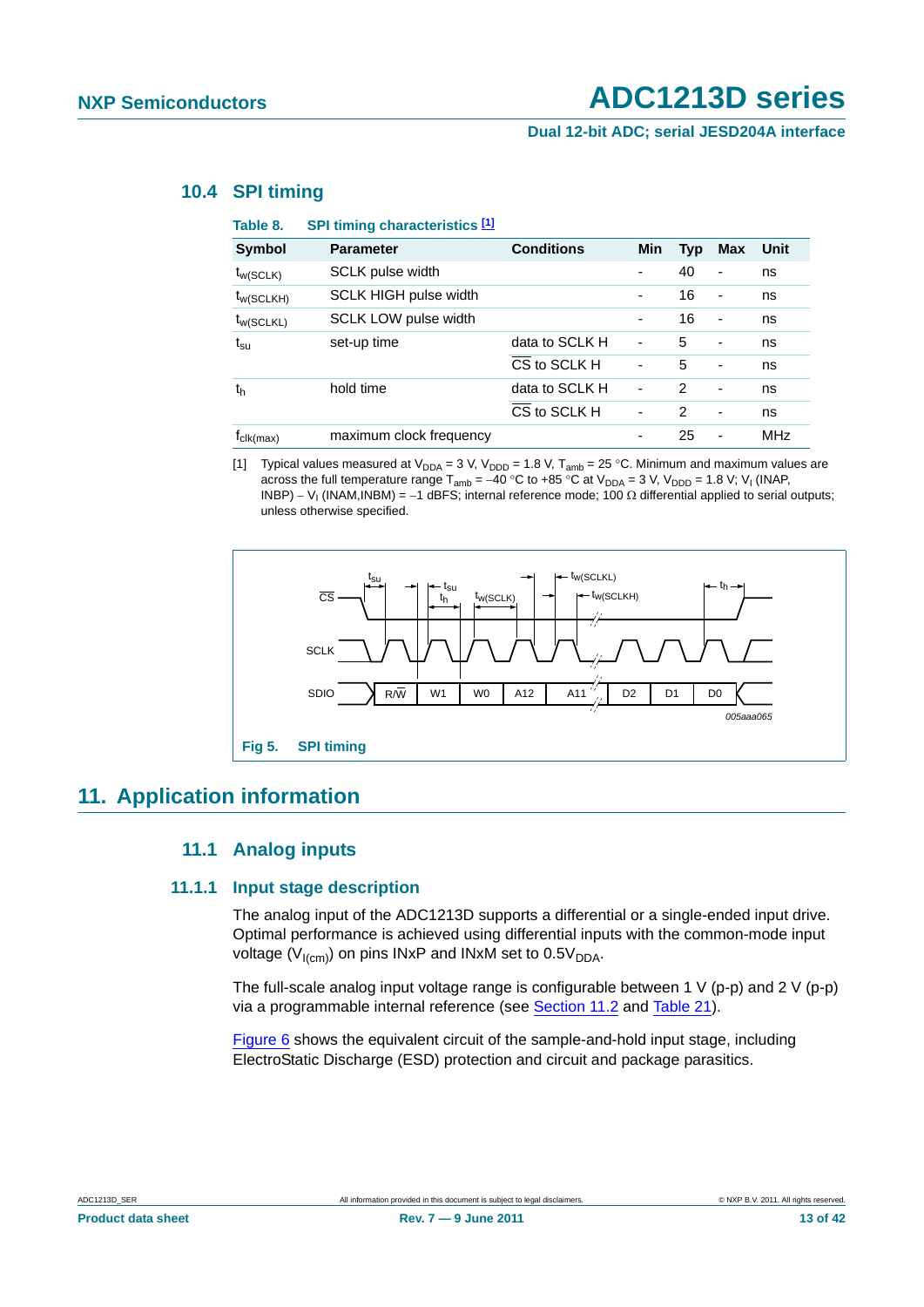**Dual 12-bit ADC; serial JESD204A interface**



<span id="page-13-0"></span>The sample phase occurs when the internal clock (derived from the clock signal on pin CLKP/CLKM) is HIGH. The voltage is then held on the sampling capacitors. When the clock signal goes LOW, the stage enters the hold phase and the voltage information is transmitted to the ADC core.

#### <span id="page-13-2"></span>**11.1.2 Anti-kickback circuitry**

Anti-kickback circuitry (RC filter in [Figure 7](#page-13-1)) is needed to counteract the effects of a charge injection generated by the sampling capacitance.

The RC filter is also used to filter noise from the signal before it reaches the sampling stage. The value of the capacitor should be chosen to maximize noise attenuation without degrading the settling time excessively.



<span id="page-13-1"></span>The component values are determined by the input frequency and should be selected so as not to affect the input bandwidth.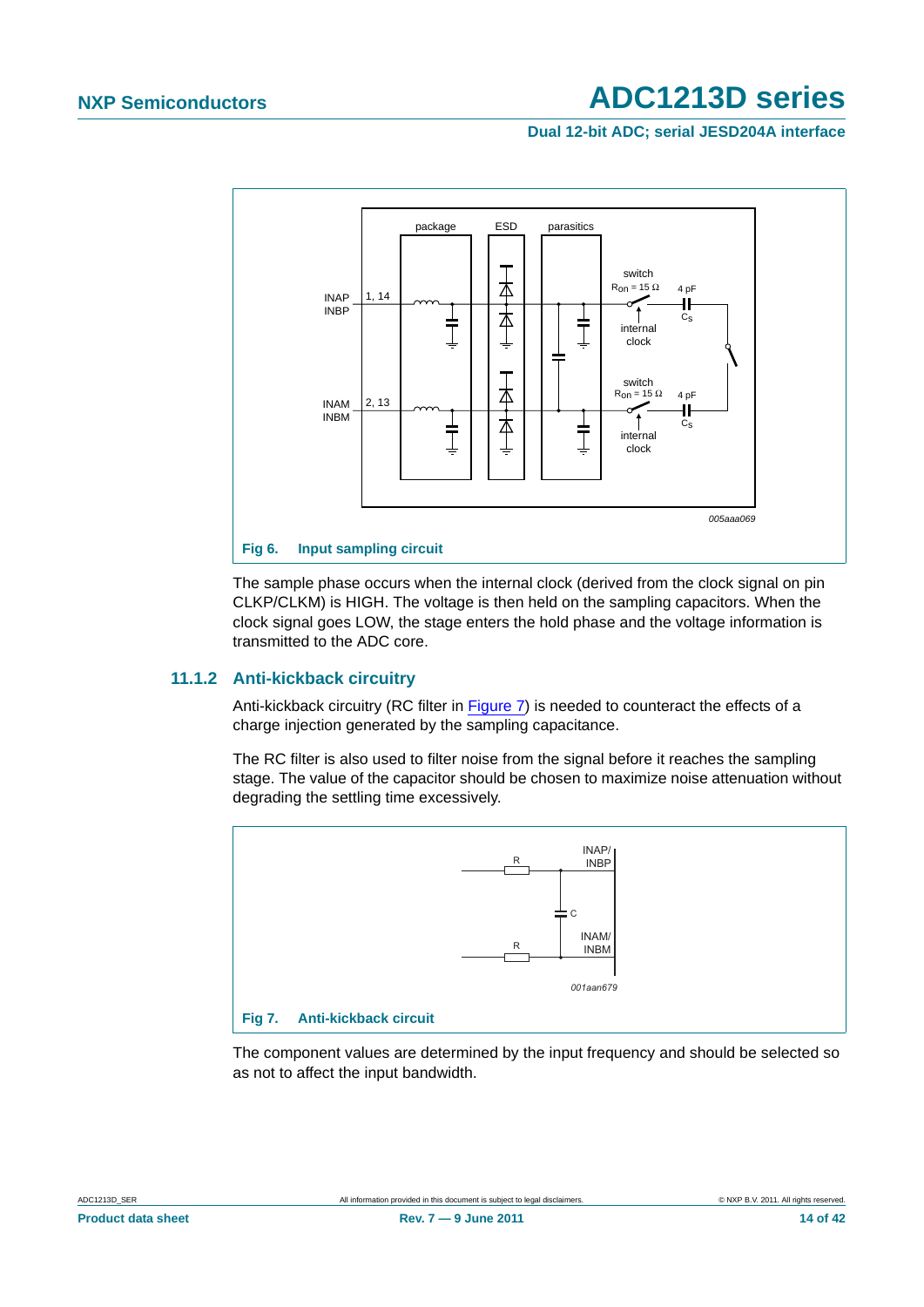#### **Dual 12-bit ADC; serial JESD204A interface**

| <b>Input frequency (MHz)</b> | Resistance ( $\Omega$ ) | Capacitance (pF) |
|------------------------------|-------------------------|------------------|
|                              | 25                      |                  |
| 70                           |                         |                  |
| 170                          |                         |                  |

**Table 9. RC coupling versus input frequency - typical values**

#### <span id="page-14-2"></span>**11.1.3 Transformer**

The configuration of the transformer circuit is determined by the input frequency. The configuration shown in [Figure 8](#page-14-0) would be suitable for a baseband application.



<span id="page-14-0"></span>



<span id="page-14-1"></span>The configuration shown in [Figure 9](#page-14-1) is recommended for high frequency applications. In both cases, the choice of transformer is a compromise between cost and performance.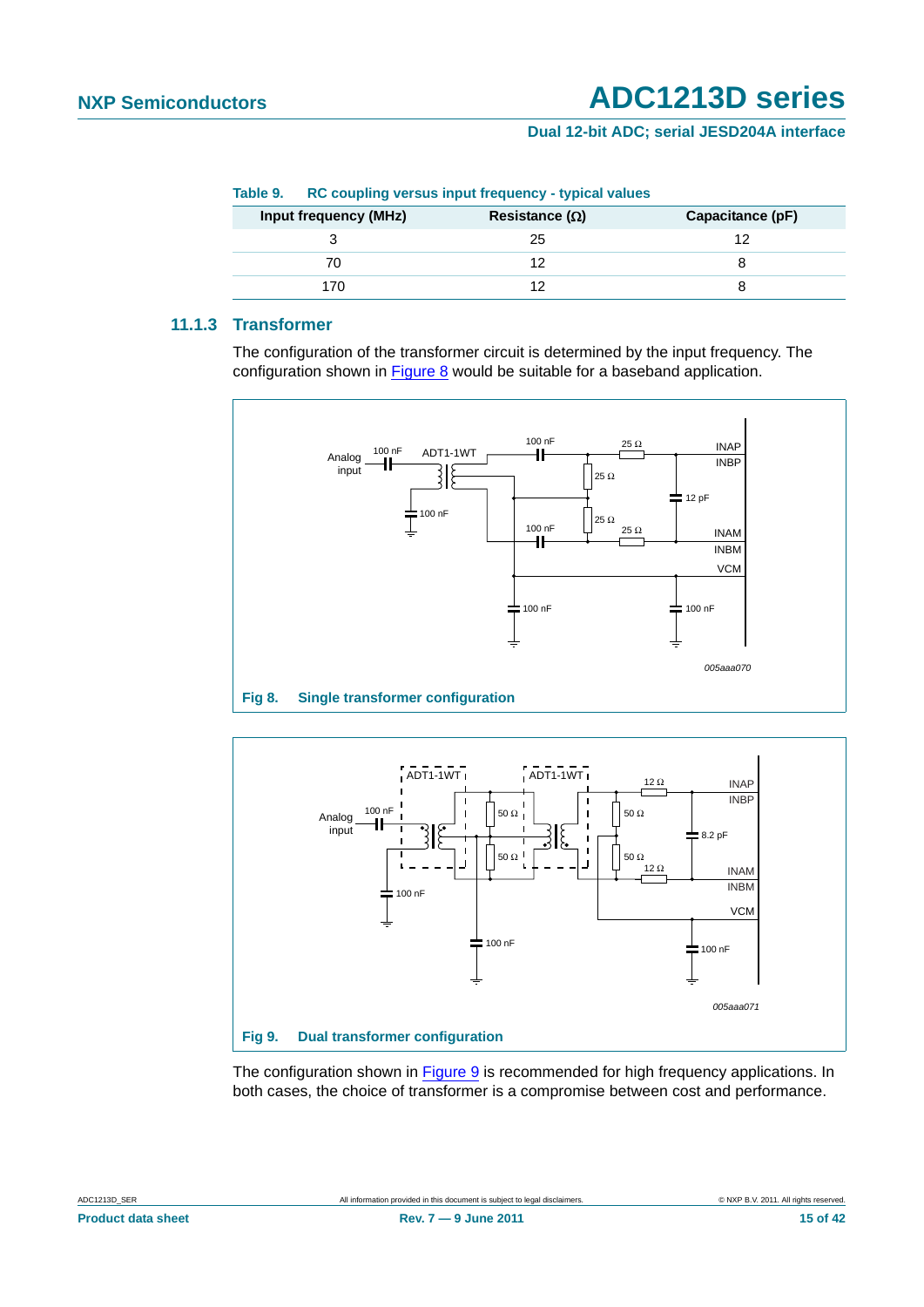**Dual 12-bit ADC; serial JESD204A interface**

#### **11.2 System reference and power management**

#### <span id="page-15-3"></span><span id="page-15-0"></span>**11.2.1 Internal/external reference**

The ADC1213D has a stable and accurate built-in internal reference voltage to adjust the ADC full-scale. This reference voltage can be set internally via SPI or with pin VREF and SENSE (see [Figure 11](#page-16-0) to [Figure 14\)](#page-16-1), in 1 dB steps between 0 dB and -6 dB, via SPI control bits INTREF[2:0] (when bit INTREF\_EN = logic 1; see [Table 21\)](#page-27-0). The equivalent reference circuit is shown in [Figure 10.](#page-15-2) An external reference is also possible by providing a voltage on pin VREF as described in [Figure 13.](#page-16-2)



<span id="page-15-2"></span>If bit INTREF\_EN is set to logic 0, the reference voltage is determined either internally or externally as detailed in [Table 10.](#page-15-1)

#### <span id="page-15-1"></span>**Table 10. Reference modes**

| <b>Mode</b>                       | <b>SPI bit, "Internal</b><br>reference" | <b>SENSE pin</b>                                      | <b>VREF</b> pin                         | <b>Full-scale</b><br>$(V (p-p))$ |
|-----------------------------------|-----------------------------------------|-------------------------------------------------------|-----------------------------------------|----------------------------------|
| Internal (Figure 11)              | 0                                       | <b>GND</b>                                            | 330 pF capacitor<br>to GND              | $\mathcal{P}$                    |
| Internal (Figure 12)              | 0                                       | $VREF$ pin = SENSE pin and<br>330 pF capacitor to GND |                                         | 1                                |
| External (Figure 13)              | - 0                                     | V <sub>DDA</sub>                                      | external voltage<br>from $0.5$ V to 1 V | 1 to $2$                         |
| Internal, SPI mode<br>(Figure 14) | 1                                       | $VREF$ pin = SENSE pin and<br>330 pF capacitor to GND |                                         | 1 to $2$                         |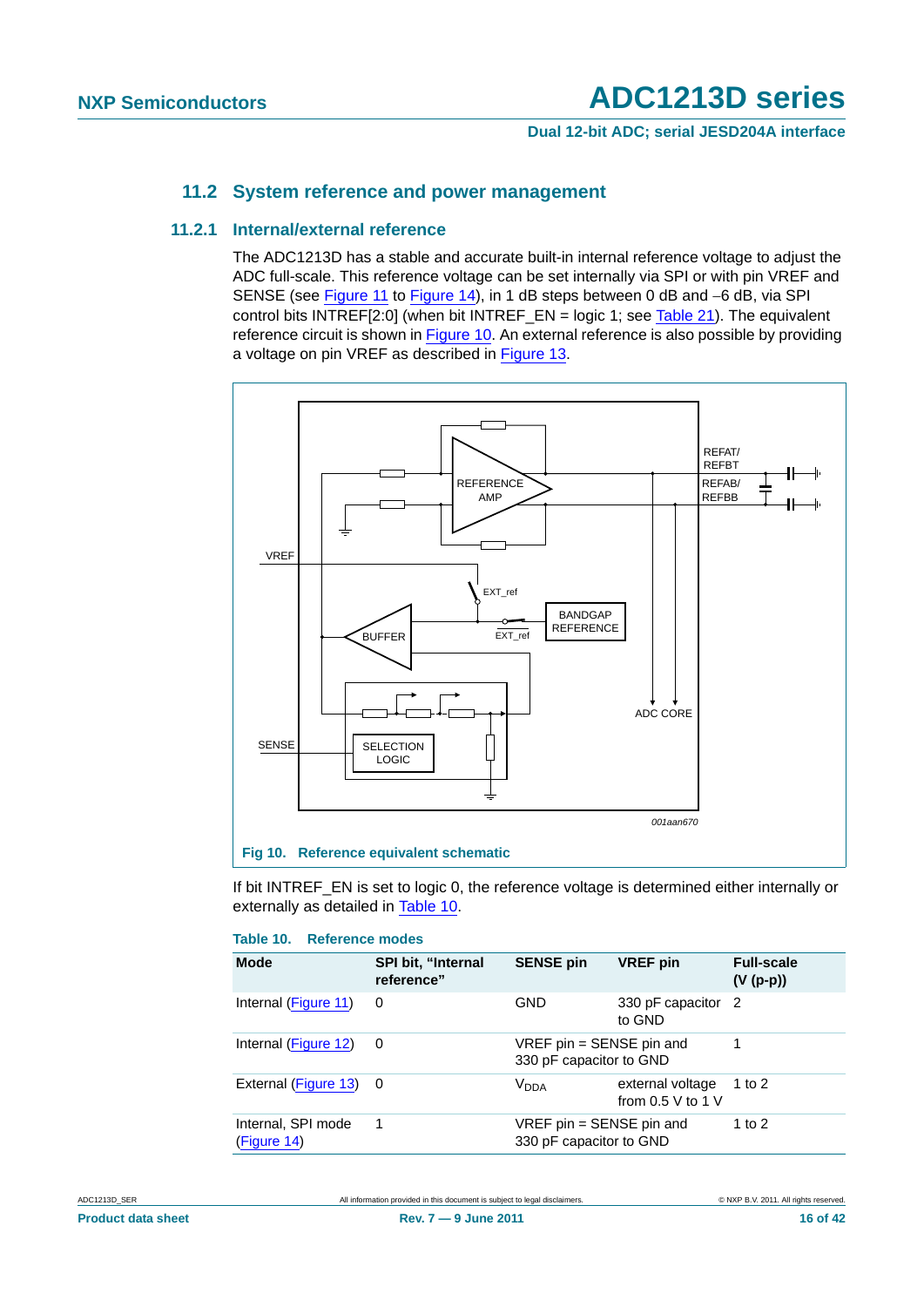<span id="page-16-3"></span>**Dual 12-bit ADC; serial JESD204A interface**

<span id="page-16-0"></span>

[Figure 11](#page-16-0) to [Figure 14](#page-16-1) illustrate how to connect the SENSE and VREF pins to select the required reference voltage source.

#### <span id="page-16-5"></span><span id="page-16-2"></span>**11.2.2 Programmable full-scale**

<span id="page-16-1"></span>The full-scale is programmable between 1 V (p-p) to 2 V (p-p) (see [Table 11\)](#page-16-4).

| <b>INTREF[2:0]</b> | Level (dB) | Full-scale (V (p-p)) |
|--------------------|------------|----------------------|
| 000                | 0          | 2                    |
| 001                | $-1$       | 1.78                 |
| 010                | $-2$       | 1.59                 |
| 011                | $-3$       | 1.42                 |
| 100                | $-4$       | 1.26                 |
| 101                | $-5$       | 1.12                 |
| 110                | $-6$       | 1                    |
| 111                | not used   | x                    |

#### <span id="page-16-4"></span>**Table 11. Programmable full-scale**

#### <span id="page-16-6"></span>**11.2.3 Common-mode output voltage (V<sub>O(cm)</sub>)**

An 0.1  $\mu$ F filter capacitor should be connected between the pins VCMA and VCMB and ground to ensure a low-noise common-mode output voltage. When AC-coupled, these pins can be used to set the common-mode reference for the analog inputs, for instance via a transformer middle point.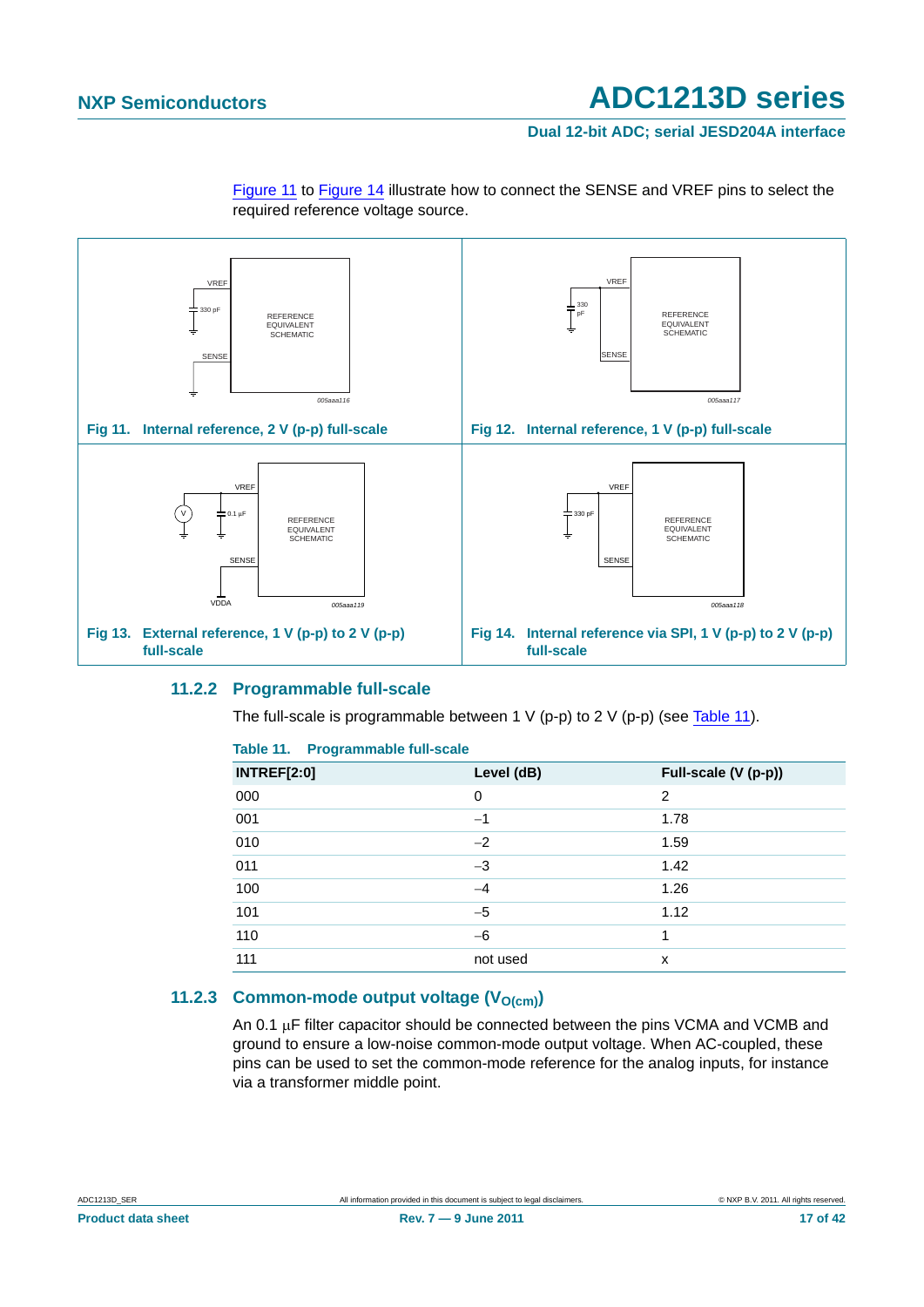**Dual 12-bit ADC; serial JESD204A interface**



#### <span id="page-17-0"></span>**11.2.4 Biasing**

The common-mode output voltage,  $V_{O(cm)}$ , should be set externally to 1.5 V (typical). The common-mode input voltage,  $V_{I(cm)}$ , at the inputs to the sample-and-hold stage (pins INAM, INBM, INAP, and INBP) must be between 0.9 V and 2 V for optimal performance.

#### **11.3 Clock input**

#### <span id="page-17-2"></span><span id="page-17-1"></span>**11.3.1 Drive modes**

The ADC1213D can be driven differentially (LVPECL). It can also be driven by a single-ended Low Voltage Complementary Metal Oxide Semiconductor (LVCMOS) signal connected to pin CLKP (pin CLKM should be connected to ground via a capacitor) or pin CLKM (pin CLKP should be connected to ground via a capacitor).

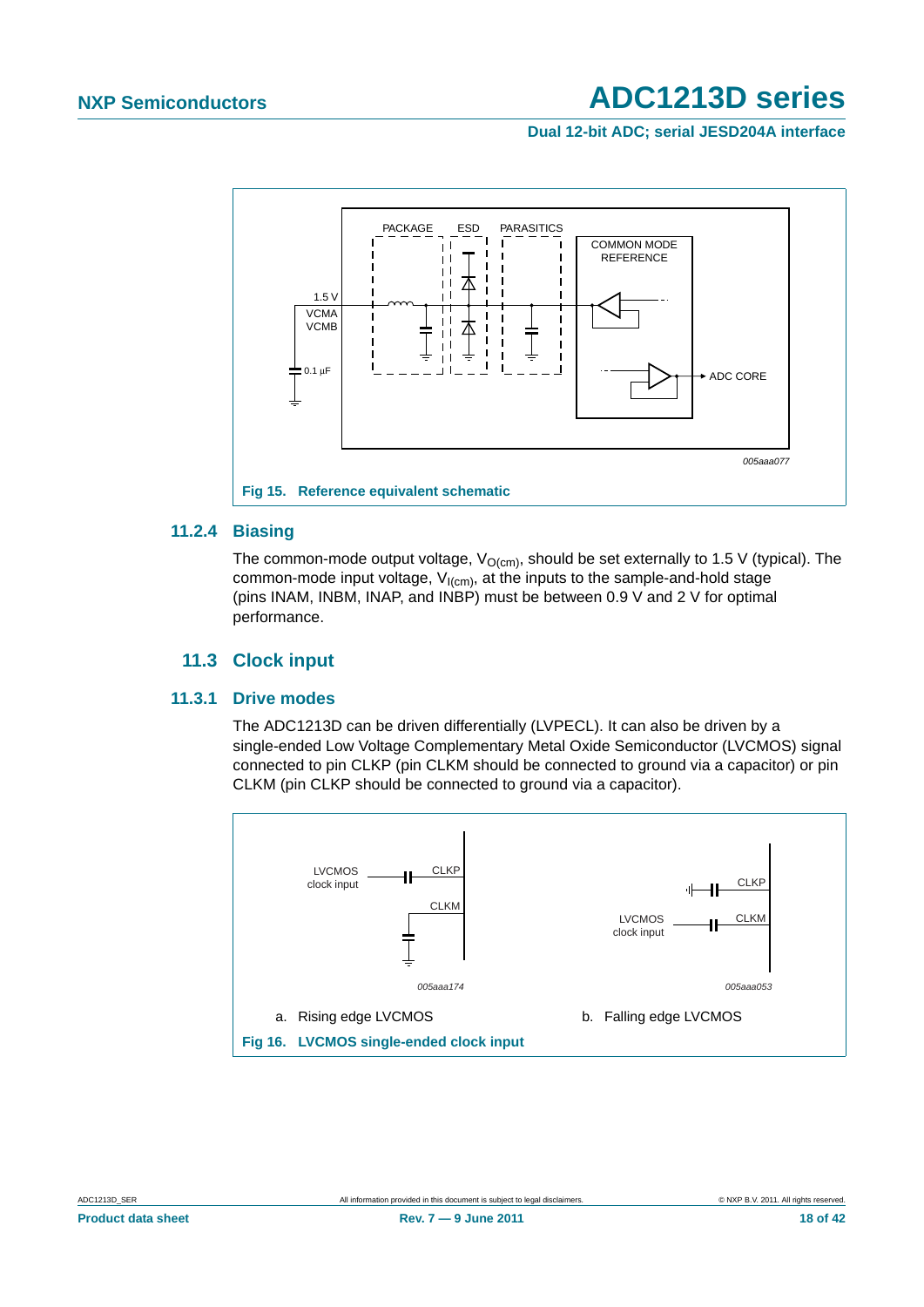**Dual 12-bit ADC; serial JESD204A interface**



#### <span id="page-18-1"></span>**11.3.2 Equivalent input circuit**

The equivalent circuit of the input clock buffer is shown in [Figure 18.](#page-18-0) The common-mode voltage of the differential input stage is set via 5  $k\Omega$  internal resistors.

<span id="page-18-0"></span>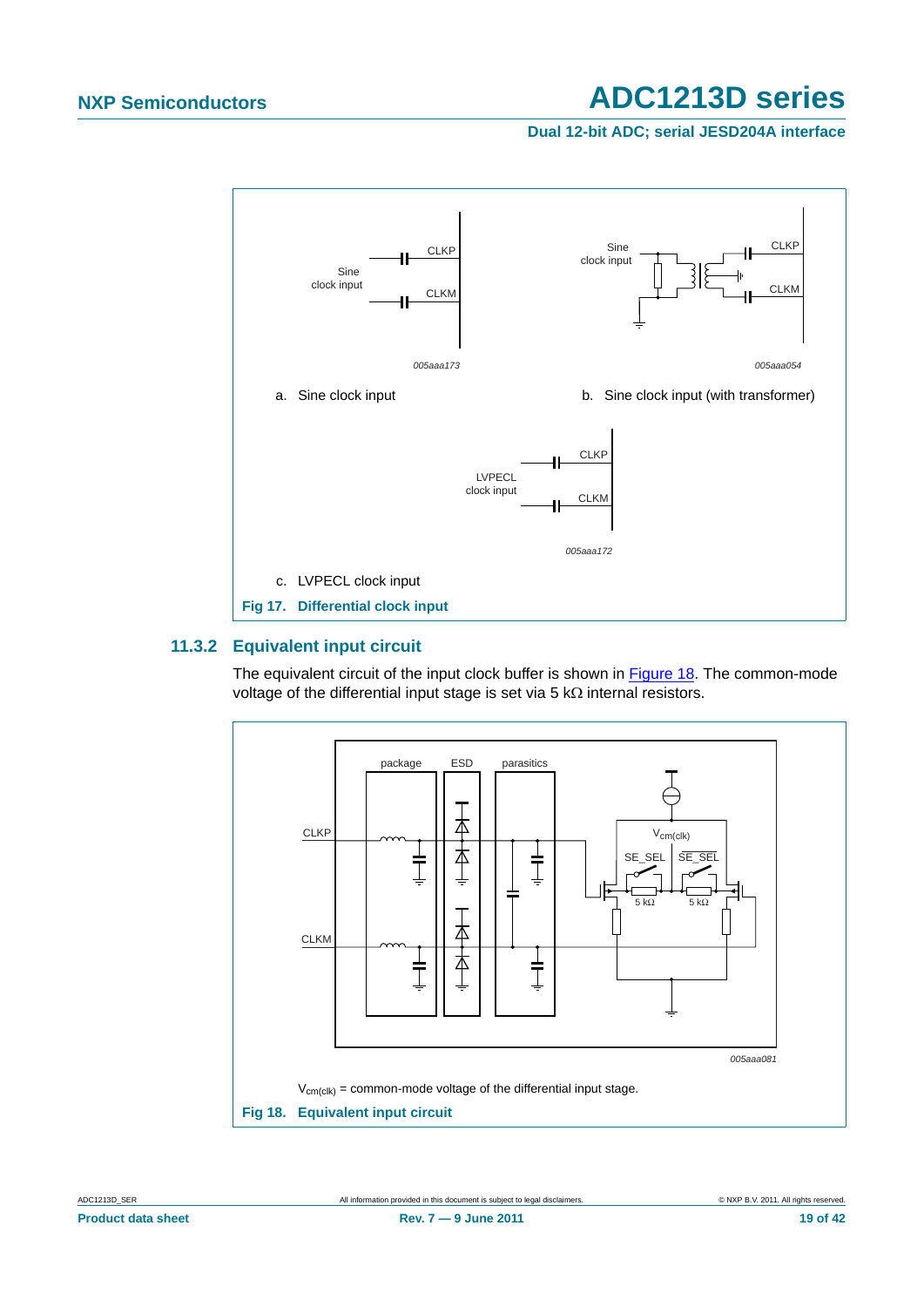#### **Dual 12-bit ADC; serial JESD204A interface**

Single-ended or differential clock inputs can be selected via the SPI (see [Table 20\)](#page-26-0). If single-ended is selected, the input pin (CLKM or CLKP) is selected via control bit SE\_SEL.

If single-ended is implemented without setting bit SE\_SEL accordingly, the unused pin should be connected to ground via a capacitor.

#### <span id="page-19-0"></span>**11.3.3 Clock input divider**

The ADC1413D contains an input clock divider that divides the incoming clock by a factor of 2 (when bit CLKDIV2  $SEL =$  logic 1; see [Table 20](#page-26-0)). This feature allows the user to deliver a higher clock frequency with better jitter performance, leading to a better SNR result once acquisition has been performed.

#### <span id="page-19-1"></span>**11.3.4 Duty cycle stabilizer**

The duty cycle stabilizer can improve the overall performance of the ADC by compensating the input clock signal duty cycle. When the duty cycle stabilizer is active (bit DCS\_EN = logic 1; see [Table 20\)](#page-26-0), the circuit can handle signals with duty cycles of between 30 % and 70 % (typical). When the duty cycle stabilizer is disabled (DCS EN = logic 0), the input clock signal should have a duty cycle of between 45 % and 55 %.

**Table 12. Duty cycle stabilizer**

| <b>Bit DCS EN</b> | <b>Description</b>            |
|-------------------|-------------------------------|
|                   | duty cycle stabilizer disable |
|                   | duty cycle stabilizer enable  |

#### **11.4 Digital outputs**

#### <span id="page-19-3"></span><span id="page-19-2"></span>**11.4.1 Serial output equivalent circuit**

The JESD204A standard specifies that if the receiver and the transmitter are DC-coupled, both must be fed from the same supply.



The output should be terminated when 100  $\Omega$  (typical) is reached at the receiver side.

ADC1213D SER ALl information provided in this document is subject to legal disclaimers. 
All information provided in this document is subject to legal disclaimers.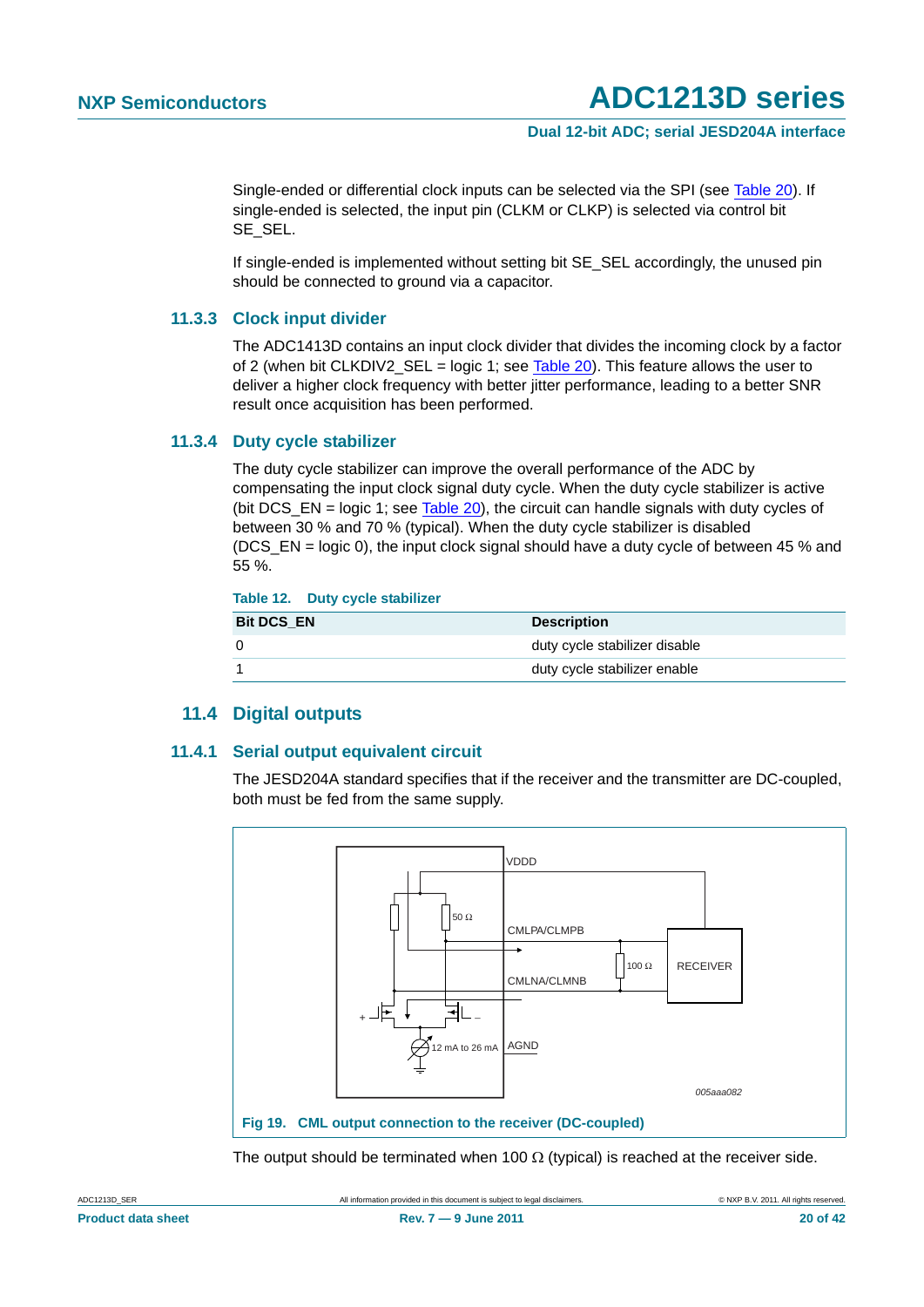**Dual 12-bit ADC; serial JESD204A interface**



#### <span id="page-20-0"></span>**11.5 JESD204A serializer**

For more information about the JESD204A standard refer to the JEDEC web site.

#### <span id="page-20-1"></span>**11.5.1 Digital JESD204A formatter**

The block placed after the ADC cores is used to implement all functionalities of the JESD204A standard. This ensures signal integrity and guarantees the clock and the data recovery at the receiver side.

The block is highly parameterized and can be configured in various ways depending on the sampling frequency and the number of lanes used.

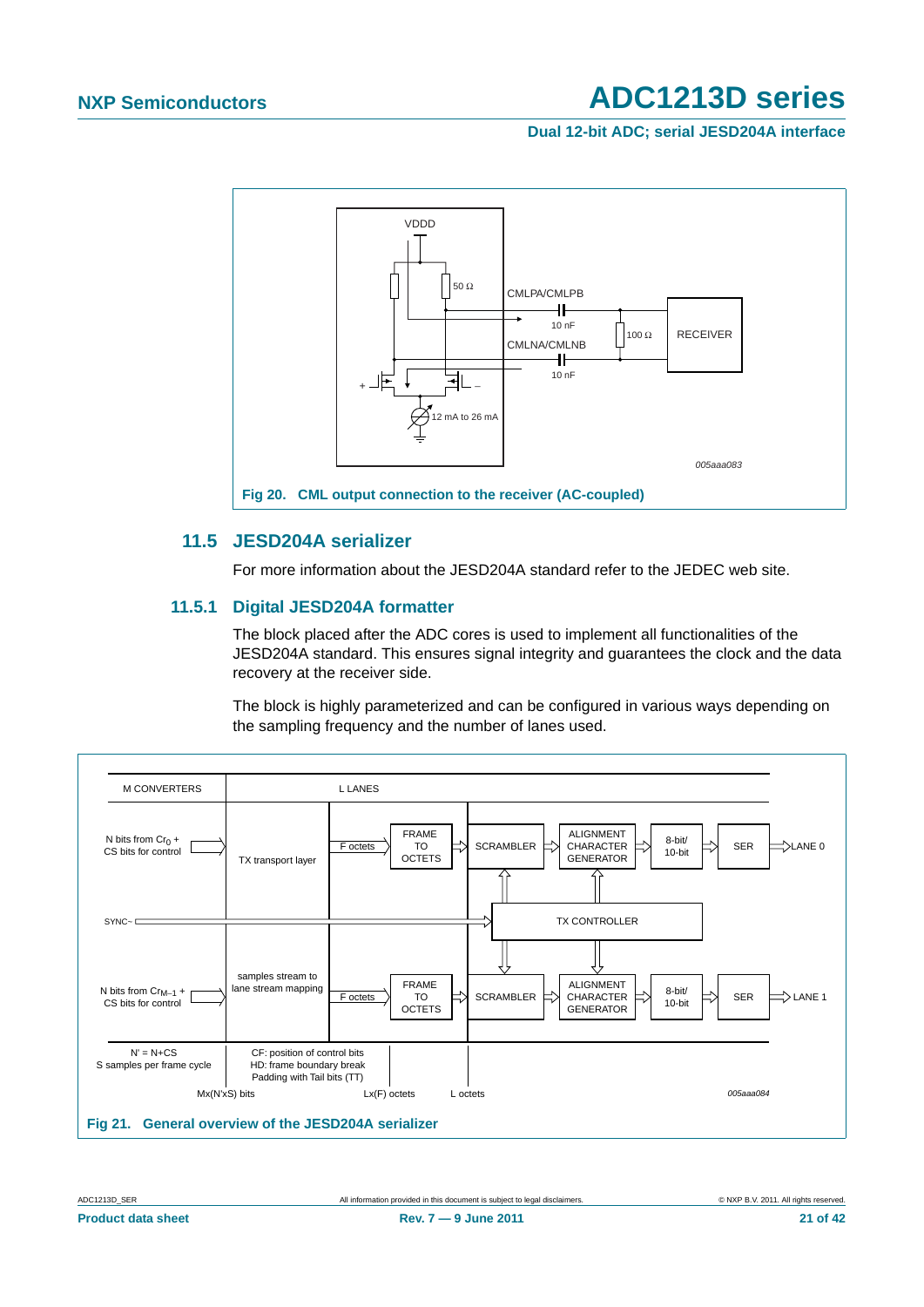#### **Dual 12-bit ADC; serial JESD204A interface**



#### <span id="page-21-1"></span>**11.5.2 ADC core output codes versus input voltage**

[Table 13](#page-21-0) shows the data output codes for a given analog input voltage.

#### <span id="page-21-0"></span>**Table 13. Output codes versus input voltage**

| $INP - INM (V)$ | <b>Offset binary</b> | Two's complement | <b>OTR</b> |
|-----------------|----------------------|------------------|------------|
| $\lt -1$        | 0000 0000 0000       | 1000 0000 0000   | 1          |
| $-1.0000000$    | 0000 0000 0000       | 1000 0000 0000   | 0          |
| $-0.9995117$    | 0000 0000 0001       | 1000 0000 0001   | 0          |
| $-0.9990234$    | 0000 0000 0010       | 1000 0000 0010   | 0          |
| $-0.9985352$    | 0000 0000 0011       | 1000 0000 0011   | 0          |
| $-0.9980469$    | 0000 0000 0100       | 1000 0000 0100   | 0          |
| .               |                      |                  | 0          |
| $-0.0009766$    | 0111 1111 1110       | 1111 1111 1110   | 0          |
| $-0.0004883$    | 0111 1111 1111       | 1111 1111 1111   | 0          |
| 0.0000000       | 1000 0000 0000       | 0000 0000 0000   | 0          |
| +0.0004883      | 1000 0000 0001       | 0000 0000 0001   | 0          |
| +0.0009766      | 1000 0000 0010       | 0000 0000 0010   | $\Omega$   |
|                 | .                    |                  | 0          |
| +0.9980469      | 1111 1111 1011       | 0111 1111 1011   | $\Omega$   |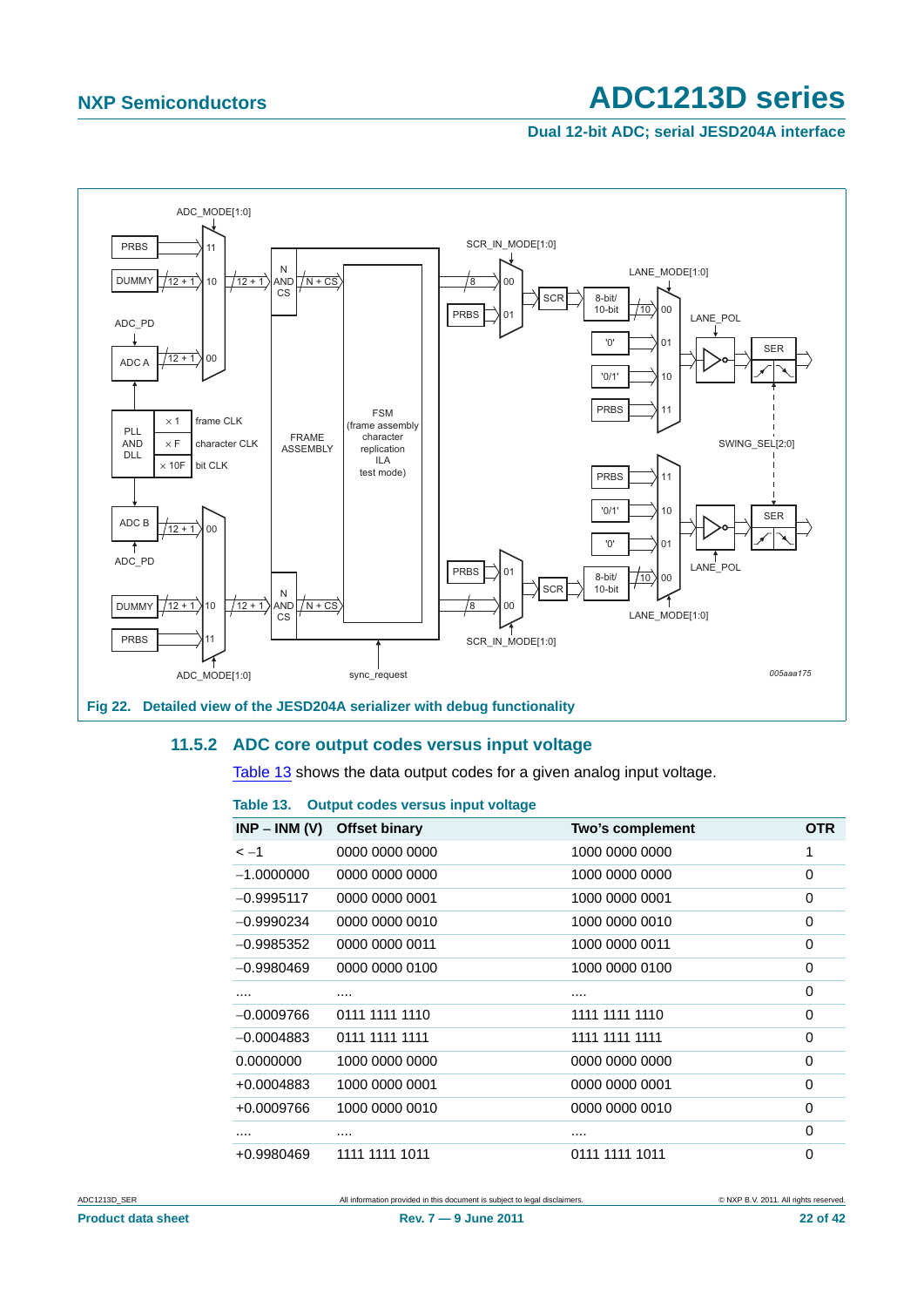#### **Dual 12-bit ADC; serial JESD204A interface**

|                 | <b>Rapig 13. Uniput cours versus imput voltage</b> committed |                  |            |  |  |  |  |  |
|-----------------|--------------------------------------------------------------|------------------|------------|--|--|--|--|--|
| $INP - INM (V)$ | <b>Offset binary</b>                                         | Two's complement | <b>OTR</b> |  |  |  |  |  |
| +0.9985352      | 1111 1111 1100                                               | 0111 1111 1100   | 0          |  |  |  |  |  |
| +0.9990234      | 1111 1111 1101                                               | 0111 1111 1101   | 0          |  |  |  |  |  |
| +0.9995117      | 1111 1111 1110                                               | 0111 1111 1110   | 0          |  |  |  |  |  |
| +1.0000000      | 1111 1111 1111                                               | 0111 1111 1111   | 0          |  |  |  |  |  |
| $> +1$          | 1111 1111 1111                                               | 0111 1111 1111   |            |  |  |  |  |  |

**Table 13. Output codes versus input voltage** *…continued*

#### **11.6 Serial Peripheral Interface (SPI)**

#### <span id="page-22-4"></span><span id="page-22-3"></span>**11.6.1 Register description**

The ADC1213D serial interface is a synchronous serial communications port allowing for easy interfacing with many industry microprocessors. It provides access to the registers that control the operation of the chip in both read and write modes.

This interface is configured as a 3-wire type (SDIO as bidirectional pin).

SCLK acts as the serial clock, and  $\overline{CS}$  acts as the serial chip select.

Each read/write operation is sequenced by the  $\overline{\text{CS}}$  signal and enabled by a LOW level to to drive the chip with 2 bytes to 5 bytes, depending on the content of the instruction byte (see [Table 14](#page-22-0)).

#### <span id="page-22-0"></span>**Table 14. SPI instruction bytes**

|             | <b>MSB</b>     |                |                |     |     |     |    | <b>LSB</b> |
|-------------|----------------|----------------|----------------|-----|-----|-----|----|------------|
| Bit         |                | 6              | '5             | 4   | 3   |     |    |            |
| Description | R/W <u>[1]</u> | W <sub>1</sub> | W <sub>0</sub> | A12 | A11 | A10 | A9 | A8         |
|             | A7             | A6             | A5             | A4  | A3  | A2  | A1 | A0.        |

<span id="page-22-1"></span>[1] R/W indicates whether a read (logic 1) or write (logic 0) transfer occurs after the instruction byte

#### **Table 15. Read or Write mode access description**

| R/W[1] | <b>Description</b>   |
|--------|----------------------|
|        | Write mode operation |
| 4      | Read mode operation  |

<span id="page-22-2"></span>[1] Bits W1 and W0 indicate the number of bytes transferred after the instruction byte.

#### **Table 16. Number of bytes to be transferred**

| W <sub>1</sub> | W <sub>0</sub> | Number of bytes transferred |
|----------------|----------------|-----------------------------|
|                |                | 1 byte                      |
|                |                | 2 bytes                     |
|                |                | 3 bytes                     |
|                |                | 4 or more bytes             |

Bits A12 to A0 indicate the address of the register being accessed. In the case of a multiple byte transfer, this address is the first register to be accessed. An address counter is incremented to access subsequent addresses.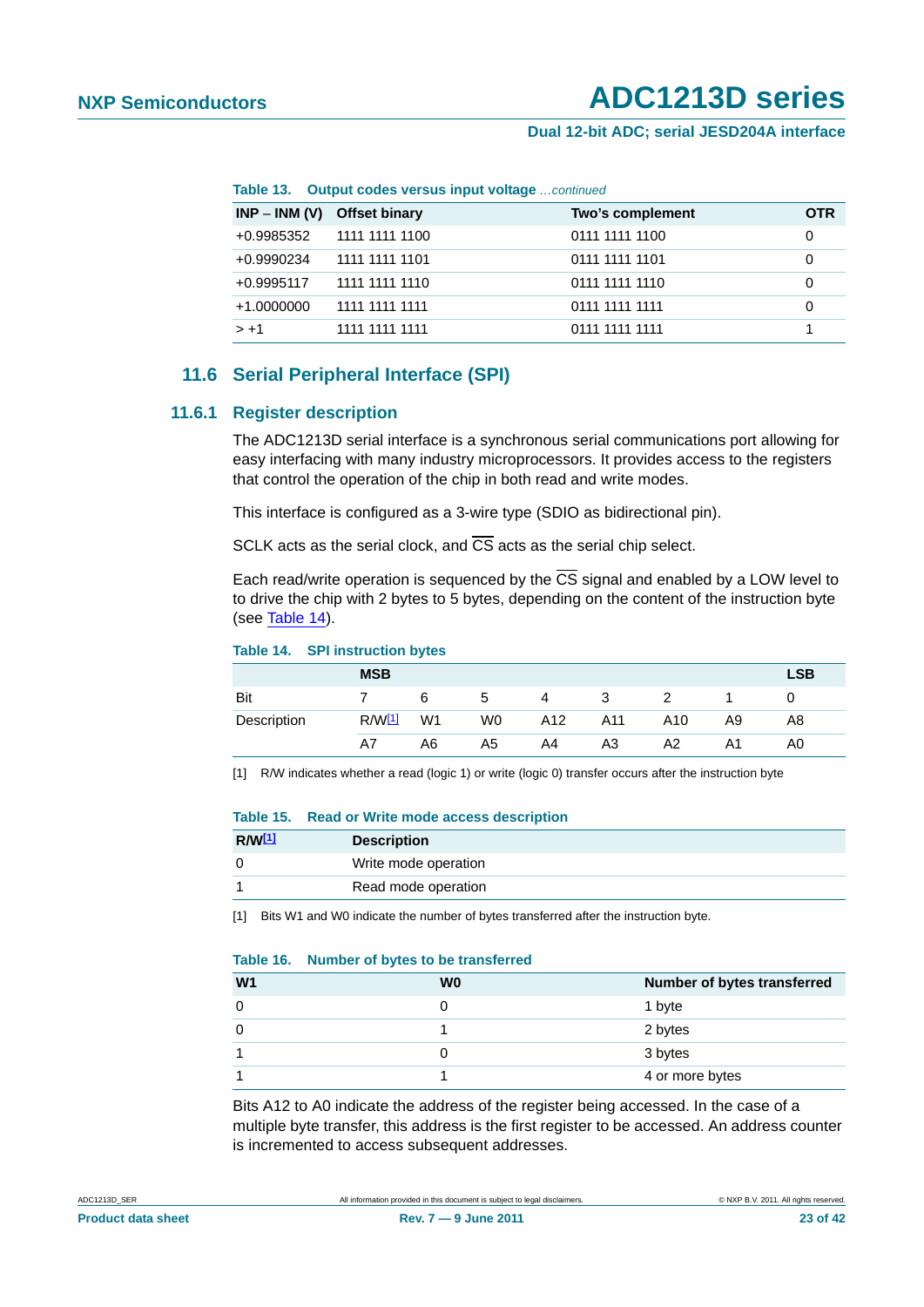**Dual 12-bit ADC; serial JESD204A interface**

The steps for a data transfer:

- 1. The falling edge on pin  $\overline{CS}$  in combination with a rising edge on pin SCLK determine the start of communications.
- 2. The first phase is the transfer of the 2-byte instruction.
- 3. The second phase is the transfer of the data which can vary in length but is always be a multiple of 8 bits. The MSB is always sent first (for instruction and data bytes)
- 4. A rising edge on pin  $\overline{\text{CS}}$  indicates the end of data transmission.



#### <span id="page-23-0"></span>**11.6.2 Channel control**

The two ADC channels can be configured at the same time or separately. By using the register "Channel index", the user can choose which ADC channel receives the next SPI-instruction. By default the channel A and B receives the same instructions in write mode. In read mode only A is active.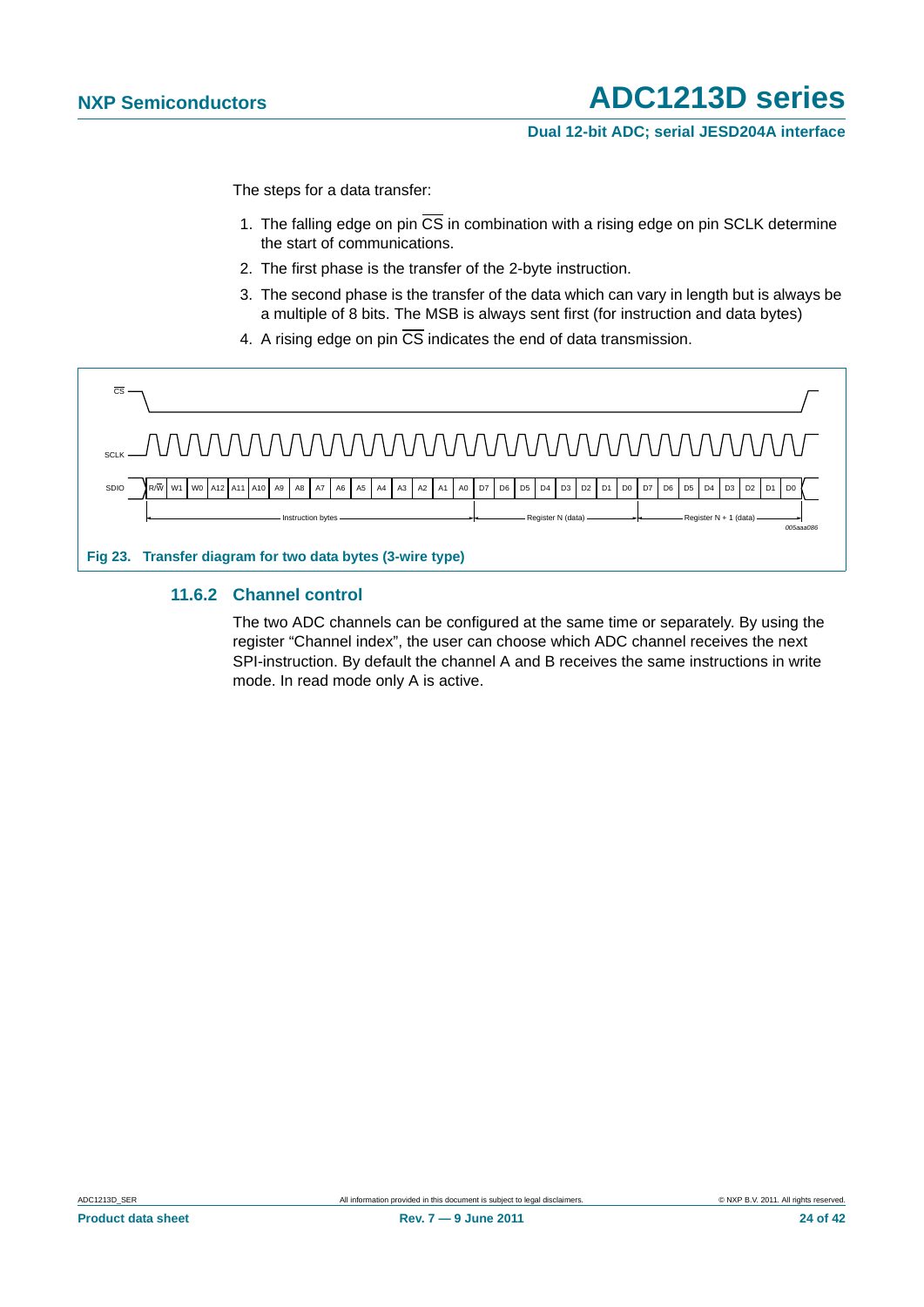| ı      |
|--------|
|        |
| ١      |
| ٦      |
|        |
|        |
| ı      |
| l      |
|        |
| j<br>ı |

Dual 12-bit ADC; serial JESD204A interface **Dual 12-bit ADC; serial JESD204A interface** ADC1213D series **ADC1213D series**

#### **Table 17. Register allocation map**

| 4DC1213D                         | <b>Address</b>          | <b>Register name</b>             | Access <sup>[1]</sup> |                          |                      |                     |                                  | <b>Bit definition</b> |                          |                          |                       | <b>Default</b> |
|----------------------------------|-------------------------|----------------------------------|-----------------------|--------------------------|----------------------|---------------------|----------------------------------|-----------------------|--------------------------|--------------------------|-----------------------|----------------|
| <b>Product data sheet</b><br>SER | (hex)                   |                                  |                       | Bit 7                    | Bit 6                | Bit 5               | Bit 4                            | Bit 3                 | Bit 2                    | Bit 1                    | Bit 0                 | (bin)          |
|                                  |                         | <b>ADC control register</b>      |                       |                          |                      |                     |                                  |                       |                          |                          |                       |                |
|                                  | 0003                    | Channel index                    | R/W                   | ÷,                       | $\blacksquare$       | $\sim$              | ä,                               | $\overline{a}$        | $\overline{\phantom{a}}$ | <b>ADCB</b>              | <b>ADCA</b>           | 1111 1111      |
|                                  | 0005                    | Reset and<br>Power-down<br>modes | R/W                   | SW_<br><b>RST</b>        |                      |                     |                                  |                       |                          |                          | PD[1:0]               | 0000 0000      |
|                                  | 0006                    | Clock                            | R/W                   | $\blacksquare$           | ä,                   | $\blacksquare$      | SE_SEL                           | DIFF_SE               | $\overline{\phantom{a}}$ | CLKDIV2_<br><b>SEL</b>   | DCS_EN                | 0000 0001      |
|                                  | 0008                    | Vref                             | R/W                   | $\overline{\phantom{a}}$ |                      | $\sim$              |                                  | INTREF_<br>EN         |                          | INTREF[2:0]              |                       | 0000 0000      |
|                                  | 0013                    | Offset                           | R/W                   | $\sim$                   | ä,                   |                     |                                  |                       | DIG_OFFSET[5:0]          |                          |                       | 0000 0000      |
| All inform                       | 0014                    | Test pattern 1                   | R/W                   |                          |                      |                     | ä,                               | L.                    |                          | TESTPAT_1[2:0]           |                       | 0000 0000      |
|                                  | 0015                    | Test pattern 2                   | R/W                   |                          |                      |                     |                                  | TESTPAT_2[11:4]       |                          |                          |                       | 0000 0000      |
| Rev.                             | 0016                    | Test pattern 3                   | R/W                   |                          | TESTPAT_3[3:0]       |                     |                                  |                       |                          |                          |                       | 0000 0000      |
| Ñ                                | <b>JESD204A control</b> |                                  |                       |                          |                      |                     |                                  |                       |                          |                          |                       |                |
| ided in this document is s       | 0801                    | Ser_Status                       | R                     | <b>RXSYNC</b><br>_ERROR  |                      | RESERVED[2:0]       |                                  | 0                     | 0                        | POR_TST                  | <b>RESERVED</b>       | 0010 0000      |
| 9 June 2011                      | 0802                    | Ser_Reset                        | R/W                   | $SW_$<br><b>RST</b>      | 0                    | $\Omega$            | $\pmb{0}$                        | FSM_SW_<br><b>RST</b> | $\mathbf 0$              | $\pmb{0}$                | $\mathbf 0$           | 0000 0000      |
| tt to legal                      | 0803                    | Ser_Cfg_Setup                    | R/W                   | 0                        | $\pmb{0}$            | $\mathbf 0$         | 0                                |                       |                          | CFG_SETUP[3:0]           |                       | 0000 1000      |
|                                  | 0805                    | Ser_Control1                     | R/W                   | $\pmb{0}$                | TRISTATE<br>CFG_PINS | SYNC_<br><b>POL</b> | SYNC_<br>SINGLE_<br><b>ENDED</b> | $\mathbf{1}$          | REV_<br><b>SCR</b>       | $REV_$<br><b>ENCODER</b> | REV_<br><b>SERIAL</b> | 0100 1001      |
|                                  | 0806                    | Ser Control2                     | R/W                   | $\pmb{0}$                | 0                    | $\mathbf 0$         | 0                                | 0                     | 0                        | SWAP_<br>$LANE_0_1$      | SWAP_<br>ADC_A_B      | 0000 0011      |
|                                  | 0808                    | Ser_Analog_Ctrl                  | R/W                   | $\pmb{0}$                | $\pmb{0}$            | $\mathbf 0$         | $\mathbf 0$                      | 0                     |                          | SWING_SEL[2:0]           |                       | 0000 0011      |
|                                  | 0809                    | Ser_ScramblerA                   | R/W                   | $\pmb{0}$                |                      |                     |                                  | LSB_INIT[6:0]         |                          |                          |                       | 0000 0000      |
|                                  | 080A                    | Ser_ScramblerB                   | R/W                   |                          |                      |                     |                                  | MSB_INIT[7:0]         |                          |                          |                       | 1111 1111      |
|                                  | 080B                    | Ser_PRBS_Ctrl                    | R/W                   | $\pmb{0}$                | $\pmb{0}$            | 0                   | 0                                | 0                     | 0                        |                          | PRBS_TYPE[1:0]        | 0000 0000      |
| ONXP B.V. 2011. All rights rese  | 0820                    | Cfg_0_DID                        | $R^*$                 |                          |                      |                     |                                  | DID[7:0]              |                          |                          |                       | 1110 1101      |
|                                  | 0821                    | Cfg_1_BID                        | $R/W^*$               | $\pmb{0}$                | 0                    | $\mathbf 0$         | 0                                |                       |                          | BID[3:0]                 |                       | 0000 1010      |
|                                  | 0822                    | Cfg_3_SCR_L                      | $R/W^*$               | <b>SCR</b>               | $\pmb{0}$            | $\pmb{0}$           | 0                                | $\pmb{0}$             | 0                        | $\mathbf 0$              | L                     | 0000 0000      |
| 25 of<br>43<br>$\frac{1}{2}$     | 0823                    | $Cfg_4_F$                        | $R/W^*$               | $\mathbf 0$              | $\mathbf 0$          | $\Omega$            | 0                                | 0                     |                          | F[2:0]                   |                       | 0000 0001      |

rights reserved.<br>25 of 42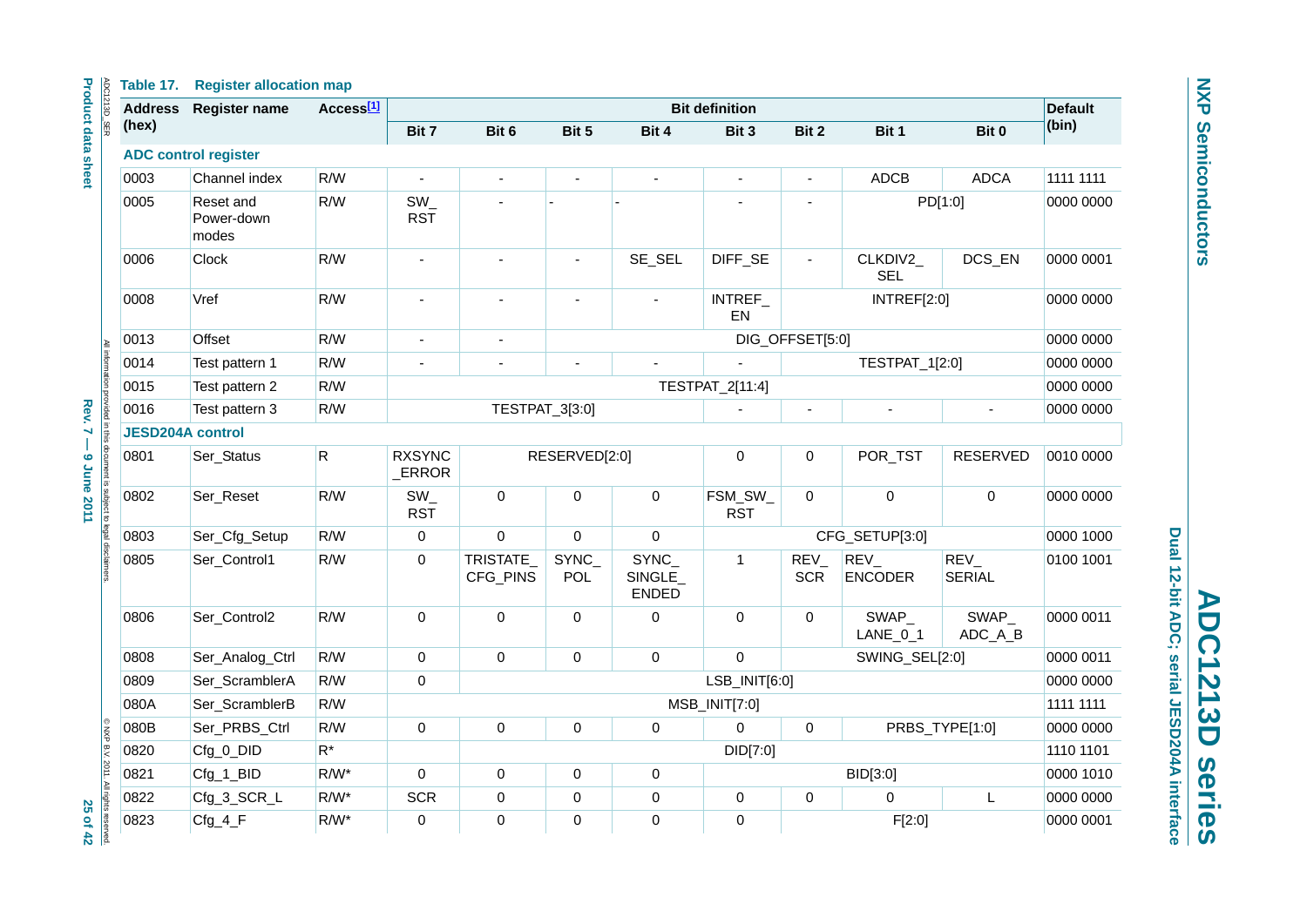| Bit 6<br>Bit 2<br>Bit 1<br>Bit 0<br>Bit 7<br>Bit 5<br>Bit 4<br>Bit 3<br>$R/W^*$<br>0824<br>$Cfg_5_K$<br>$\pmb{0}$<br>$\pmb{0}$<br>$\pmb{0}$<br>K[4:0]<br>0825<br>Cfg_6_M<br>$R/W^*$<br>$\pmb{0}$<br>$\mathbf 0$<br>$\pmb{0}$<br>M<br>0<br>0<br>0<br>$\mathsf{O}$<br>Cfg_7_CS_N<br>$R/W^*$<br>CS[0]<br>$\pmb{0}$<br>$\mathsf 0$<br>N[3:0]<br>0826<br>$\pmb{0}$<br>R/W<br>$\pmb{0}$<br>$\pmb{0}$<br>$\mathbf 0$<br>0827<br>Cfg_8_Np<br>NP[4:0]<br>$\mathsf S$<br>$Cfg_9_S$<br>$R/W^*$<br>$\mathsf 0$<br>$\mathsf 0$<br>$\pmb{0}$<br>$\pmb{0}$<br>$\mathsf{O}\xspace$<br>0828<br>$\mathbf 0$<br>0<br>$R/W^*$<br>$\pmb{0}$<br>$\mathsf 0$<br>CF[1:0]<br>0829<br>Cfg_10_HD_CF<br>HD<br>$\pmb{0}$<br>$\mathbf 0$<br>$\mathbf 0$<br>Cfg_01_2_LID<br>$\mathsf 0$<br>$\pmb{0}$<br>082C<br>$R/W^*$<br>$\pmb{0}$<br>LID[4:0]<br>082D<br>Cfg_02_2_LID<br>$R/W^*$<br>$\mathsf 0$<br>$\pmb{0}$<br>$\mathbf 0$<br>LID[4:0]<br>084C<br>Cfg01_13_FCHK<br>FCHK[7:0]<br>$\mathsf{R}$<br>084D<br>FCHK[7:0]<br>Cfg02_13_FCHK<br>$\mathsf{R}$<br>0870<br>Lane0_0_Ctrl<br>R/W<br>$\pmb{0}$<br>SCR_IN_<br>LANE_MODE[1:0]<br>LANE<br>LANE_CLK<br>LANE_PD<br>$\mathsf 0$<br><b>POL</b><br>POS_EDGE<br><b>MODE</b><br>R/W<br>$\mathsf 0$<br>$\mathbf 0$<br>LANE_CLK<br>0871<br>Lane1_0_Ctrl<br>SCR_IN_<br>LANE_MODE[1:0]<br>LANE_<br>LANE_PD<br><b>POL</b><br>POS_EDGE<br><b>MODE</b><br>$\mathsf 0$<br>ADCA_0_Ctrl<br>R/W<br>$\pmb{0}$<br>ADC_MODE[1:0]<br>$\pmb{0}$<br>ADC_PD<br>0<br>$\mathsf{O}$<br>$\mathsf 0$<br>$\pmb{0}$<br>0891<br>ADCB_0_Ctrl<br>R/W<br>ADC_MODE[1:0]<br>$\mathbf 0$<br>0<br>$\mathbf 0$<br>ADC_PD<br>[1] an "*" in the Access column means that this register is subject to control access conditions in Write mode. | <b>Address</b> | Register name | Access[1] | <b>Bit definition</b> |  |  |  |  |  |  |  |           |  |
|----------------------------------------------------------------------------------------------------------------------------------------------------------------------------------------------------------------------------------------------------------------------------------------------------------------------------------------------------------------------------------------------------------------------------------------------------------------------------------------------------------------------------------------------------------------------------------------------------------------------------------------------------------------------------------------------------------------------------------------------------------------------------------------------------------------------------------------------------------------------------------------------------------------------------------------------------------------------------------------------------------------------------------------------------------------------------------------------------------------------------------------------------------------------------------------------------------------------------------------------------------------------------------------------------------------------------------------------------------------------------------------------------------------------------------------------------------------------------------------------------------------------------------------------------------------------------------------------------------------------------------------------------------------------------------------------------------------------|----------------|---------------|-----------|-----------------------|--|--|--|--|--|--|--|-----------|--|
|                                                                                                                                                                                                                                                                                                                                                                                                                                                                                                                                                                                                                                                                                                                                                                                                                                                                                                                                                                                                                                                                                                                                                                                                                                                                                                                                                                                                                                                                                                                                                                                                                                                                                                                      | (hex)          |               |           |                       |  |  |  |  |  |  |  | (bin)     |  |
|                                                                                                                                                                                                                                                                                                                                                                                                                                                                                                                                                                                                                                                                                                                                                                                                                                                                                                                                                                                                                                                                                                                                                                                                                                                                                                                                                                                                                                                                                                                                                                                                                                                                                                                      |                |               |           |                       |  |  |  |  |  |  |  | 0000 1000 |  |
|                                                                                                                                                                                                                                                                                                                                                                                                                                                                                                                                                                                                                                                                                                                                                                                                                                                                                                                                                                                                                                                                                                                                                                                                                                                                                                                                                                                                                                                                                                                                                                                                                                                                                                                      |                |               |           |                       |  |  |  |  |  |  |  | 0000 0000 |  |
|                                                                                                                                                                                                                                                                                                                                                                                                                                                                                                                                                                                                                                                                                                                                                                                                                                                                                                                                                                                                                                                                                                                                                                                                                                                                                                                                                                                                                                                                                                                                                                                                                                                                                                                      |                |               |           |                       |  |  |  |  |  |  |  | 0100 0010 |  |
|                                                                                                                                                                                                                                                                                                                                                                                                                                                                                                                                                                                                                                                                                                                                                                                                                                                                                                                                                                                                                                                                                                                                                                                                                                                                                                                                                                                                                                                                                                                                                                                                                                                                                                                      |                |               |           |                       |  |  |  |  |  |  |  | 0000 1111 |  |
|                                                                                                                                                                                                                                                                                                                                                                                                                                                                                                                                                                                                                                                                                                                                                                                                                                                                                                                                                                                                                                                                                                                                                                                                                                                                                                                                                                                                                                                                                                                                                                                                                                                                                                                      |                |               |           |                       |  |  |  |  |  |  |  | 0000 0000 |  |
|                                                                                                                                                                                                                                                                                                                                                                                                                                                                                                                                                                                                                                                                                                                                                                                                                                                                                                                                                                                                                                                                                                                                                                                                                                                                                                                                                                                                                                                                                                                                                                                                                                                                                                                      |                |               |           |                       |  |  |  |  |  |  |  | 0000 0000 |  |
|                                                                                                                                                                                                                                                                                                                                                                                                                                                                                                                                                                                                                                                                                                                                                                                                                                                                                                                                                                                                                                                                                                                                                                                                                                                                                                                                                                                                                                                                                                                                                                                                                                                                                                                      |                |               |           |                       |  |  |  |  |  |  |  | 0001 1011 |  |
|                                                                                                                                                                                                                                                                                                                                                                                                                                                                                                                                                                                                                                                                                                                                                                                                                                                                                                                                                                                                                                                                                                                                                                                                                                                                                                                                                                                                                                                                                                                                                                                                                                                                                                                      |                |               |           |                       |  |  |  |  |  |  |  | 0001 1100 |  |
|                                                                                                                                                                                                                                                                                                                                                                                                                                                                                                                                                                                                                                                                                                                                                                                                                                                                                                                                                                                                                                                                                                                                                                                                                                                                                                                                                                                                                                                                                                                                                                                                                                                                                                                      |                |               |           |                       |  |  |  |  |  |  |  | 0000 0000 |  |
|                                                                                                                                                                                                                                                                                                                                                                                                                                                                                                                                                                                                                                                                                                                                                                                                                                                                                                                                                                                                                                                                                                                                                                                                                                                                                                                                                                                                                                                                                                                                                                                                                                                                                                                      |                |               |           |                       |  |  |  |  |  |  |  | 0000 0000 |  |
|                                                                                                                                                                                                                                                                                                                                                                                                                                                                                                                                                                                                                                                                                                                                                                                                                                                                                                                                                                                                                                                                                                                                                                                                                                                                                                                                                                                                                                                                                                                                                                                                                                                                                                                      |                |               |           |                       |  |  |  |  |  |  |  | 0000 0001 |  |
|                                                                                                                                                                                                                                                                                                                                                                                                                                                                                                                                                                                                                                                                                                                                                                                                                                                                                                                                                                                                                                                                                                                                                                                                                                                                                                                                                                                                                                                                                                                                                                                                                                                                                                                      |                |               |           |                       |  |  |  |  |  |  |  | 0000 0000 |  |
|                                                                                                                                                                                                                                                                                                                                                                                                                                                                                                                                                                                                                                                                                                                                                                                                                                                                                                                                                                                                                                                                                                                                                                                                                                                                                                                                                                                                                                                                                                                                                                                                                                                                                                                      | 0890           |               |           |                       |  |  |  |  |  |  |  | 0000 0001 |  |
|                                                                                                                                                                                                                                                                                                                                                                                                                                                                                                                                                                                                                                                                                                                                                                                                                                                                                                                                                                                                                                                                                                                                                                                                                                                                                                                                                                                                                                                                                                                                                                                                                                                                                                                      |                |               |           |                       |  |  |  |  |  |  |  | 0000 0000 |  |
|                                                                                                                                                                                                                                                                                                                                                                                                                                                                                                                                                                                                                                                                                                                                                                                                                                                                                                                                                                                                                                                                                                                                                                                                                                                                                                                                                                                                                                                                                                                                                                                                                                                                                                                      |                |               |           |                       |  |  |  |  |  |  |  |           |  |
|                                                                                                                                                                                                                                                                                                                                                                                                                                                                                                                                                                                                                                                                                                                                                                                                                                                                                                                                                                                                                                                                                                                                                                                                                                                                                                                                                                                                                                                                                                                                                                                                                                                                                                                      |                |               |           |                       |  |  |  |  |  |  |  |           |  |
|                                                                                                                                                                                                                                                                                                                                                                                                                                                                                                                                                                                                                                                                                                                                                                                                                                                                                                                                                                                                                                                                                                                                                                                                                                                                                                                                                                                                                                                                                                                                                                                                                                                                                                                      |                |               |           |                       |  |  |  |  |  |  |  |           |  |
|                                                                                                                                                                                                                                                                                                                                                                                                                                                                                                                                                                                                                                                                                                                                                                                                                                                                                                                                                                                                                                                                                                                                                                                                                                                                                                                                                                                                                                                                                                                                                                                                                                                                                                                      |                |               |           |                       |  |  |  |  |  |  |  |           |  |
|                                                                                                                                                                                                                                                                                                                                                                                                                                                                                                                                                                                                                                                                                                                                                                                                                                                                                                                                                                                                                                                                                                                                                                                                                                                                                                                                                                                                                                                                                                                                                                                                                                                                                                                      |                |               |           |                       |  |  |  |  |  |  |  |           |  |
|                                                                                                                                                                                                                                                                                                                                                                                                                                                                                                                                                                                                                                                                                                                                                                                                                                                                                                                                                                                                                                                                                                                                                                                                                                                                                                                                                                                                                                                                                                                                                                                                                                                                                                                      |                |               |           |                       |  |  |  |  |  |  |  |           |  |
|                                                                                                                                                                                                                                                                                                                                                                                                                                                                                                                                                                                                                                                                                                                                                                                                                                                                                                                                                                                                                                                                                                                                                                                                                                                                                                                                                                                                                                                                                                                                                                                                                                                                                                                      |                |               |           |                       |  |  |  |  |  |  |  |           |  |
|                                                                                                                                                                                                                                                                                                                                                                                                                                                                                                                                                                                                                                                                                                                                                                                                                                                                                                                                                                                                                                                                                                                                                                                                                                                                                                                                                                                                                                                                                                                                                                                                                                                                                                                      |                |               |           |                       |  |  |  |  |  |  |  |           |  |

**Table 17. Register allocation map** *…continued*

Rev. 7 - 9 June 2011 ect to legal disclaimer

**Product data sheet Rev. Rev. 7 — 9 June 2011**  $\sim$  8  $\sim$  7  $\sim$  9 June 2011  $\sim$  8  $\sim$  7  $\sim$  7  $\sim$  8  $\sim$  8  $\sim$  7  $\sim$  9  $\sim$  8  $\sim$  8  $\sim$  7  $\sim$  7  $\sim$  8  $\sim$  8  $\sim$  7  $\sim$  7  $\sim$  8  $\sim$  8  $\sim$  7  $\sim$  7  $\sim$  7  $\sim$ © NXP B.V. 2011. All rights reserved.<br>26 Of 42

<span id="page-25-0"></span>**ADCIDE SERIES INTERNATION SERIES SCIUMN means that this register is subject to control access conditions in Write mode.**<br>
The Access column means that this register is subject to control access conditions in Write mode.<br>

**Dual 12-bit ADC; serial JESD204A interface**

**NXP Semiconductors**

**NXP Semiconductors**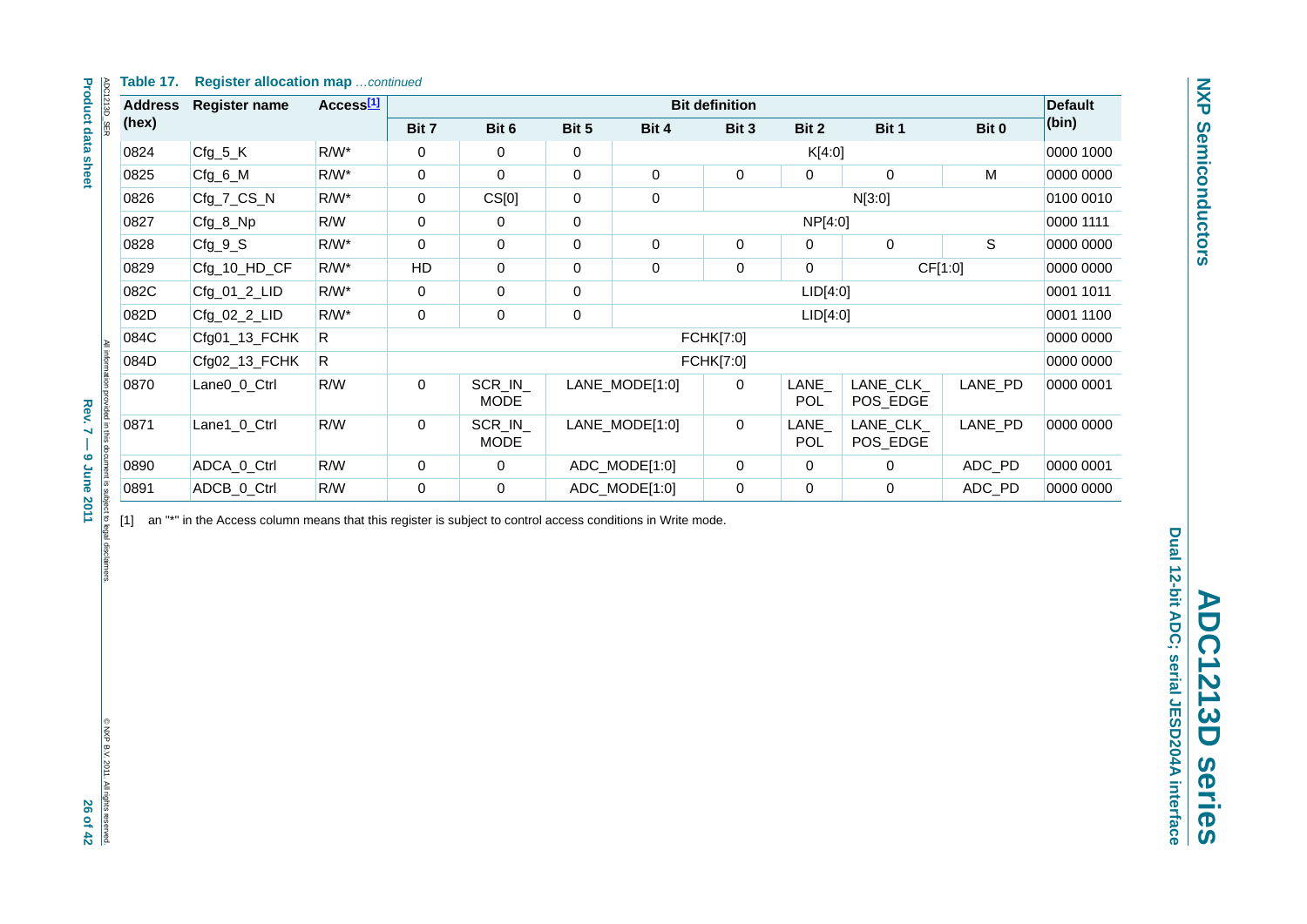**Dual 12-bit ADC; serial JESD204A interface**

#### **11.6.3 Register description**

#### **11.6.3.1 ADC control register**

#### <span id="page-26-2"></span><span id="page-26-1"></span>**Table 18. Register Channel index (address 0003h)** *Default values are highlighted.*

| <b>Bit</b> | Symbol      | <b>Access</b> | Value  | <b>Description</b>               |
|------------|-------------|---------------|--------|----------------------------------|
| 7 to 2     | not used    | ٠             | 111111 | not used                         |
| 1          | <b>ADCB</b> | R/W           |        | ADC B gets the next SPI command: |
|            |             |               | 0      | ADC B not selected               |
|            |             |               |        | <b>ADC B selected</b>            |
| $\Omega$   | ADCA        | R/W           |        | ADC A gets the next SPI command: |
|            |             |               | 0      | ADC A not selected               |
|            |             |               |        | <b>ADC A selected</b>            |

#### **Table 19. Register Reset and Power-down mode (address 0005h)** *Default values are highlighted.*

| <b>Bit</b>     | Symbol        | <b>Access</b>            | Value | <b>Description</b>                   |
|----------------|---------------|--------------------------|-------|--------------------------------------|
| $\overline{7}$ | SW_RST        | R/W                      |       | reset digital part:                  |
|                |               |                          | 0     | no reset                             |
|                |               |                          | 1     | performs a reset of the digital part |
| 6 to 4         | RESERVED[2:0] | $\overline{\phantom{a}}$ | 000   | reserved                             |
| 3 to 2         | $\sim$        | ٠                        | 00    | not used                             |
| 1 to $0$       | PD[1:0]       | R/W                      |       | Power-down mode:                     |
|                |               |                          | 00    | normal (power-up)                    |
|                |               |                          | 01    | full power-down                      |
|                |               |                          | 10    | sleep                                |
|                |               |                          | 11    | normal (power-up)                    |

#### <span id="page-26-0"></span>**Table 20. Register Clock (address 0006h)** *Default values are highlighted.*

| <b>Bit</b> | Symbol         | <b>Access</b> | Value       | <b>Description</b>                            |
|------------|----------------|---------------|-------------|-----------------------------------------------|
| $7$ to 5   | $\blacksquare$ | ۰             | 000         | not used                                      |
| 4          | SE_SEL         | R/W           |             | select SE clock input pin:                    |
|            |                |               | $\bf{0}$    | select CLKM input                             |
|            |                |               | 1           | select CLKP input                             |
| 3          | DIFF SE        | R/W           |             | differential/single-ended clock input select: |
|            |                |               | 0           | fully differential                            |
|            |                |               | 1           | single-ended                                  |
| 2          | $\blacksquare$ | -             | $\mathbf 0$ | not used                                      |
| 1          | CLKDIV2_SEL    | R/W           |             | select clock input divider by 2:              |
|            |                |               | $\bf{0}$    | disable                                       |
|            |                |               |             | active                                        |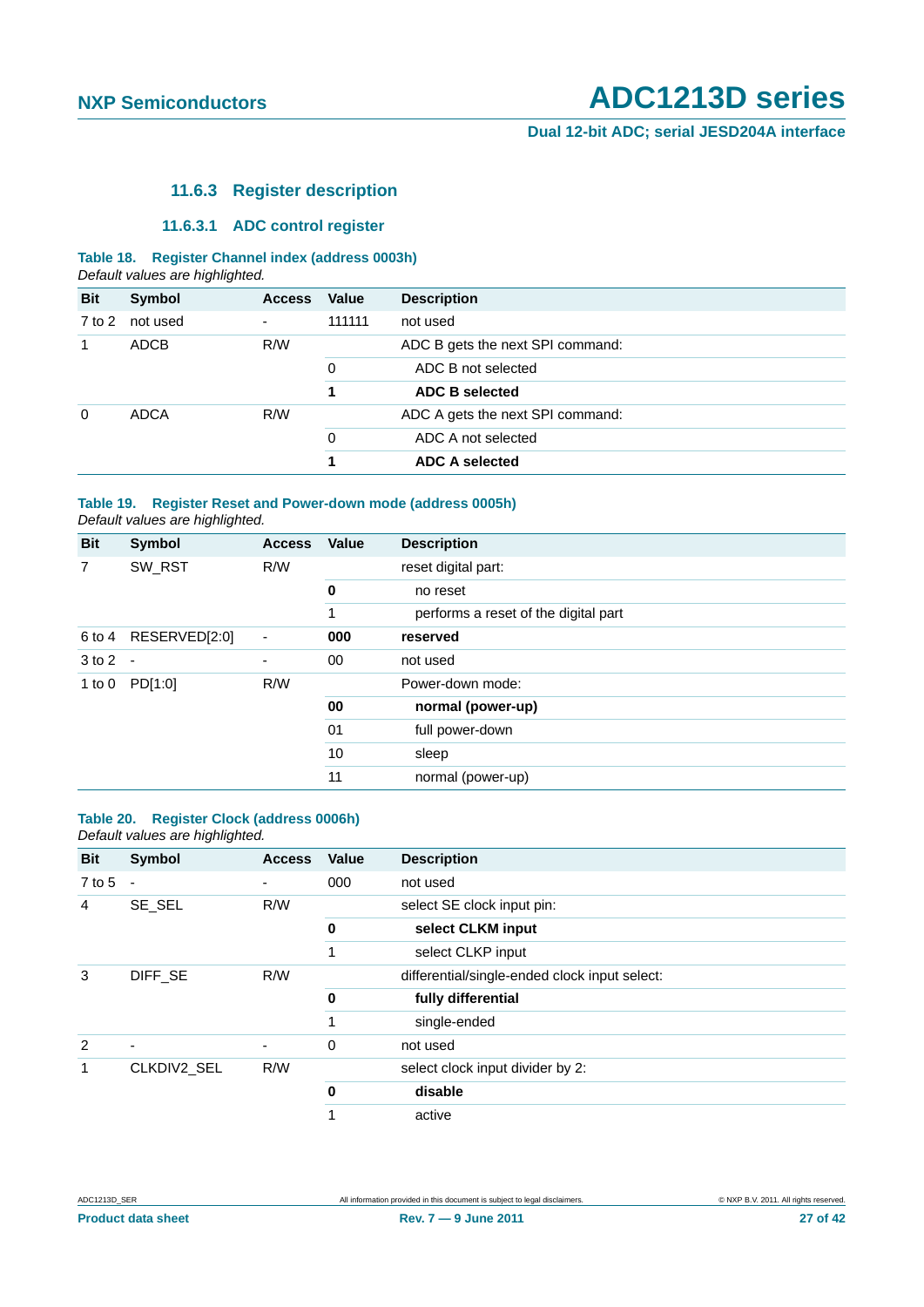#### **Dual 12-bit ADC; serial JESD204A interface**

#### **Table 20. Register Clock (address 0006h)** *…continued*

*Default values are highlighted.*

| <b>Bit</b> | Symbol | <b>Access</b> | Value | <b>Description</b>            |
|------------|--------|---------------|-------|-------------------------------|
| $\Omega$   | DCS EN | R/W           |       | duty cycle stabilizer enable: |
|            |        |               |       | disable                       |
|            |        |               |       | active                        |

#### <span id="page-27-0"></span>**Table 21. Register Vref (address 0008h)** *Default values are highlighted.*

| <b>Bit</b><br>Symbol<br>Value<br><b>Description</b><br><b>Access</b><br>$7$ to 4<br>0000<br>not used<br>$\blacksquare$<br>۰.<br>INTREF_EN<br>enable internal programmable VREF mode:<br>3<br>R/W<br>$\pmb{0}$<br>disable |
|--------------------------------------------------------------------------------------------------------------------------------------------------------------------------------------------------------------------------|
|                                                                                                                                                                                                                          |
|                                                                                                                                                                                                                          |
|                                                                                                                                                                                                                          |
|                                                                                                                                                                                                                          |
| 1<br>active                                                                                                                                                                                                              |
| INTREF[2:0]<br>R/W<br>programmable internal reference:<br>$2$ to $0$                                                                                                                                                     |
| 000<br>$0$ dB (FS=2 V)                                                                                                                                                                                                   |
| 001<br>$-1$ dB (FS=1.78 V)                                                                                                                                                                                               |
| 010<br>$-2$ dB (FS=1.59 V)                                                                                                                                                                                               |
| 011<br>$-3$ dB (FS=1.42 V)                                                                                                                                                                                               |
| 100<br>$-4$ dB (FS=1.26 V)                                                                                                                                                                                               |
| 101<br>$-5$ dB (FS=1.12 V)                                                                                                                                                                                               |
| 110<br>$-6$ dB (FS=1 V)                                                                                                                                                                                                  |
| 111<br>not used                                                                                                                                                                                                          |

#### **Table 22. Digital offset adjustment (address 0013h)**

| <b>Register offset:</b> |                 |           |  |  |  |  |
|-------------------------|-----------------|-----------|--|--|--|--|
| <b>Decimal</b>          | DIG_OFFSET[5:0] |           |  |  |  |  |
| $+31$                   | 011111          | $+31$ LSB |  |  |  |  |
|                         |                 | $\cdots$  |  |  |  |  |
| 0                       | 000000          | 0         |  |  |  |  |
|                         |                 | $\cdots$  |  |  |  |  |
| $-32$                   | 100000          | $-32$ LSB |  |  |  |  |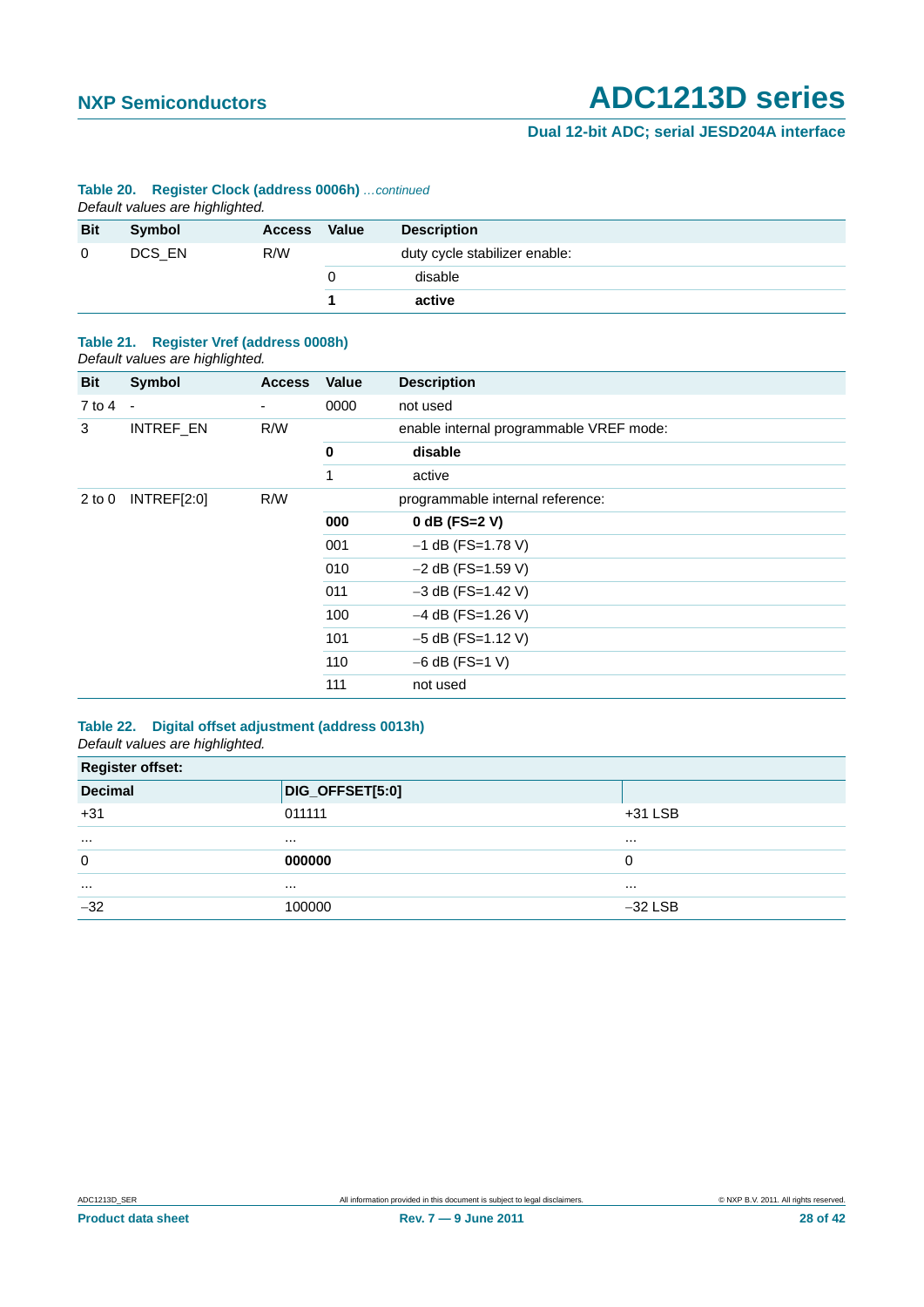**Dual 12-bit ADC; serial JESD204A interface**

|            | Delault values are highlighted. |               |       |                                                                |
|------------|---------------------------------|---------------|-------|----------------------------------------------------------------|
| Bit        | Symbol                          | <b>Access</b> | Value | <b>Description</b>                                             |
| $7$ to $3$ | $\blacksquare$                  | ۰             | 00000 | not used                                                       |
| $2$ to $0$ | TESTPAT_1[2:0]                  | R/W           |       | digital test pattern:                                          |
|            |                                 |               | 000   | off                                                            |
|            |                                 |               | 001   | mid-scale                                                      |
|            |                                 |               | 010   | $-FS$                                                          |
|            |                                 |               | 011   | + FS                                                           |
|            |                                 |               | 100   | toggle '11111111'/'00000000'                                   |
|            |                                 |               | 101   | custom test pattern, to be written in register 0015h and 0016h |
|            |                                 |               | 110   | '010101'                                                       |
|            |                                 |               | 111   | '101010'                                                       |
|            |                                 |               |       |                                                                |

#### **Table 23. Register Test pattern 1 (address 0014h)** *Default values are highlighted.*

#### **Table 24. Register Test pattern 2 (address 0015h)** *Default values are highlighted.*

| <b>Bit</b> | Symbol                     | <b>Access Value</b> | <b>Description</b>                                 |
|------------|----------------------------|---------------------|----------------------------------------------------|
|            | 7 to 0 TESTPAT 2[11:4] R/W |                     | 00000000 custom digital test pattern (bit 11 to 4) |

#### **Table 25. Register Test pattern 3 (address 0016h)**

*Default values are highlighted.*

| <b>Bit</b>          | Symbol                | <b>Access</b> | Value | <b>Description</b>                       |
|---------------------|-----------------------|---------------|-------|------------------------------------------|
|                     | 7 to 4 TESTPAT_3[3:0] | R/W           | 0000  | custom digital test pattern (bit 3 to 0) |
| $3 \text{ to } 0$ - |                       | $\sim$        | 0000  | not used                                 |

#### **11.6.4 JESD204A digital control registers**

#### <span id="page-28-0"></span>**Table 26. Ser\_Status (address 0801h)** *Default values are highlighted.*

| <b>Bit</b>   | Symbol          | <b>Access</b>            | <b>Value</b>             | <b>Description</b>                           |
|--------------|-----------------|--------------------------|--------------------------|----------------------------------------------|
| 7            | RXSYNC_ERROR R  |                          | 0                        | set to 1 when a synchronization error occurs |
| 6 to 4       | RESERVED[2:0]   | $\overline{\phantom{a}}$ | 010                      | reserved                                     |
| $3$ to $2 -$ |                 | ۰                        | 0                        | not used                                     |
|              | POR TST         | R                        |                          | power-on-reset                               |
| $\mathbf{0}$ | <b>RESERVED</b> | ۰                        | $\overline{\phantom{a}}$ | reserved                                     |

#### **Table 27. Ser\_Reset (address 0802h)** *Default values are highlighted.*

| <b>Bit</b> | Symbol         | <b>Access</b> | <b>Value</b> | <b>Description</b>                                                           |
|------------|----------------|---------------|--------------|------------------------------------------------------------------------------|
| 7          | SW RST         | R/W           | $\bf{0}$     | initiates a software reset of the JESD204Aunit                               |
| 6 to 4     | $\blacksquare$ | $\sim$        | 000          | not used                                                                     |
| 3          | FSM SW RST     | R/W           | $\mathbf 0$  | initiates a software reset of the internal state machine of<br>JESD204A unit |
| $2$ to $0$ | $\blacksquare$ | $\sim$        | 000          | not used                                                                     |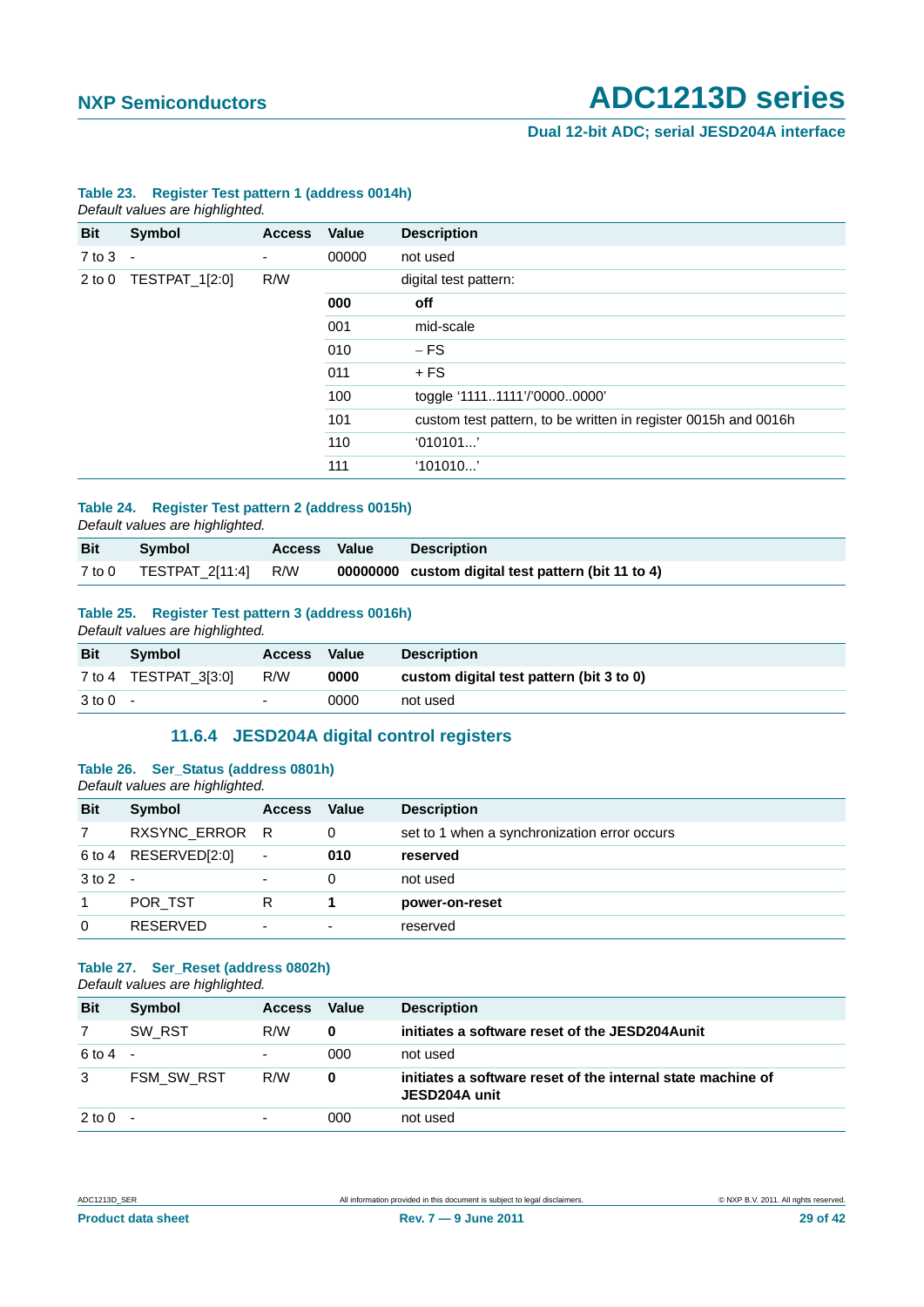#### **Dual 12-bit ADC; serial JESD204A interface**

#### <span id="page-29-0"></span>**Table 28. Ser\_Cfg\_Setup (address 0803h)**

| Default values are highlighted. |  |
|---------------------------------|--|
|---------------------------------|--|

| <b>Bit</b>   | <b>Symbol</b>         | <b>Access Value</b> |      | <b>Description</b>                                                                                    |
|--------------|-----------------------|---------------------|------|-------------------------------------------------------------------------------------------------------|
| $7$ to $4$ - |                       | -                   | 0000 | not used                                                                                              |
|              | 3 to 0 CFG SETUP[3:0] | R/W                 |      | quick configuration of JESD204A. These settings overrule the<br>CFG_PAD configuration (see Table 29). |

#### <span id="page-29-2"></span>**Table 29. JESD204A configuration table**

|                | CFG_SETUP[3:0] | ADC A      | ADC B      | Lane 0     | Lane 1     | F[1]                    | HD <sup>[1]</sup> | K <sup>[1]</sup> | $M^{[1]}$      | <u>[1]</u>     | <b>Comment</b>          |              | CS <sup>[1]</sup> CF <sup>[1]</sup> | S[1]         |
|----------------|----------------|------------|------------|------------|------------|-------------------------|-------------------|------------------|----------------|----------------|-------------------------|--------------|-------------------------------------|--------------|
| $\mathbf 0$    | 0000           | ON         | ON         | ON         | ON         | $\overline{2}$          | $\mathbf 0$       | 9                | 2              | $\overline{c}$ | $(F \times K) \geq 17$  | 1            | $\mathbf 0$                         | 1            |
| $\mathbf{1}$   | 0001           | ON         | ΟN         | ON         | <b>OFF</b> | 4                       | $\mathbf 0$       | $\overline{5}$   | $\overline{2}$ | 1              | $(F \times K) \geq 17$  | 1            | $\mathbf 0$                         | 1            |
| $\overline{c}$ | 0010           | ON         | ON         | OFF        | ON         | 4                       | 0                 | $\overline{5}$   | $\overline{2}$ | $\mathbf{1}$   | $(F \times K) \geq 17$  | $\mathbf{1}$ | $\Omega$                            | $\mathbf{1}$ |
| 3              | 0011           | ON         | <b>OFF</b> | ON         | ON         | 1                       | 1                 | 17               | $\mathbf{1}$   | 2              | $(F \times K) \geq 17$  | $\mathbf{1}$ | $\mathbf 0$                         | $\mathbf{1}$ |
| $\overline{4}$ | 0100           | <b>OFF</b> | ON         | ON         | ON         | $\mathbf{1}$            | 1                 | 17               | 1              | $\overline{c}$ | $(F \times K) \geq 17$  | $\mathbf{1}$ | $\mathbf 0$                         | 1            |
| 5              | 0101           | ON         | <b>OFF</b> | ON         | <b>OFF</b> | $\overline{c}$          | 0                 | 9                | $\mathbf{1}$   | $\mathbf{1}$   | $(F \times K) \geq 17$  | $\mathbf{1}$ | $\Omega$                            | 1            |
| 6              | 0110           | ON         | <b>OFF</b> | <b>OFF</b> | ON         | $\overline{2}$          | $\mathbf 0$       | 9                | 1              | $\mathbf{1}$   | $(F \times K) \geq 17$  | $\mathbf{1}$ | $\Omega$                            | 1            |
| $\overline{7}$ | 0111           | <b>OFF</b> | ΟN         | ON         | <b>OFF</b> | $\overline{c}$          | 0                 | 9                | 1              | $\mathbf{1}$   | $(F \times K) \geq 17$  | $\mathbf{1}$ | $\mathbf 0$                         | 1            |
| 8              | 1000           | <b>OFF</b> | ON         | OFF        | ON         | $\overline{c}$          | $\pmb{0}$         | 9                | 1              | $\mathbf{1}$   | $(F \times K) \ge 17$   | 1            | $\pmb{0}$                           | 1            |
| 9              | 1001           |            |            |            |            |                         |                   | reserved         |                |                |                         |              |                                     |              |
| 10             | 1010           |            |            |            |            |                         |                   | reserved         |                |                |                         |              |                                     |              |
| 11             | 1011           |            |            |            |            |                         |                   | reserved         |                |                |                         |              |                                     |              |
| 12             | 1100           |            |            |            |            |                         |                   | reserved         |                |                |                         |              |                                     |              |
| 13             | 1101           |            |            |            |            |                         |                   | reserved         |                |                |                         |              |                                     |              |
| 14             | 1110           | ON         | ON         | ON         | ON         | $\overline{\mathbf{c}}$ | 0                 | 9                | $\overline{c}$ | 2              | test: loop<br>alignment | 1            | $\mathbf 0$                         | 1            |
| 15             | 1111           | <b>OFF</b> | <b>OFF</b> | <b>OFF</b> | <b>OFF</b> | $\overline{c}$          | $\mathbf 0$       | 9                | $\overline{2}$ | $\overline{2}$ | chip<br>power-down      | 1            | $\pmb{0}$                           | 1            |

<span id="page-29-1"></span>[1] F: Octets per frame clock cycle

HD: High-density mode

K: Frame per multi-frame

M: Converters per device

L: Lane per converter device

CS: Number of control bits per conversion sample

CF: Control words per frame clock cycle and link

S: Number of samples transmitted per single converter per frame cycle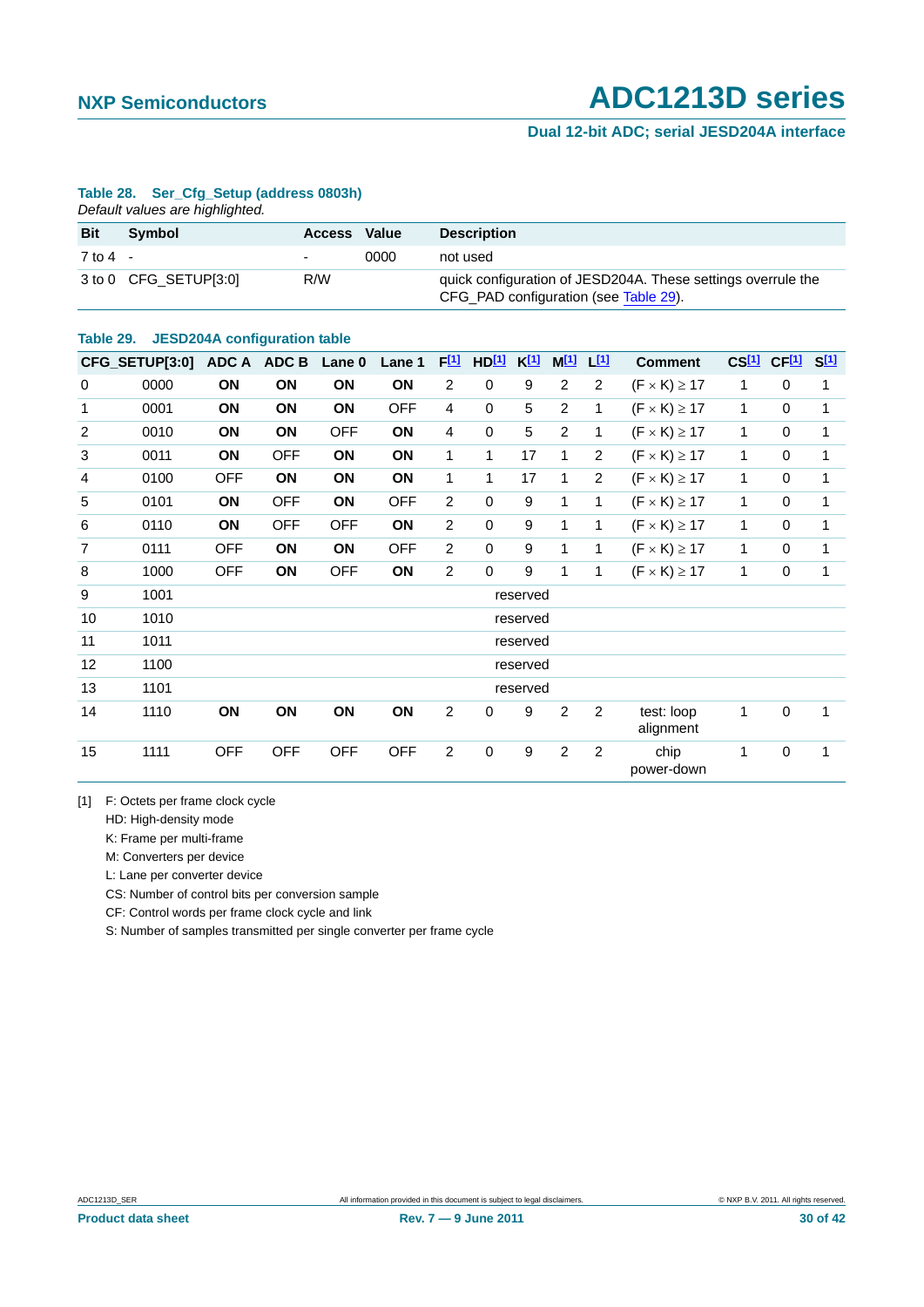**Dual 12-bit ADC; serial JESD204A interface**

#### **Table 30. Ser\_Control1 (address 0805h)**

| <b>Bit</b><br>Symbol<br><b>Value</b><br><b>Description</b><br><b>Access</b><br>7<br>0<br>not used<br>TRISTATE_CFG_PINS<br>pins CFG3 to CFG0 are set to high-impedance. Switch to 0<br>R/W<br>1<br>6<br>automatically after start-up or reset.<br>SYNC_POL<br>R/W<br>5<br>defines the sync signal polarity:<br>synchronization signal is active LOW<br>0<br>1<br>synchronization signal is active HIGH<br>SYNC_SINGLE_ENDED<br>defines the input mode of the sync signal:<br>R/W<br>4<br>synchronization input mode is set in Differential mode<br>0<br>1<br>synchronization input mode is set in Single-ended mode<br>$\mathbf{3}$<br>1<br>not used |  |
|-----------------------------------------------------------------------------------------------------------------------------------------------------------------------------------------------------------------------------------------------------------------------------------------------------------------------------------------------------------------------------------------------------------------------------------------------------------------------------------------------------------------------------------------------------------------------------------------------------------------------------------------------------|--|
|                                                                                                                                                                                                                                                                                                                                                                                                                                                                                                                                                                                                                                                     |  |
|                                                                                                                                                                                                                                                                                                                                                                                                                                                                                                                                                                                                                                                     |  |
|                                                                                                                                                                                                                                                                                                                                                                                                                                                                                                                                                                                                                                                     |  |
|                                                                                                                                                                                                                                                                                                                                                                                                                                                                                                                                                                                                                                                     |  |
|                                                                                                                                                                                                                                                                                                                                                                                                                                                                                                                                                                                                                                                     |  |
|                                                                                                                                                                                                                                                                                                                                                                                                                                                                                                                                                                                                                                                     |  |
|                                                                                                                                                                                                                                                                                                                                                                                                                                                                                                                                                                                                                                                     |  |
|                                                                                                                                                                                                                                                                                                                                                                                                                                                                                                                                                                                                                                                     |  |
|                                                                                                                                                                                                                                                                                                                                                                                                                                                                                                                                                                                                                                                     |  |
|                                                                                                                                                                                                                                                                                                                                                                                                                                                                                                                                                                                                                                                     |  |
| REV_SCR<br>2<br>LSBs are swapped with MSBs at the scrambler input:                                                                                                                                                                                                                                                                                                                                                                                                                                                                                                                                                                                  |  |
| disable<br>0                                                                                                                                                                                                                                                                                                                                                                                                                                                                                                                                                                                                                                        |  |
| 1<br>enable                                                                                                                                                                                                                                                                                                                                                                                                                                                                                                                                                                                                                                         |  |
| REV_ENCODER<br>LSBs are swapped with MSBs at the 8-bit/10-bit encoder input:<br>1                                                                                                                                                                                                                                                                                                                                                                                                                                                                                                                                                                   |  |
| disable<br>0                                                                                                                                                                                                                                                                                                                                                                                                                                                                                                                                                                                                                                        |  |
| 1<br>enable                                                                                                                                                                                                                                                                                                                                                                                                                                                                                                                                                                                                                                         |  |
| REV_SERIAL<br>LSBs are swapped with MSBs at the lane input:<br>0                                                                                                                                                                                                                                                                                                                                                                                                                                                                                                                                                                                    |  |
| disable<br>0                                                                                                                                                                                                                                                                                                                                                                                                                                                                                                                                                                                                                                        |  |
| enable<br>1                                                                                                                                                                                                                                                                                                                                                                                                                                                                                                                                                                                                                                         |  |

#### **Table 31. Ser\_Control2 (address 0806h)** *Default values are highlighted.*

| <b>Bit</b> | Symbol        | <b>Access</b> | Value  | <b>Description</b>                                                                                                          |
|------------|---------------|---------------|--------|-----------------------------------------------------------------------------------------------------------------------------|
| $7$ to $2$ |               |               | 000000 | not used                                                                                                                    |
| 1          | SWAP LANE 1 2 | R/W           |        | swaps the outputs of the JESD204A unit (output buffer A is<br>connected to Lane 1, output buffer B is connected to Lane 0): |
|            |               |               | O      | disable                                                                                                                     |
|            |               |               |        | enable                                                                                                                      |
| 0          | SWAP ADC 0 1  | R/W           |        | swaps the inputs of the JESD204A unit (ADC A output is<br>connected to ADC input B, ADC B is connected to ADC input A):     |
|            |               |               | 0      | disable                                                                                                                     |
|            |               |               |        | enable                                                                                                                      |

#### **Table 32. Ser\_Analog\_Ctrl (address 0808h)** *Default values are highlighted.*

| <b>Bit</b> | <b>Symbol</b>         | <b>Access Value</b>      |       | <b>Description</b>                         |
|------------|-----------------------|--------------------------|-------|--------------------------------------------|
| 7 to 3     |                       | $\overline{\phantom{0}}$ | 00000 | not used                                   |
|            | 2 to 0 SWING SEL[2:0] | R/W                      | 011   | defines the swing output for the lane pads |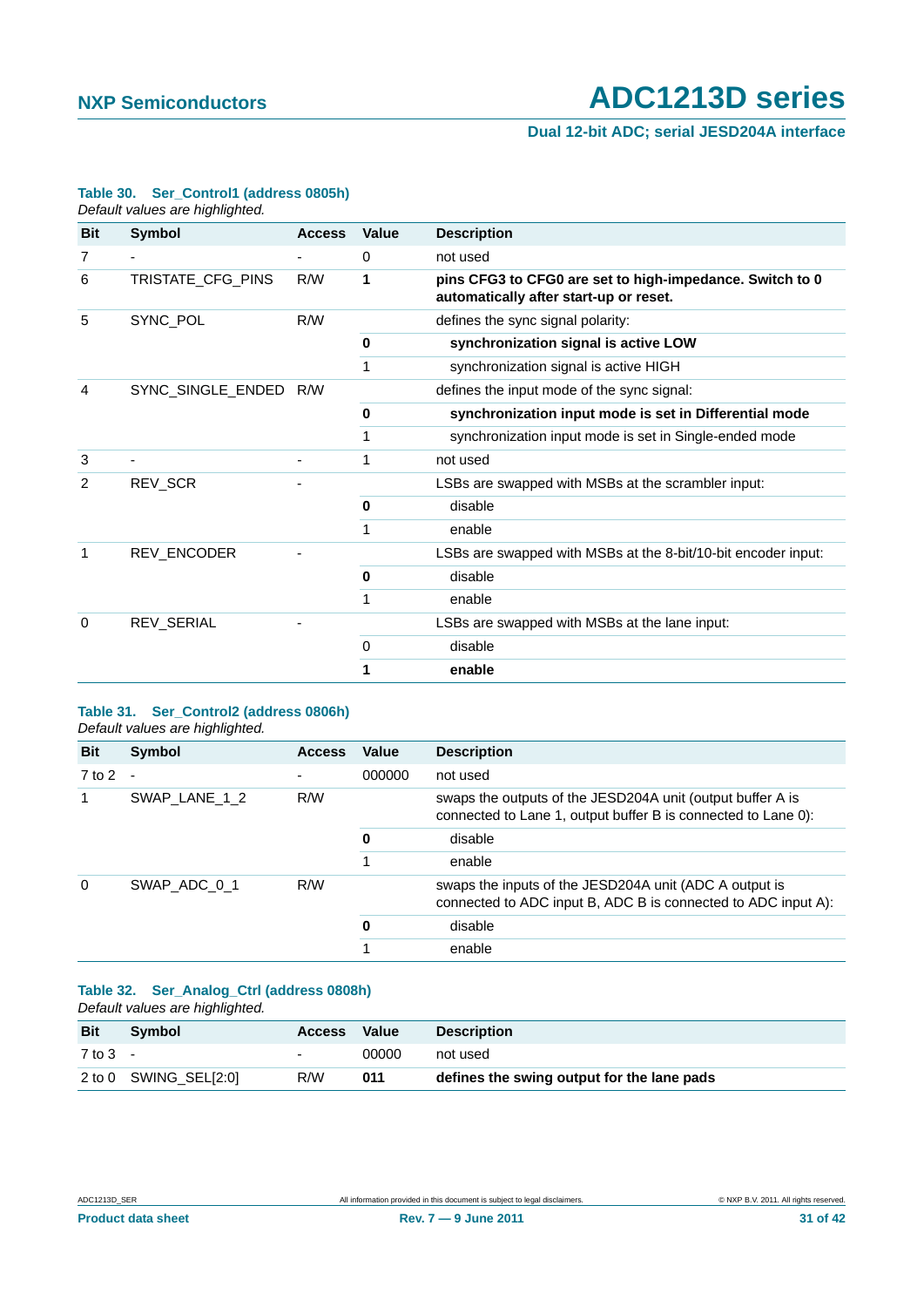#### **Dual 12-bit ADC; serial JESD204A interface**

#### **Table 33. Ser\_ScramblerA (address 0809h)**

|            | Default values are highlighted. |               |         |                                                                           |
|------------|---------------------------------|---------------|---------|---------------------------------------------------------------------------|
| <b>Bit</b> | <b>Symbol</b>                   | <b>Access</b> | Value   | <b>Description</b>                                                        |
|            | $\blacksquare$                  | ۰             |         | not used                                                                  |
|            | $6$ to $0$ LSB INIT[6:0]        | R/W           | 0000000 | defines the initialization vector for the scrambler polynomial<br>(lower) |

#### **Table 34. Ser\_ScramblerB (address 080Ah)**

*Default values are highlighted.*

| <b>Bit</b> | <b>Symbol</b>        | Access Value | <b>Description</b>                                                                 |
|------------|----------------------|--------------|------------------------------------------------------------------------------------|
|            | 7 to 0 MSB INIT[7:0] | R/W          | 11111111 defines the initialization vector for the scrambler polynomial<br>(upper) |

#### **Table 35. Ser\_PRBS\_Ctrl (address 080Bh)**

*Default values are highlighted.*

| <b>Bit</b> | Symbol                   | <b>Access</b>     | Value         | <b>Description</b>                                                                |
|------------|--------------------------|-------------------|---------------|-----------------------------------------------------------------------------------|
| 7 to 2     | $\overline{\phantom{a}}$ | ۰                 | 000000        | not used                                                                          |
| 1 to 0     | PRBS_TYPE[1:0]<br>R/W    |                   |               | defines the type of Pseudo-Random Binary Sequence (PRBS)<br>generator to be used: |
|            |                          | <b>00</b> (reset) | <b>PRBS-7</b> |                                                                                   |
|            |                          |                   | 01            | PRBS-7                                                                            |
|            |                          |                   | 10            | PRBS-23                                                                           |
|            |                          |                   | 11            | PRBS-31                                                                           |
|            |                          |                   |               |                                                                                   |

#### **Table 36. Cfg\_0\_DID (address 0820h)**

*Default values are highlighted.*

| <b>Bit</b> | Symbol          | <b>Access Value</b> | <b>Description</b>                                         |
|------------|-----------------|---------------------|------------------------------------------------------------|
|            | 7 to 0 DID[7:0] |                     | 11101101 defines the device (= link) identification number |

#### **Table 37. Cfg\_1\_BID (address 0821h)**

*Default values are highlighted.*

| <b>Bit</b> | Symbol          | Access                   | Value | <b>Description</b>                     |
|------------|-----------------|--------------------------|-------|----------------------------------------|
| 7 to 4     |                 | $\overline{\phantom{a}}$ | 0000  | not used                               |
|            | 3 to 0 BID[3:0] | R/W                      | 1010  | defines the bank ID – extension to DID |

#### **Table 38. Cfg\_3\_SCR\_L (address 0822h)** *Default values are highlighted.*

| <b>Bit</b> | Symbol                   | <b>Access</b>            | Value  | <b>Description</b>                                        |
|------------|--------------------------|--------------------------|--------|-----------------------------------------------------------|
|            | <b>SCR</b>               | R/W                      |        | scrambling enabled                                        |
| 6 to 1     | $\overline{\phantom{a}}$ | $\overline{\phantom{a}}$ | 000000 | not used                                                  |
|            |                          | R/W                      |        | defines the number of lanes per converter device, minus 1 |

#### **Table 39. Cfg\_4\_F (address 0823h)**

| <b>Bit</b>                | Symbol          | <b>Access</b>            | Value | <b>Description</b>                                                         |                                       |
|---------------------------|-----------------|--------------------------|-------|----------------------------------------------------------------------------|---------------------------------------|
| 7 to 3                    |                 | $\overline{\phantom{a}}$ | 00000 | not used                                                                   |                                       |
|                           | 2 to $0$ F[2:0] | R/W                      | 001   | defines the number of octets per frame, minus 1                            |                                       |
| ADC1213D SER              |                 |                          |       | All information provided in this document is subject to legal disclaimers. | © NXP B.V. 2011. All rights reserved. |
| <b>Product data sheet</b> |                 |                          |       | Rev. $7 - 9$ June 2011                                                     | 32 of 42                              |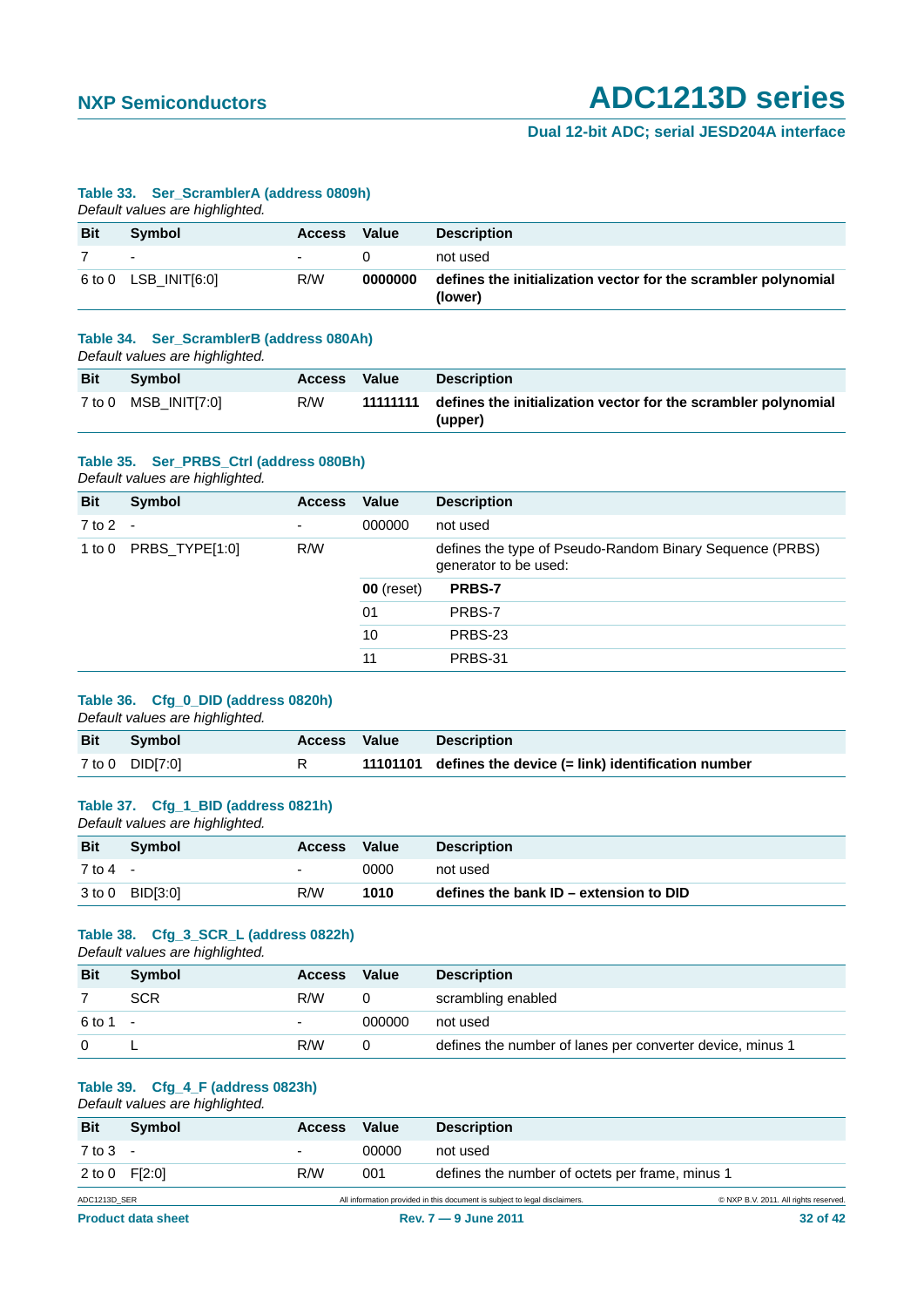#### **Dual 12-bit ADC; serial JESD204A interface**

#### **Table 40. Cfg\_5\_K (address 0824h)**

| Default values are highlighted. |               |                          |       |                                                      |  |
|---------------------------------|---------------|--------------------------|-------|------------------------------------------------------|--|
| <b>Bit</b>                      | <b>Symbol</b> | Access                   | Value | <b>Description</b>                                   |  |
| $7$ to $5 -$                    |               | $\overline{\phantom{0}}$ | 000   | not used                                             |  |
| 4 to 0                          | K[4:0]        | R/W                      | 01000 | defines the number of frames per multiframe, minus 1 |  |

#### **Table 41. Cfg\_6\_M (address 0825h)** *Default values are highlighted.*

| <b>Bit</b> | <b>Symbol</b> | Access Value |         | <b>Description</b>                                   |
|------------|---------------|--------------|---------|------------------------------------------------------|
| $7$ to 1 - |               | $\sim$       | 0000000 | not used                                             |
|            | м             | R/W          |         | defines the number of converters per device, minus 1 |

#### **Table 42. Cfg\_7\_CS\_N (address 0826h)**

*Default values are highlighted.*

| <b>Bit</b>               | Symbol                   | <b>Access</b>            | <b>Value</b> | <b>Description</b>                                     |
|--------------------------|--------------------------|--------------------------|--------------|--------------------------------------------------------|
|                          | $\overline{\phantom{0}}$ | $\overline{\phantom{0}}$ |              | not used                                               |
| 6                        | CS <sub>[0]</sub>        | R/W                      |              | defines the number of control bits per sample, minus 1 |
| $5$ to $4$ -             |                          | $\overline{\phantom{0}}$ | 00           | not used                                               |
| $3 \text{ to } 0$ N[3:0] |                          | R/W                      | 0010         | defines the converter resolution                       |

#### **Table 43. Cfg\_8\_Np (address 0827h)**

*Default values are highlighted.*

| <b>Bit</b>   | Symbol         | Access Value             |       | <b>Description</b>                                   |
|--------------|----------------|--------------------------|-------|------------------------------------------------------|
| $7$ to $5 -$ |                | $\overline{\phantom{0}}$ | 000   | not used                                             |
|              | 4 to 0 NP[4:0] | R/W                      | 01111 | defines the total number of bits per sample, minus 1 |

#### **Table 44. Cfg\_9\_S (address 0828h)**

*Default values are highlighted.*

| <b>Bit</b> | Symbol | Access Value             |         | <b>Description</b>                                      |
|------------|--------|--------------------------|---------|---------------------------------------------------------|
| $7$ to 1 - |        | $\overline{\phantom{0}}$ | 0000000 | not used                                                |
|            |        | R/W                      |         | defines number of samples per converter per frame cycle |

#### **Table 45. Cfg\_10\_HD\_CF (address 0829h)**

*Default values are highlighted.*

| <b>Bit</b> | Symbol           | <b>Access</b> | Value | <b>Description</b>                                             |
|------------|------------------|---------------|-------|----------------------------------------------------------------|
|            | HD               | R/W           |       | defines high density format                                    |
| 6 to 2     |                  | -             | 00000 | not used                                                       |
|            | 1 to $0$ CF[1:0] | R/W           | 00    | defines number of control words per frame clock cycle per link |

#### **Table 46. Cfg\_01\_2\_LID (address 082Ch)** *Default values are highlighted.*

| <b>Bit</b> | Symbol             | Access | Value | <b>Description</b>                   |
|------------|--------------------|--------|-------|--------------------------------------|
| 7 to 5     |                    |        | 000   | not used                             |
|            | 4 to 0 $LIDI(4:0)$ | R/W    | 11011 | defines lane 0 identification number |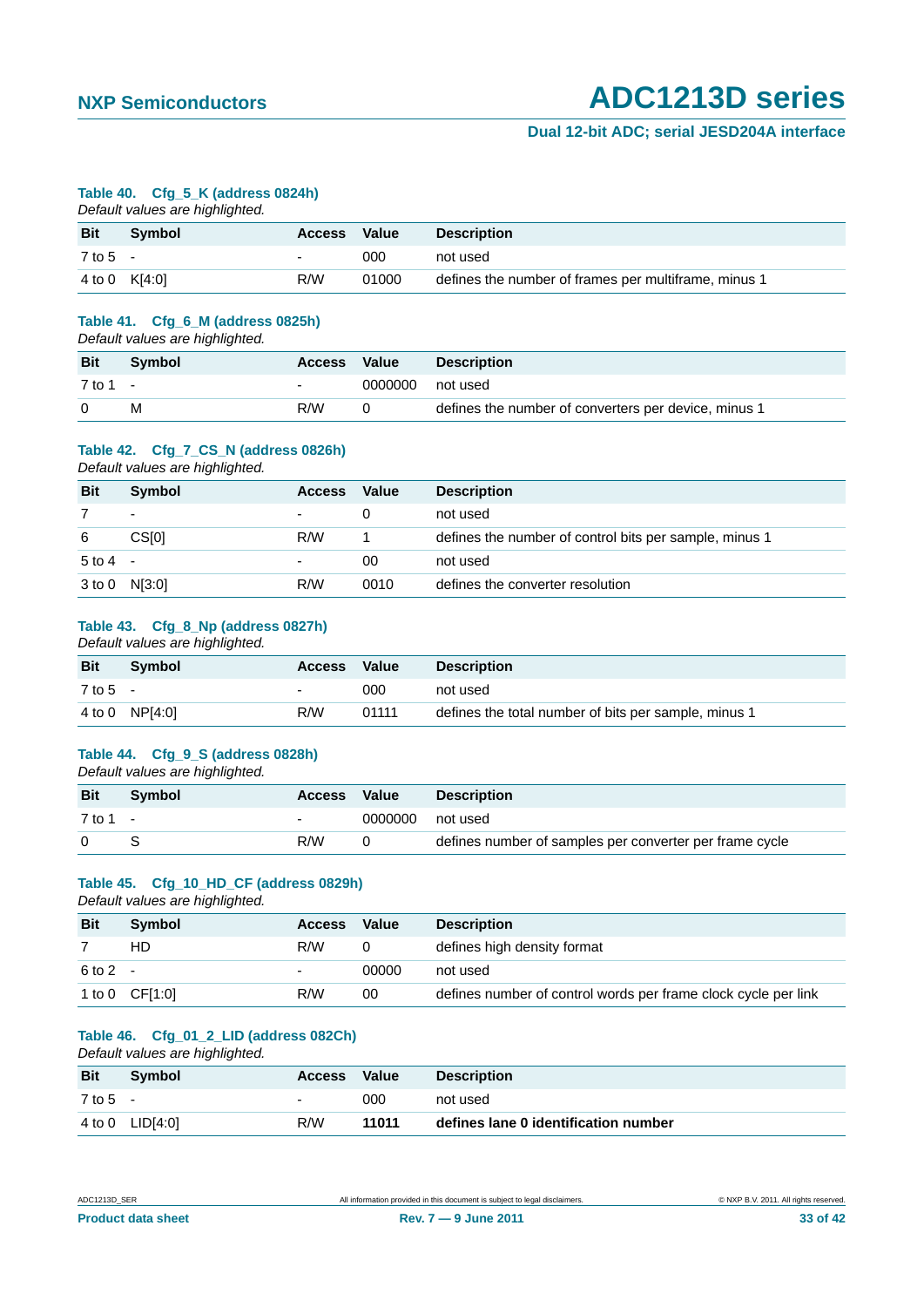#### **Dual 12-bit ADC; serial JESD204A interface**

#### **Table 47. Cfg\_02\_2\_LID (address 082Dh)**

*Default values are highlighted.*

| <b>Bit</b> | <b>Symbol</b>   | <b>Access</b>            | Value | <b>Description</b>                   |
|------------|-----------------|--------------------------|-------|--------------------------------------|
| 7 to 5     |                 | $\overline{\phantom{0}}$ | 000   | not used                             |
|            | 4 to 0 LID[4:0] | R/W                      | 11100 | defines lane 1 identification number |

#### **Table 48. Cfg01\_13\_FCHK (address 084Ch)** *Default values are highlighted.*

|            | Symbol           |               |          |                                                                                                                                  |
|------------|------------------|---------------|----------|----------------------------------------------------------------------------------------------------------------------------------|
| <b>Bit</b> |                  | <b>Access</b> | Value    | <b>Description</b>                                                                                                               |
|            | 7 to 0 FCHK[7:0] | R.            | 00000000 | defines the checksum value for lane 0                                                                                            |
|            |                  |               |          | checksum corresponds to the sum of all the link configuration<br>parameters modulo 256 (as defined in JEDEC Standard<br>No.204A) |

#### **Table 49. Cfg02\_13\_FCHK (address 084Dh)**

*Default values are highlighted.*

| defines the checksum value for lane 1<br>7 to 0 FCHK[7:0]<br>R.<br>00000000<br>checksum corresponds to the sum of all the link configuration<br>parameters module 256 (as defined in JEDEC Standard<br>No.204A) | <b>Bit</b> | Symbol | <b>Access</b> | Value | <b>Description</b> |
|-----------------------------------------------------------------------------------------------------------------------------------------------------------------------------------------------------------------|------------|--------|---------------|-------|--------------------|
|                                                                                                                                                                                                                 |            |        |               |       |                    |

#### **Table 50. Lane0\_0\_Ctrl (address 0870h)**

| <b>Bit</b> | <b>Symbol</b>         | <b>Access</b> | <b>Value</b>      | <b>Description</b>                                                                                                                        |
|------------|-----------------------|---------------|-------------------|-------------------------------------------------------------------------------------------------------------------------------------------|
| 7          |                       |               | 0                 | not used                                                                                                                                  |
| 6          | SCR_IN_MODE           | R/W           |                   | defines the input type for scrambler and 8-bit/10-bit units:                                                                              |
|            |                       |               | $0$ (reset)       | (normal mode) = input of the scrambler and 8-bit/10-bit<br>units is the output of the frame assembly unit.                                |
|            |                       |               |                   | input of the scrambler and 8-bit/10-bit units is the PRBS<br>generator (PRBS type is defined with "PRBS_TYPE"<br>(Ser_PRBS_Ctrl register) |
| 5 to 4     | LANE_MODE[1:0]        | R/W           |                   | defines output type of lane output unit:                                                                                                  |
|            |                       |               | <b>00</b> (reset) | normal mode: lane output is the 8-bit/10-bit output unit                                                                                  |
|            |                       |               | 01                | constant mode: lane output is set to a constant $(0 \times 0)$                                                                            |
|            |                       |               | 10                | toggle mode: lane output is toggling between $0 \times 0$ and $0 \times 1$                                                                |
|            |                       |               | 11                | PRBS mode: lane output is the PRBS generator (PRBS type is<br>defined with "PRBS_TYPE" (Ser_PRBS_Ctrl register)                           |
| 3          |                       |               | $\Omega$          | not used                                                                                                                                  |
| 2          | LANE_POL              | R/W           |                   | defines lane polarity:                                                                                                                    |
|            |                       |               | 0                 | lane polarity is normal                                                                                                                   |
|            |                       |               | 1                 | lane polarity is inverted                                                                                                                 |
| 1          | LANE_CLK_POS_EDGE R/W |               |                   | defines lane clock polarity:                                                                                                              |
|            |                       |               | $\bf{0}$          | lane clock provided to the serializer is active on positive<br>edge                                                                       |
|            |                       |               |                   | lane clock provided to the serializer is active on negative edge                                                                          |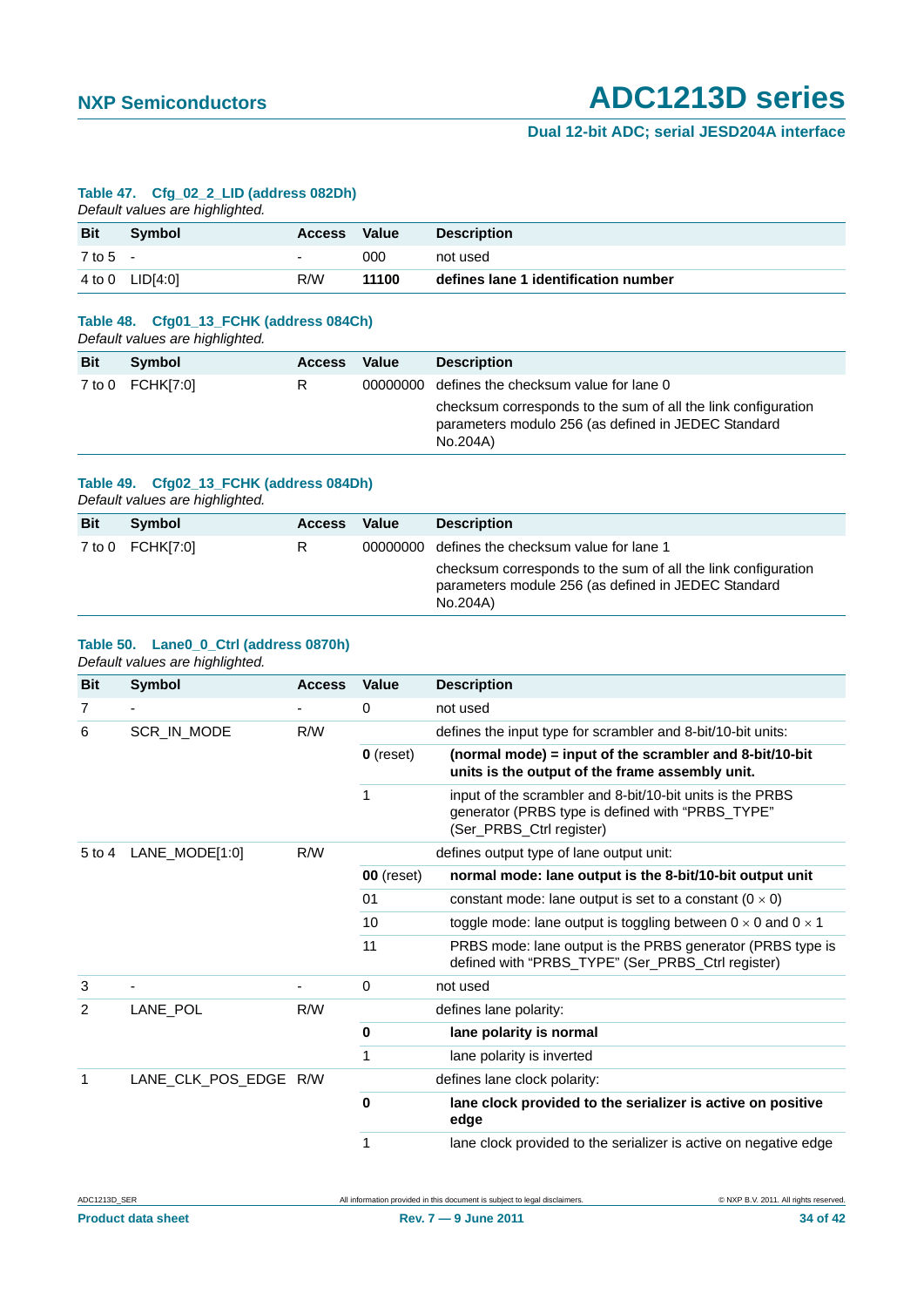#### **Dual 12-bit ADC; serial JESD204A interface**

#### **Table 50. Lane0\_0\_Ctrl (address 0870h)** *…continued*

*Default values are highlighted.*

| <b>Bit</b> | Symbol  | Access | Value | <b>Description</b>         |
|------------|---------|--------|-------|----------------------------|
| 0          | LANE PD | R/W    |       | lane power-down control:   |
|            |         |        |       | lane is operational        |
|            |         |        |       | lane is in Power-down mode |

#### **Table 51. Lane1\_0\_Ctrl (address 0871h)** *Default values are highlighted.*

| <b>Bit</b> | <b>Symbol</b>         | <b>Access</b> | Value             | <b>Description</b>                                                                                                                        |  |  |
|------------|-----------------------|---------------|-------------------|-------------------------------------------------------------------------------------------------------------------------------------------|--|--|
| 7          |                       |               | 0                 | not used                                                                                                                                  |  |  |
| 6          | SCR_IN_MODE           | R/W           |                   | defines the input type for scrambler and 8-bit/10-bit units:                                                                              |  |  |
|            |                       |               | $0$ (reset)       | (normal mode) = input of the scrambler and 8-bit/10-bit<br>units is the output of the frame assembly unit.                                |  |  |
|            |                       |               | 1                 | input of the scrambler and 8-bit/10-bit units is the PRBS<br>generator (PRBS type is defined with "PRBS_TYPE"<br>(Ser_PRBS_Ctrl register) |  |  |
| 5 to 4     | LANE_MODE[1:0]        | R/W           |                   | defines output type of lane output unit:                                                                                                  |  |  |
|            |                       |               | <b>00</b> (reset) | normal mode: lane output is the 8-bit/10-bit output unit                                                                                  |  |  |
|            |                       |               | 01                | constant mode: lane output is set to a constant (0x0)                                                                                     |  |  |
|            |                       |               | 10                | toggle mode: lane output is toggling between 0x0 and 0x1                                                                                  |  |  |
|            |                       |               | 11                | PRBS mode: lane output is the PRSB generator (PRBS type is<br>defined with "PRBS_TYPE" (Ser_PRBS_Ctrl register)                           |  |  |
| 3          |                       |               | $\mathbf 0$       | not used                                                                                                                                  |  |  |
| 2          | LANE_POL              | R/W           |                   | defines lane polarity:                                                                                                                    |  |  |
|            |                       |               | 0                 | lane polarity is normal                                                                                                                   |  |  |
|            |                       |               | 1                 | lane polarity is inverted                                                                                                                 |  |  |
| 1          | LANE CLK POS EDGE R/W |               |                   | defines lane clock polarity:                                                                                                              |  |  |
|            |                       |               | 0                 | lane clock provided to the serializer is active on positive<br>edge                                                                       |  |  |
|            |                       |               | 1                 | lane clock provided to the serializer is active on negative edge                                                                          |  |  |
| 0          | LANE_PD               | R/W           |                   | lane power-down control:                                                                                                                  |  |  |
|            |                       |               | 0                 | lane is operational                                                                                                                       |  |  |
|            |                       |               | $\mathbf{1}$      | lane is in Power-down mode                                                                                                                |  |  |

#### **Table 52. ADCA\_0\_Ctrl (address 0890h)**

| <b>Bit</b>   | Symbol                   | <b>Access</b> | Value             | <b>Description</b>                                                                                       |                                       |  |
|--------------|--------------------------|---------------|-------------------|----------------------------------------------------------------------------------------------------------|---------------------------------------|--|
| 7 to 6       | $\overline{\phantom{a}}$ |               | 00                | not used                                                                                                 |                                       |  |
| $5$ to 4     | ADC_MODE[1:0]            | R/W           |                   | defines input type of JESD204A unit:                                                                     |                                       |  |
|              |                          |               | <b>00</b> (reset) | ADC output is connected to the JESD204A input                                                            |                                       |  |
|              |                          |               | 01                | not used                                                                                                 |                                       |  |
|              |                          |               | 10                | JESD204A input is fed with a dummy constant, set to: $\text{OTR} = 0$<br>and ADC[11:0] = "100110111010"  |                                       |  |
|              |                          |               | 11                | JESD204A is fed with a PRBS generator (PRBS type is defined<br>with "PRBS_TYPE" (Ser_PRBS_Ctrl register) |                                       |  |
| ADC1213D SER |                          |               |                   | All information provided in this document is subject to legal disclaimers.                               | © NXP B.V. 2011. All rights reserved. |  |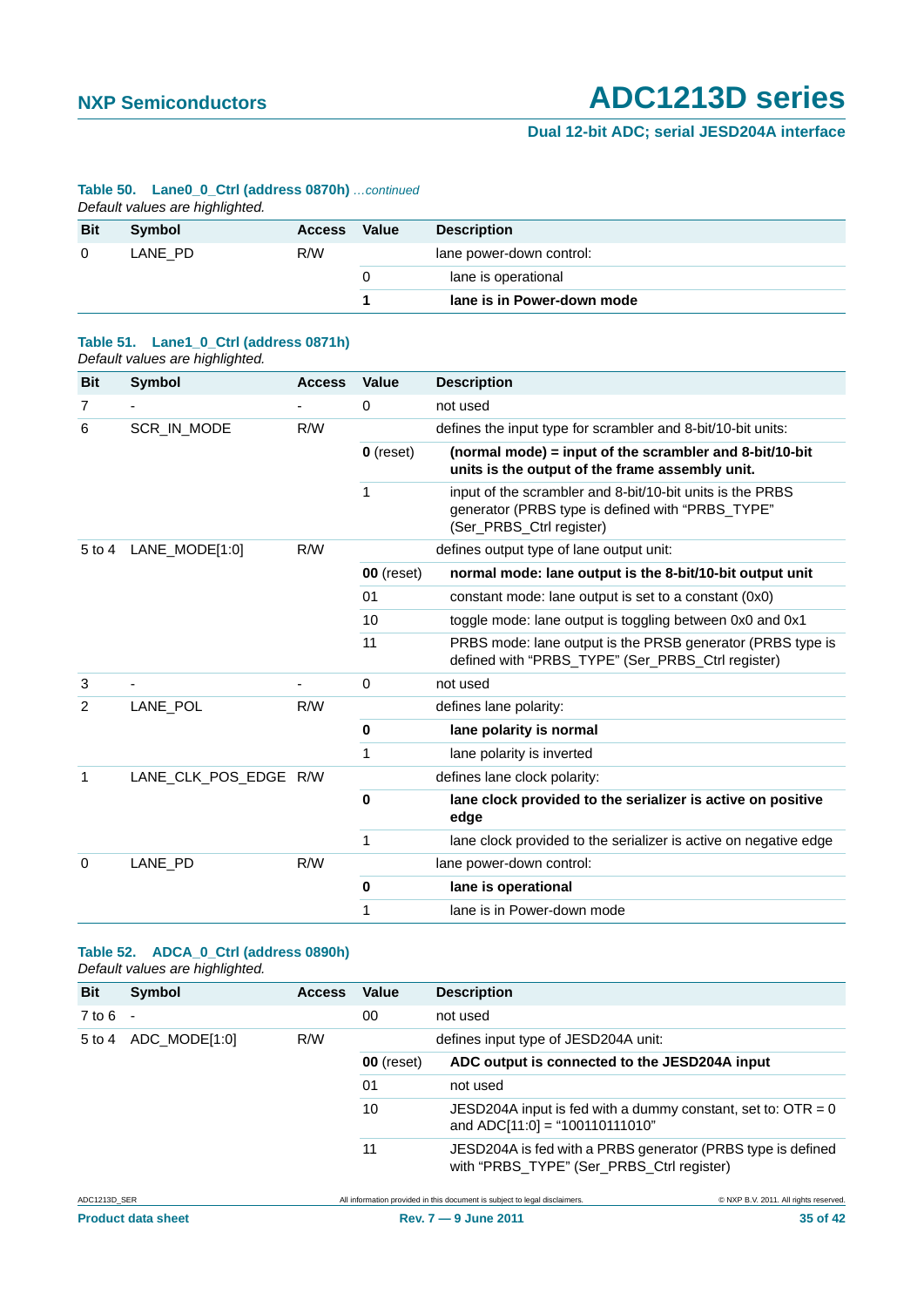#### **Dual 12-bit ADC; serial JESD204A interface**

#### **Table 52. ADCA\_0\_Ctrl (address 0890h)** *…continued*

*Default values are highlighted.*

| <b>Bit</b> | Symbol                   | <b>Access</b> | Value | <b>Description</b>        |
|------------|--------------------------|---------------|-------|---------------------------|
| 3 to 1     | $\overline{\phantom{a}}$ |               | 000   | not used                  |
| $\Omega$   | ADC PD                   | R/W           |       | ADC power-down control:   |
|            |                          |               | 0     | ADC is operational        |
|            |                          |               |       | ADC is in Power-down mode |

#### **Table 53. ADCB\_0\_ctrl (address 0891h)**

| <b>Bit</b> | Symbol                   | <b>Access</b>            | Value             | <b>Description</b>                                                                                       |  |  |
|------------|--------------------------|--------------------------|-------------------|----------------------------------------------------------------------------------------------------------|--|--|
| 7 to 6     | $\overline{\phantom{a}}$ | $\overline{\phantom{0}}$ | 00                | not used                                                                                                 |  |  |
| $5$ to 4   | ADC MODE[1:0]            | R/W                      |                   | defines input type of JESD204A unit                                                                      |  |  |
|            |                          |                          | <b>00</b> (reset) | ADC output is connected to the JESD204A input                                                            |  |  |
|            |                          |                          | 01                | not used                                                                                                 |  |  |
|            |                          |                          | 10                | JESD204A input is fed with a dummy constant, set to: $\text{OTR} = 0$<br>and ADC[11:0] = "100110111010"  |  |  |
|            |                          |                          | 11                | JESD204A is fed with a PRBS generator (PRBS type is defined<br>with "PRBS TYPE" (Ser PRBS ctrl register) |  |  |
| 3 to 1     | $\overline{\phantom{a}}$ |                          | 000               | not used                                                                                                 |  |  |
| $\Omega$   | ADC PD                   | R/W                      |                   | ADC power-down control:                                                                                  |  |  |
|            |                          |                          | 0                 | ADC is operational                                                                                       |  |  |
|            |                          |                          |                   | ADC is in Power-down mode                                                                                |  |  |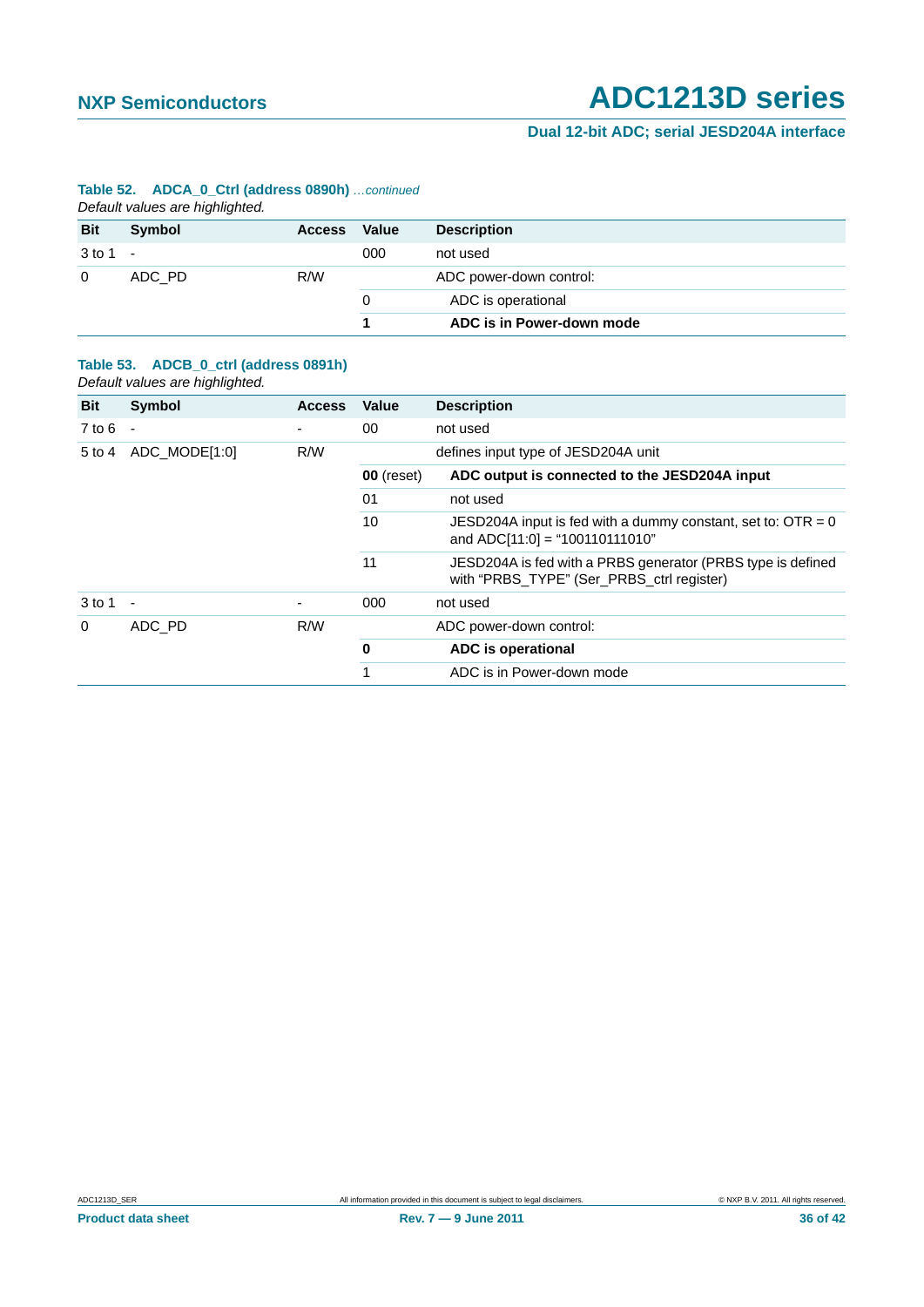**Dual 12-bit ADC; serial JESD204A interface**

## <span id="page-36-0"></span>**12. Package outline**



#### **Fig 24. Package outline SOT684-7 (HVQFN56)**

ADC1213D\_SER All information provided in this document is subject to legal disclaimers. © NXP B.V. 2011. All rights reserved.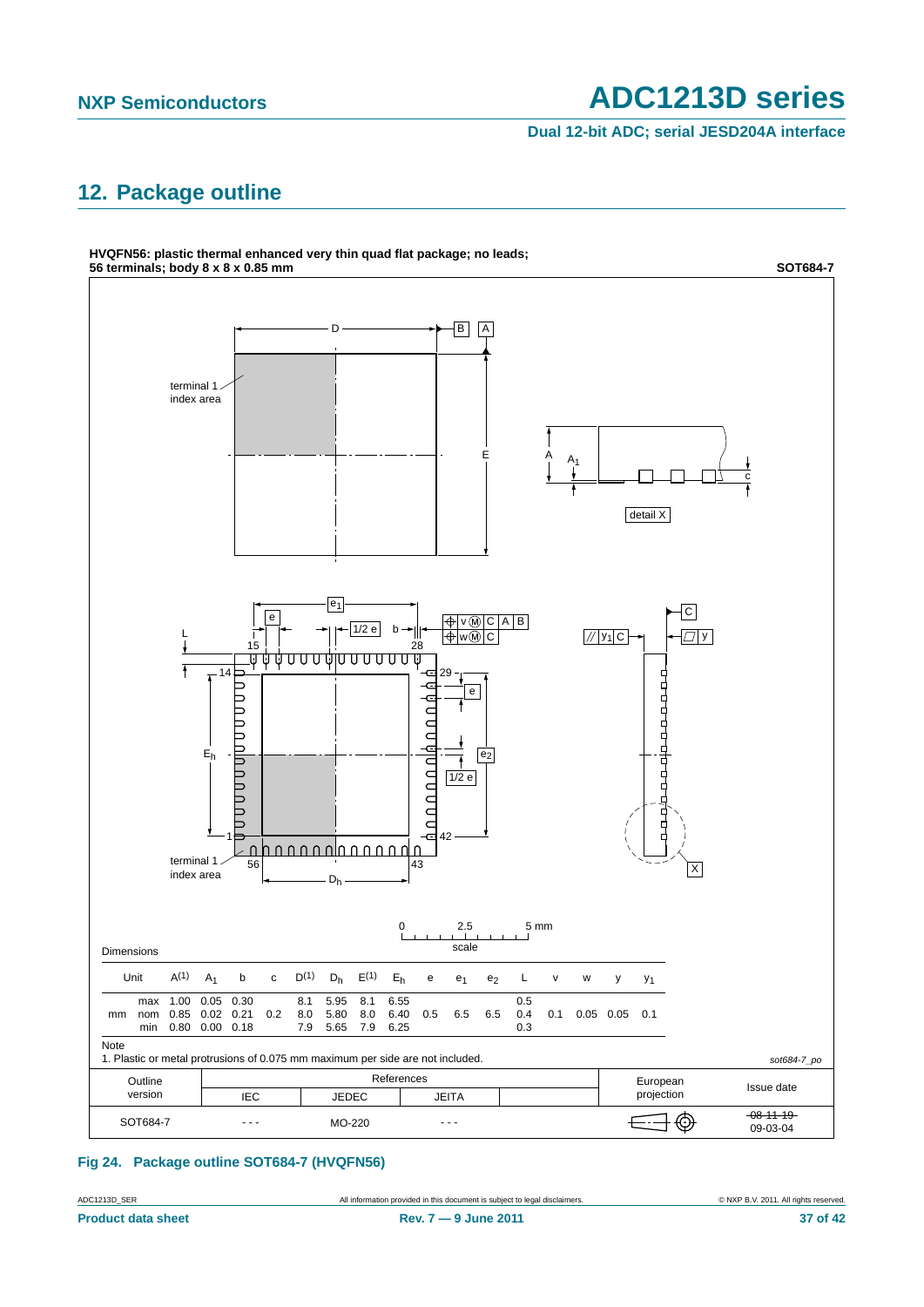**Dual 12-bit ADC; serial JESD204A interface**

## <span id="page-37-0"></span>**13. Abbreviations**

| Table 54.     | <b>Abbreviations</b>                                |
|---------------|-----------------------------------------------------|
| Acronym       | <b>Description</b>                                  |
| <b>ADC</b>    | Analog-to-Digital Converter                         |
| <b>DCS</b>    | Duty Cycle Stabilizer                               |
| <b>ESD</b>    | ElectroStatic Discharge                             |
| IF            | Intermediate Frequency                              |
| <b>IMD</b>    | InterModulation Distortion                          |
| <b>LSB</b>    | Least Significant Bit                               |
| <b>LVCMOS</b> | Low Voltage Complementary Metal Oxide Semiconductor |
| <b>LVPECL</b> | Low-Voltage Positive Emitter-Coupled Logic          |
| <b>MSB</b>    | Most Significant Bit                                |
| OTR.          | OuT-of-Range                                        |
| <b>PRBS</b>   | Pseudo-Random Binary Sequence                       |
| <b>SFDR</b>   | Spurious-Free Dynamic Range                         |
| <b>SNR</b>    | Signal-to-Noise Ratio                               |
| <b>SPI</b>    | Serial Peripheral Interface                         |
| TX            | Transmitter                                         |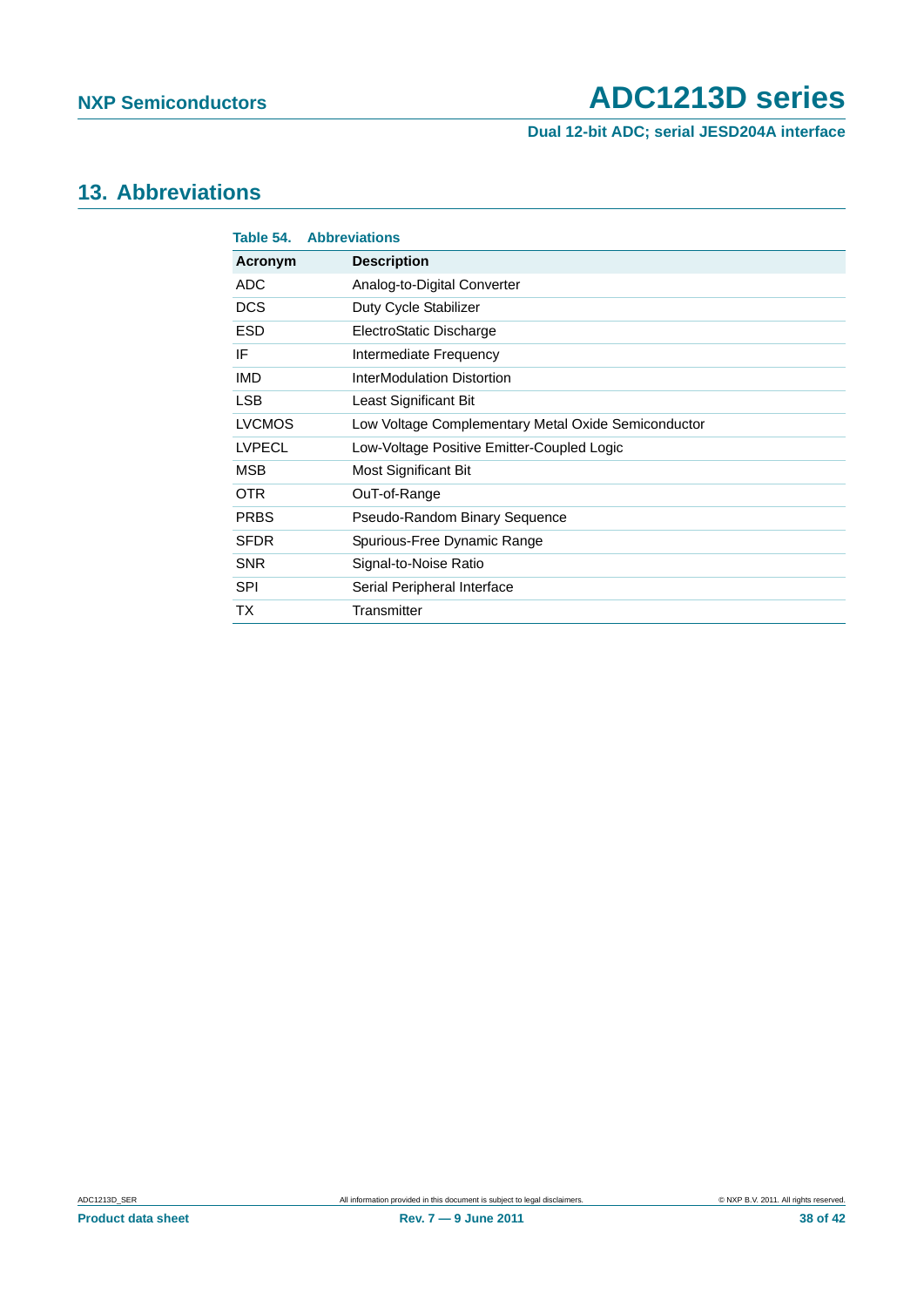**Dual 12-bit ADC; serial JESD204A interface**

## <span id="page-38-0"></span>**14. Revision history**

| <b>Table 55. Revision history</b> |              |                                                                  |                          |                             |
|-----------------------------------|--------------|------------------------------------------------------------------|--------------------------|-----------------------------|
| <b>Document ID</b>                | Release date | Data sheet status                                                | Change<br>notice         | <b>Supersedes</b>           |
| ADC1213D SER v.7                  | 20110609     | Product data sheet                                               | ٠                        | ADC1213D SER v.6            |
| Modifications:                    |              | Section 10.2 "Clock and digital output timing" has been updated. |                          |                             |
| ADC1213D SER v.6                  | 20110209     | Product data sheet                                               | ٠                        | ADC1213D_SER v.5            |
| ADC1213D SER v.5                  | 20100423     | Preliminary data sheet                                           | $\overline{\phantom{a}}$ | ADC1213D SER v.4            |
| ADC1213D SER v.4                  | 20100412     | Objective data sheet                                             | $\overline{\phantom{a}}$ | ADC1213D065_080_105_125 v.3 |
| ADC1213D065 080 105 125 v.3       | 20090617     | Objective data sheet                                             | $\overline{\phantom{a}}$ | ADC1213D065 080 105 125 v.2 |
| ADC1213D065 080 105 125 v.2       | 20090604     | Objective data sheet                                             | $\overline{\phantom{a}}$ | ADC1213D065 080 105 125 v.1 |
| ADC1213D065 080 105 125 v.1       | 20090528     | Objective data sheet                                             | $\overline{\phantom{a}}$ |                             |
|                                   |              |                                                                  |                          |                             |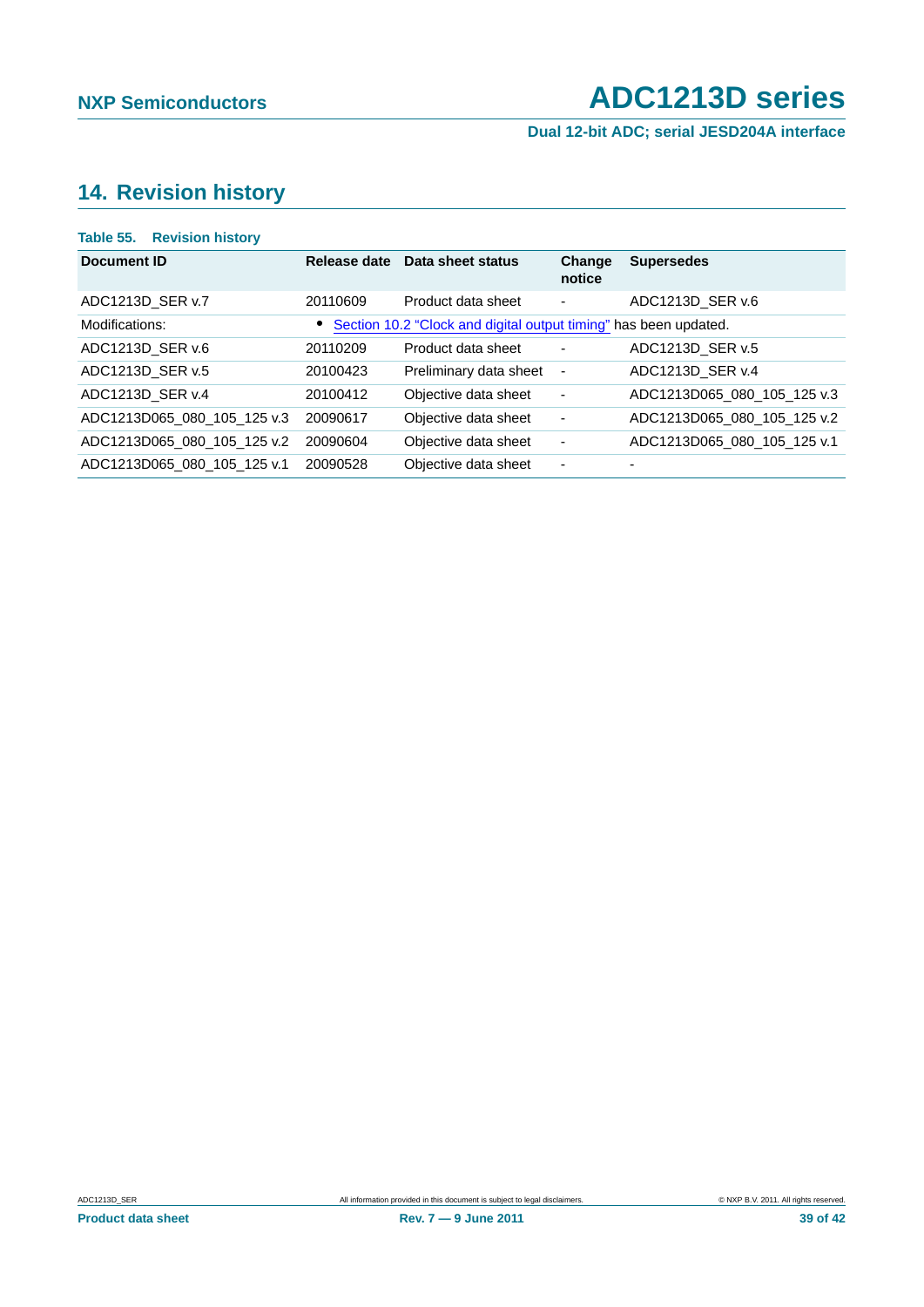**Dual 12-bit ADC; serial JESD204A interface**

#### <span id="page-39-0"></span>**15. Legal information**

#### <span id="page-39-1"></span>**15.1 Data sheet status**

| Document status[1][2]          | Product status <sup>[3]</sup> | <b>Definition</b>                                                                     |
|--------------------------------|-------------------------------|---------------------------------------------------------------------------------------|
| Objective [short] data sheet   | Development                   | This document contains data from the objective specification for product development. |
| Preliminary [short] data sheet | Qualification                 | This document contains data from the preliminary specification.                       |
| Product [short] data sheet     | Production                    | This document contains the product specification.                                     |

[1] Please consult the most recently issued document before initiating or completing a design.

[2] The term 'short data sheet' is explained in section "Definitions".

[3] The product status of device(s) described in this document may have changed since this document was published and may differ in case of multiple devices. The latest product status<br>information is available on the Intern

#### <span id="page-39-2"></span>**15.2 Definitions**

**Draft —** The document is a draft version only. The content is still under internal review and subject to formal approval, which may result in modifications or additions. NXP Semiconductors does not give any representations or warranties as to the accuracy or completeness of information included herein and shall have no liability for the consequences of use of such information.

**Short data sheet —** A short data sheet is an extract from a full data sheet with the same product type number(s) and title. A short data sheet is intended for quick reference only and should not be relied upon to contain detailed and full information. For detailed and full information see the relevant full data sheet, which is available on request via the local NXP Semiconductors sales office. In case of any inconsistency or conflict with the short data sheet, the full data sheet shall prevail.

**Product specification —** The information and data provided in a Product data sheet shall define the specification of the product as agreed between NXP Semiconductors and its customer, unless NXP Semiconductors and customer have explicitly agreed otherwise in writing. In no event however, shall an agreement be valid in which the NXP Semiconductors product is deemed to offer functions and qualities beyond those described in the Product data sheet.

#### <span id="page-39-3"></span>**15.3 Disclaimers**

**Limited warranty and liability —** Information in this document is believed to be accurate and reliable. However, NXP Semiconductors does not give any representations or warranties, expressed or implied, as to the accuracy or completeness of such information and shall have no liability for the consequences of use of such information.

In no event shall NXP Semiconductors be liable for any indirect, incidental, punitive, special or consequential damages (including - without limitation - lost profits, lost savings, business interruption, costs related to the removal or replacement of any products or rework charges) whether or not such damages are based on tort (including negligence), warranty, breach of contract or any other legal theory.

Notwithstanding any damages that customer might incur for any reason whatsoever, NXP Semiconductors' aggregate and cumulative liability towards customer for the products described herein shall be limited in accordance with the *Terms and conditions of commercial sale* of NXP Semiconductors.

**Right to make changes —** NXP Semiconductors reserves the right to make changes to information published in this document, including without limitation specifications and product descriptions, at any time and without notice. This document supersedes and replaces all information supplied prior to the publication hereof.

**Suitability for use —** NXP Semiconductors products are not designed, authorized or warranted to be suitable for use in life support, life-critical or safety-critical systems or equipment, nor in applications where failure or

malfunction of an NXP Semiconductors product can reasonably be expected to result in personal injury, death or severe property or environmental damage. NXP Semiconductors accepts no liability for inclusion and/or use of NXP Semiconductors products in such equipment or applications and therefore such inclusion and/or use is at the customer's own risk.

**Applications —** Applications that are described herein for any of these products are for illustrative purposes only. NXP Semiconductors makes no representation or warranty that such applications will be suitable for the specified use without further testing or modification.

Customers are responsible for the design and operation of their applications and products using NXP Semiconductors products, and NXP Semiconductors accepts no liability for any assistance with applications or customer product design. It is customer's sole responsibility to determine whether the NXP Semiconductors product is suitable and fit for the customer's applications and products planned, as well as for the planned application and use of customer's third party customer(s). Customers should provide appropriate design and operating safeguards to minimize the risks associated with their applications and products.

NXP Semiconductors does not accept any liability related to any default, damage, costs or problem which is based on any weakness or default in the customer's applications or products, or the application or use by customer's third party customer(s). Customer is responsible for doing all necessary testing for the customer's applications and products using NXP Semiconductors products in order to avoid a default of the applications and the products or of the application or use by customer's third party customer(s). NXP does not accept any liability in this respect.

**Limiting values —** Stress above one or more limiting values (as defined in the Absolute Maximum Ratings System of IEC 60134) will cause permanent damage to the device. Limiting values are stress ratings only and (proper) operation of the device at these or any other conditions above those given in the Recommended operating conditions section (if present) or the Characteristics sections of this document is not warranted. Constant or repeated exposure to limiting values will permanently and irreversibly affect the quality and reliability of the device.

**Terms and conditions of commercial sale —** NXP Semiconductors products are sold subject to the general terms and conditions of commercial sale, as published at<http://www.nxp.com/profile/terms>, unless otherwise agreed in a valid written individual agreement. In case an individual agreement is concluded only the terms and conditions of the respective agreement shall apply. NXP Semiconductors hereby expressly objects to applying the customer's general terms and conditions with regard to the purchase of NXP Semiconductors products by customer.

**No offer to sell or license —** Nothing in this document may be interpreted or construed as an offer to sell products that is open for acceptance or the grant, conveyance or implication of any license under any copyrights, patents or other industrial or intellectual property rights.

**Export control —** This document as well as the item(s) described herein may be subject to export control regulations. Export might require a prior authorization from national authorities.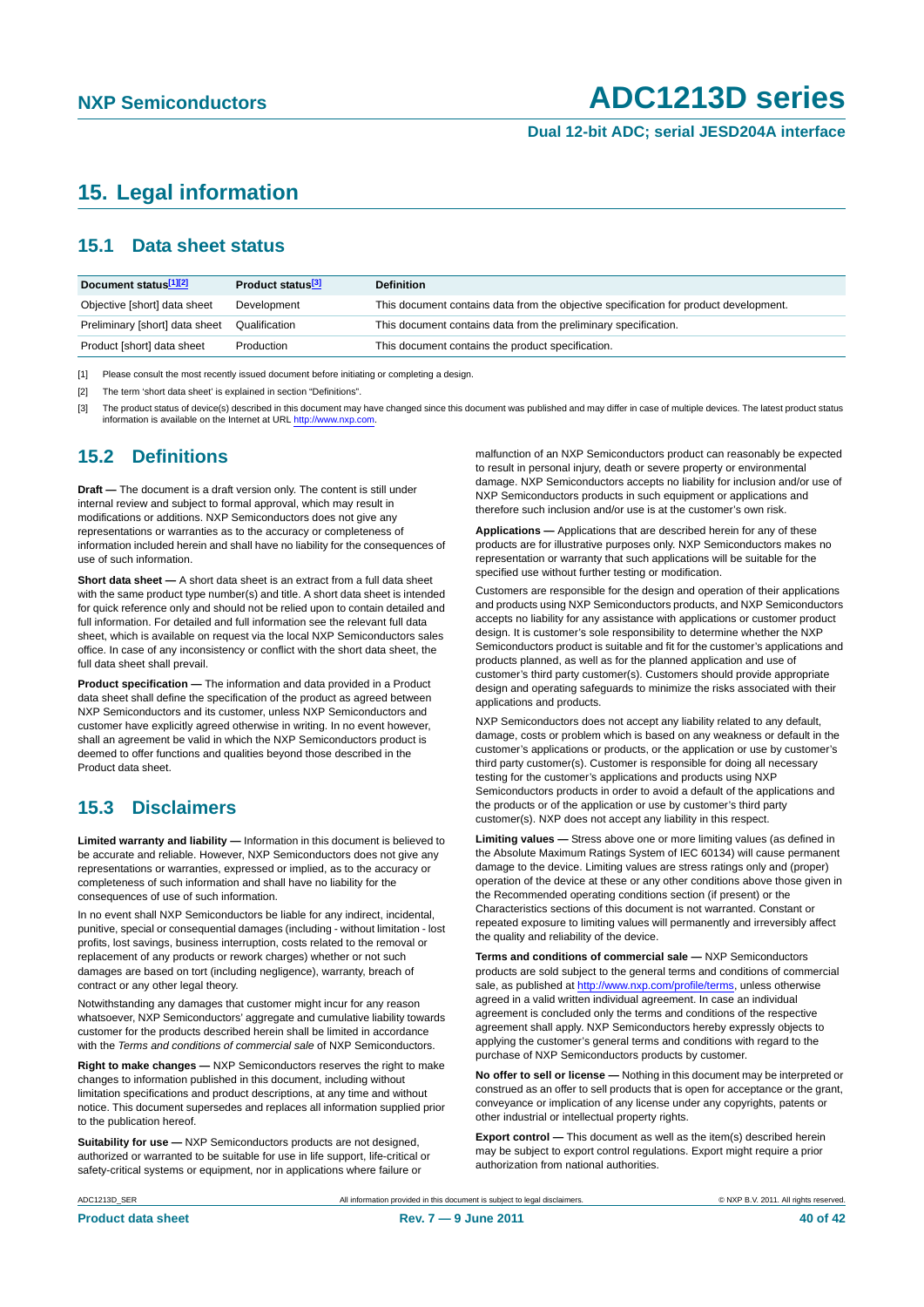#### **Dual 12-bit ADC; serial JESD204A interface**

**Non-automotive qualified products —** Unless this data sheet expressly states that this specific NXP Semiconductors product is automotive qualified, the product is not suitable for automotive use. It is neither qualified nor tested in accordance with automotive testing or application requirements. NXP Semiconductors accepts no liability for inclusion and/or use of non-automotive qualified products in automotive equipment or applications.

In the event that customer uses the product for design-in and use in automotive applications to automotive specifications and standards, customer (a) shall use the product without NXP Semiconductors' warranty of the product for such automotive applications, use and specifications, and (b) whenever customer uses the product for automotive applications beyond

### <span id="page-40-1"></span>**16. Contact information**

NXP Semiconductors' specifications such use shall be solely at customer's own risk, and (c) customer fully indemnifies NXP Semiconductors for any liability, damages or failed product claims resulting from customer design and use of the product for automotive applications beyond NXP Semiconductors' standard warranty and NXP Semiconductors' product specifications.

#### <span id="page-40-0"></span>**15.4 Trademarks**

Notice: All referenced brands, product names, service names and trademarks are the property of their respective owners.

For more information, please visit: **http://www.nxp.com**

For sales office addresses, please send an email to: **salesaddresses@nxp.com**